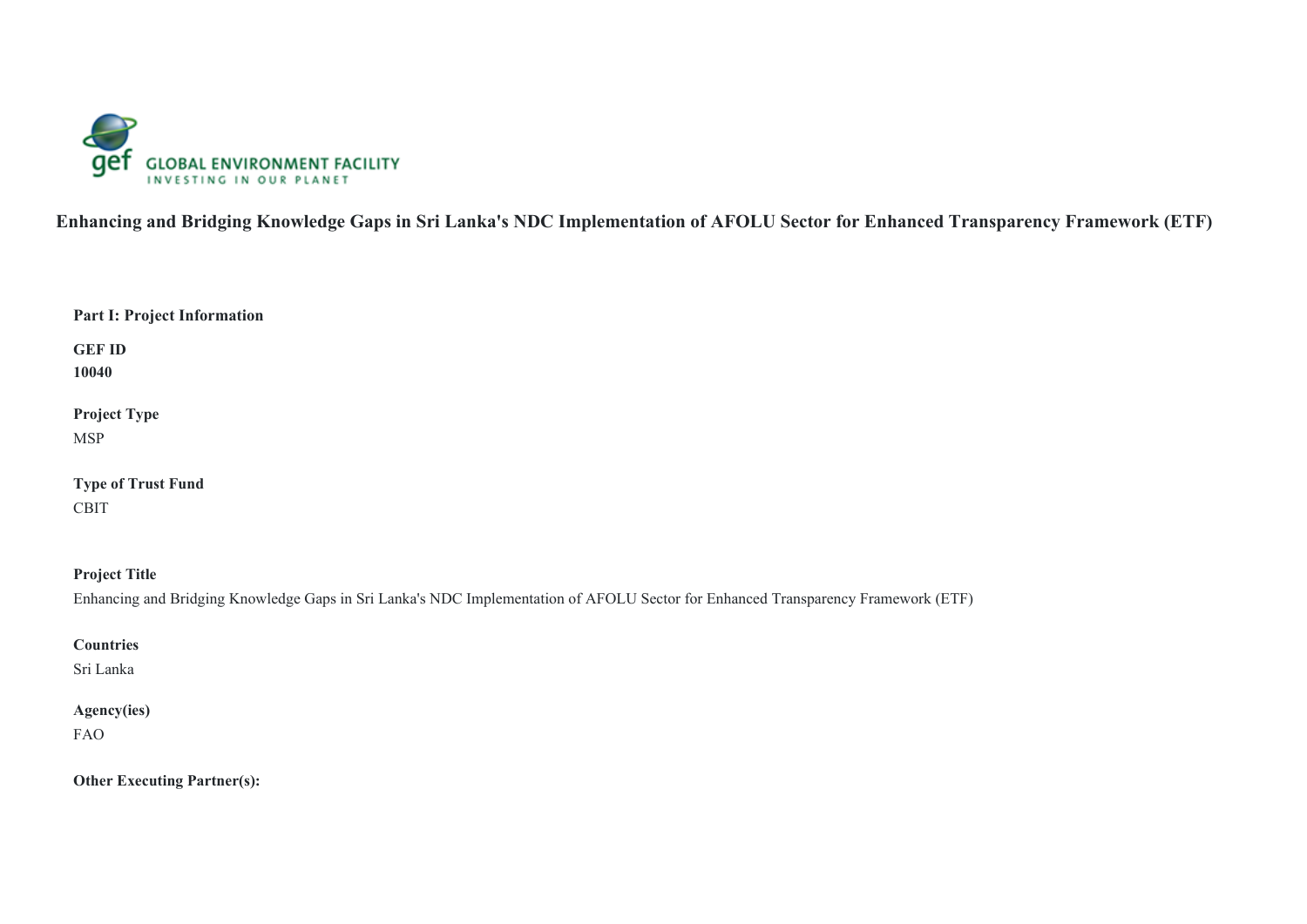Ministry of Mahaweli Development and Environment, (Climate Change Secretariat); Ministry of Sustainable Development and Tourism; Ministry of Agriculture and Ministry of Land

### **Executing Partner Type**

Government

### **GEF Focal Area**

Climate Change

### **Taxonomy**

Type of Engagement, Stakeholders, Focal Areas, Climate Change, United Nations Framework Convention on Climate Change, Nationally Determined Contribution, Paris Agreement, Capacity Building Initiative for Transparency, Climate Change Mitigation, Financing, Climate Change Adaptation, Climate finance, Influencing models, Strengthen institutional capacity and decision-making, Partnership, Gender Equality, Gender Mainstreaming, Sex-disaggregated indicators, Capacity, Knowledge and Research, Knowledge Generation, Professional Development, Training, Workshop, Knowledge Exchange, Peer-to-Peer, Capacity Development

**Rio Markers Climate Change Mitigation** Climate Change Mitigation 2

**Climate Change Adaptation** Climate Change Adaptation 1

### **Duration**

24In Months

## **Agency Fee(\$)** 82,008.00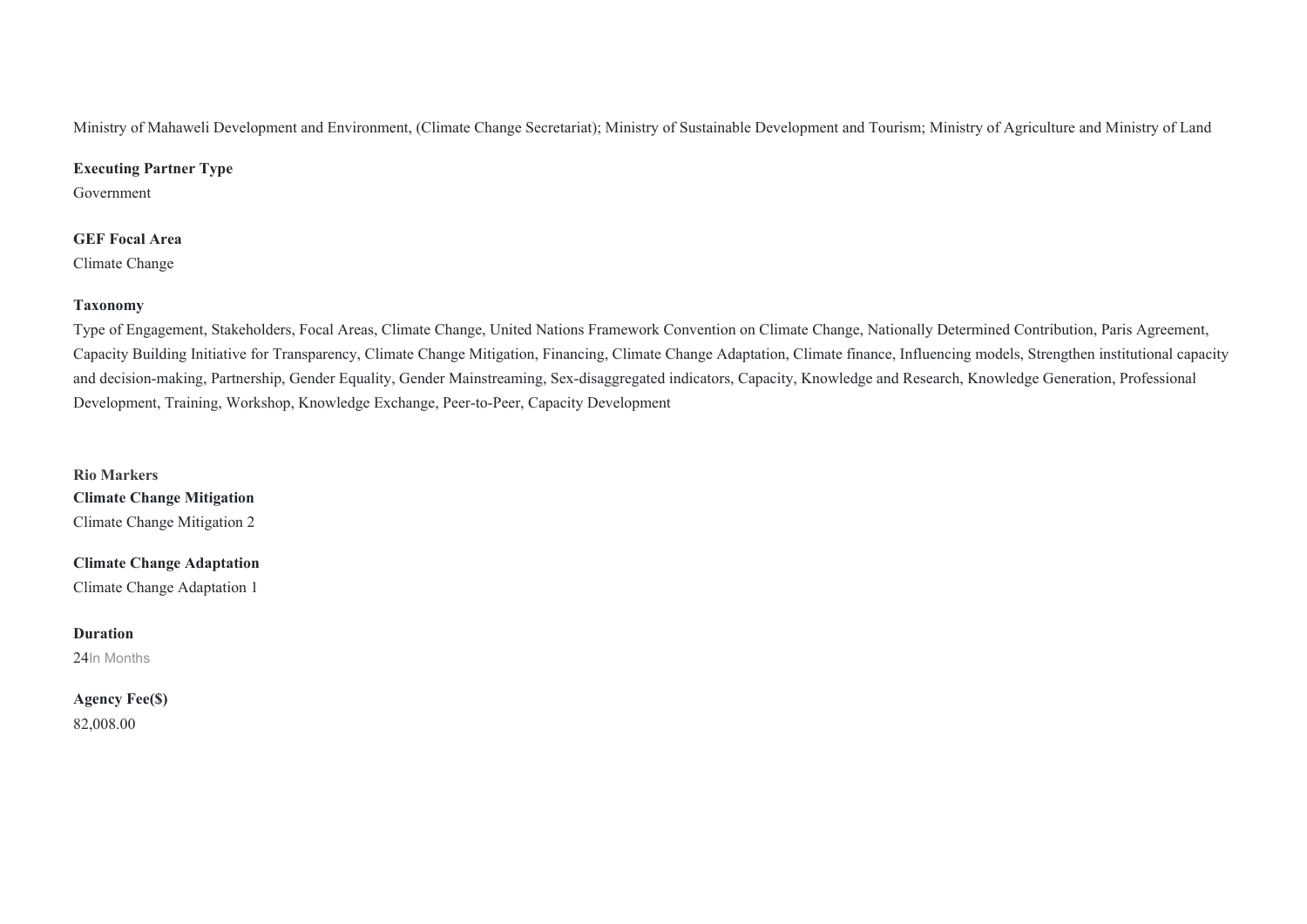### **A. Focal Area Strategy Framework and Program**

| <b>Objectives/Programs</b> | <b>Focal Area Outcomes</b>                                                                                     | <b>Trust</b><br><b>Fund</b> | <b>GEF</b><br>Amount(\$) | <b>Co-Fin</b><br>Amount(\$) |
|----------------------------|----------------------------------------------------------------------------------------------------------------|-----------------------------|--------------------------|-----------------------------|
| CBIT-1                     | OI 3: MRV systems for emissions reductions in place and reporting verified data.                               | <b>CBIT</b>                 | 431,621.00               | 898,000.00                  |
| CBIT-1                     | OI 7: Number of countries meeting Convention reporting requirements and including<br>mitigation contributions. | <b>CBIT</b>                 | 431,621.00               | 898,000.00                  |

**Total Project Cost(\$) 863,242.00 1,796,000.00**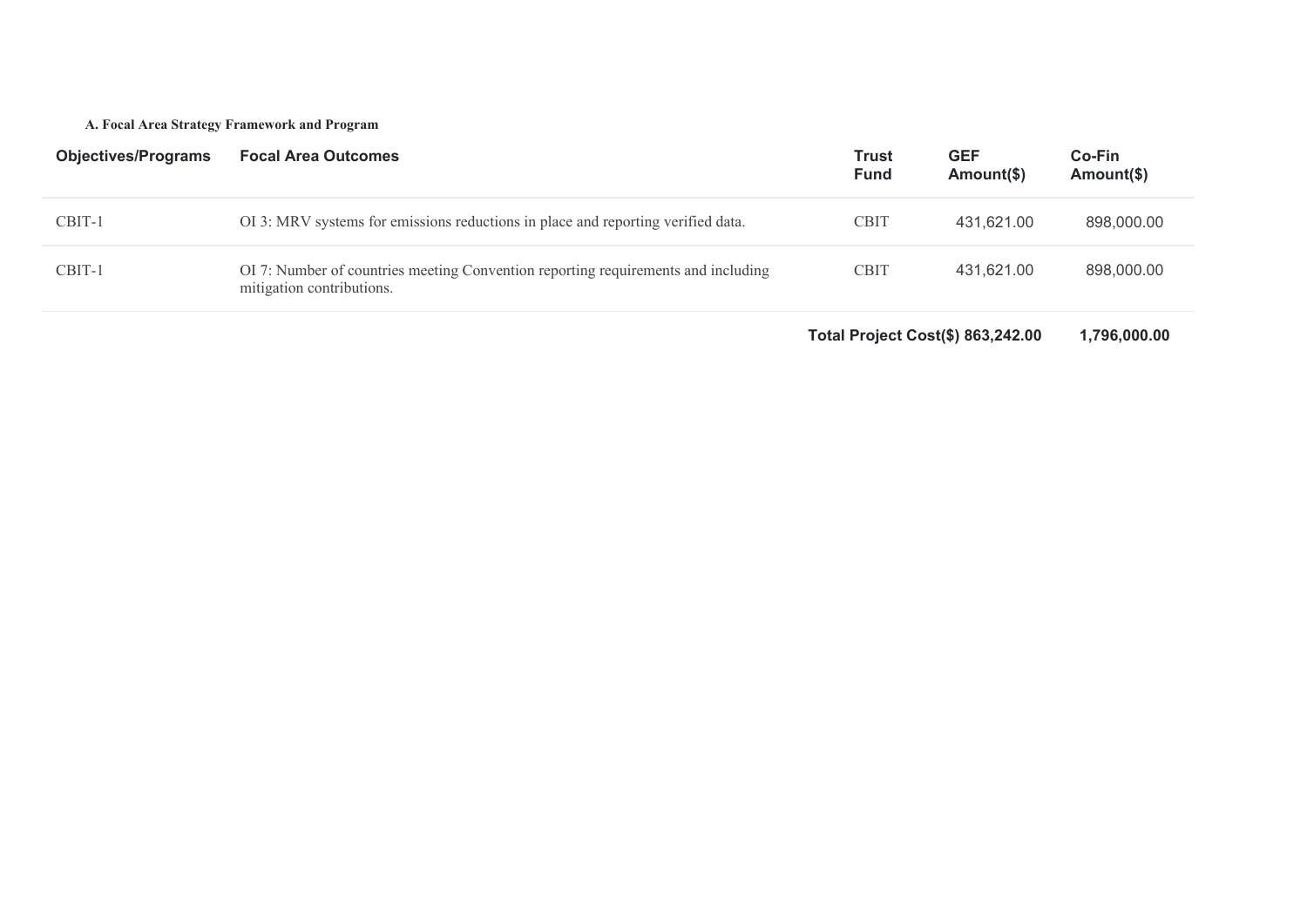### **B. Project description summary**

### **Project Objective**

By 2022, Sri Lanka is preparing reports to the UNFCCC under the Paris Agreement Enhanced Transparency Framework (ETF) covering all components identified in Sri Lanka's Nationally-Determine-d Contribution (NDC), including strengthened agriculture and land use sector components, inventories of emissions sources and sinks and information necessary to track progress against priority actions in the NDC.

**Project Component**

**Financin g Type Expected Outcomes** **Expected Outputs Trust** 

**Fund**

**GEF Project Financing(\$) Confirmed Co-Financing(\$)**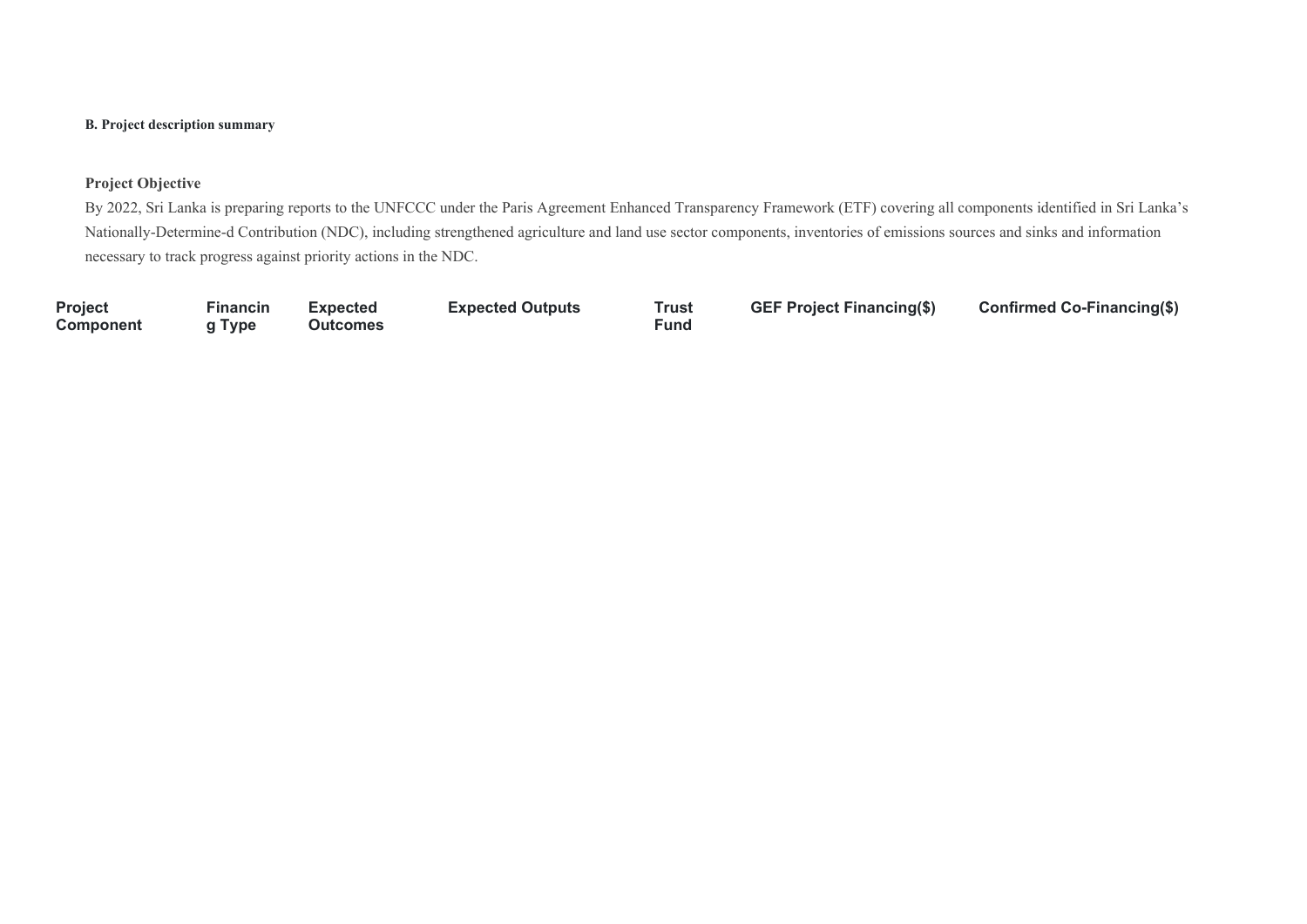| Project<br><b>Component</b>                                                                                                                                                 | <b>Financin</b><br>g Type | <b>Expected</b><br><b>Outcomes</b>                                                                                                                                                                                                                                                                                                                                                                                                                                                       | <b>Expected Outputs</b>                                                                                                                                                                                                                                                                                                                                                                                                                                                                                                                                                                                                                                                                                                                                                                                                                                                                                                                     | <b>Trust</b><br><b>Fund</b> | <b>GEF Project Financing(\$)</b> | Confirmed Co-Financing(\$) |
|-----------------------------------------------------------------------------------------------------------------------------------------------------------------------------|---------------------------|------------------------------------------------------------------------------------------------------------------------------------------------------------------------------------------------------------------------------------------------------------------------------------------------------------------------------------------------------------------------------------------------------------------------------------------------------------------------------------------|---------------------------------------------------------------------------------------------------------------------------------------------------------------------------------------------------------------------------------------------------------------------------------------------------------------------------------------------------------------------------------------------------------------------------------------------------------------------------------------------------------------------------------------------------------------------------------------------------------------------------------------------------------------------------------------------------------------------------------------------------------------------------------------------------------------------------------------------------------------------------------------------------------------------------------------------|-----------------------------|----------------------------------|----------------------------|
| Component 1.<br>Institutional<br>arrangements to<br>coordinate<br>preparation of ETF<br>reports for<br>agriculture, land-<br>use and other<br>relevant sectors<br>enhanced. | Technical<br>Assistance   | 1.1 Institutional<br>arrangements<br>coordinating<br>information and<br>data collection<br>from the<br>agriculture and<br>land use sectors<br>into ETF<br>processes and<br>reports enhanced.<br>1.2 Best practices<br>on ETF reporting<br>processes,<br>information<br>gathering, system<br>infrastructure,<br>methodologies in<br>the agriculture<br>and land-use<br>sectors<br>disseminated to<br>relevant priority<br>sectors (e.g.<br>energy,<br>industry/trade,<br>transportation). | 1.1.1 Coordination<br>mechanism<br>established/strengthened<br>integrating relevant<br>authorities from<br>the agriculture and land use<br>sector into national<br><b>UNFCCC</b> reporting<br>processes.<br>1.1.2. Assessment prepared<br>to assess institutional, data<br>collection, analysis and<br>reporting capacity gas and<br>needs for meeting ETF<br>requirements with specific<br>focus on the priority NDC<br>actions for the agriculture<br>and land-use sectors.<br>1.1.3. National ETF<br>monitoring and reporting<br>roadmap for the agriculture<br>and land-use sectors<br>prepared and adopted<br>1.1.4. Capacity developed<br>to clarify measurement and<br>reporting of key NDC<br>information (baselines,<br>Business-As-Usual targets)<br>and support provided for<br>ETF reporting in the<br>agriculture and land-use<br>sectors.<br>1.1.5. Sri Lanka's<br>engagement strengthened in<br>the agriculture and land-use | <b>CBIT</b>                 | 305,709.00                       | 700,000.00                 |

sectors with international transparency-related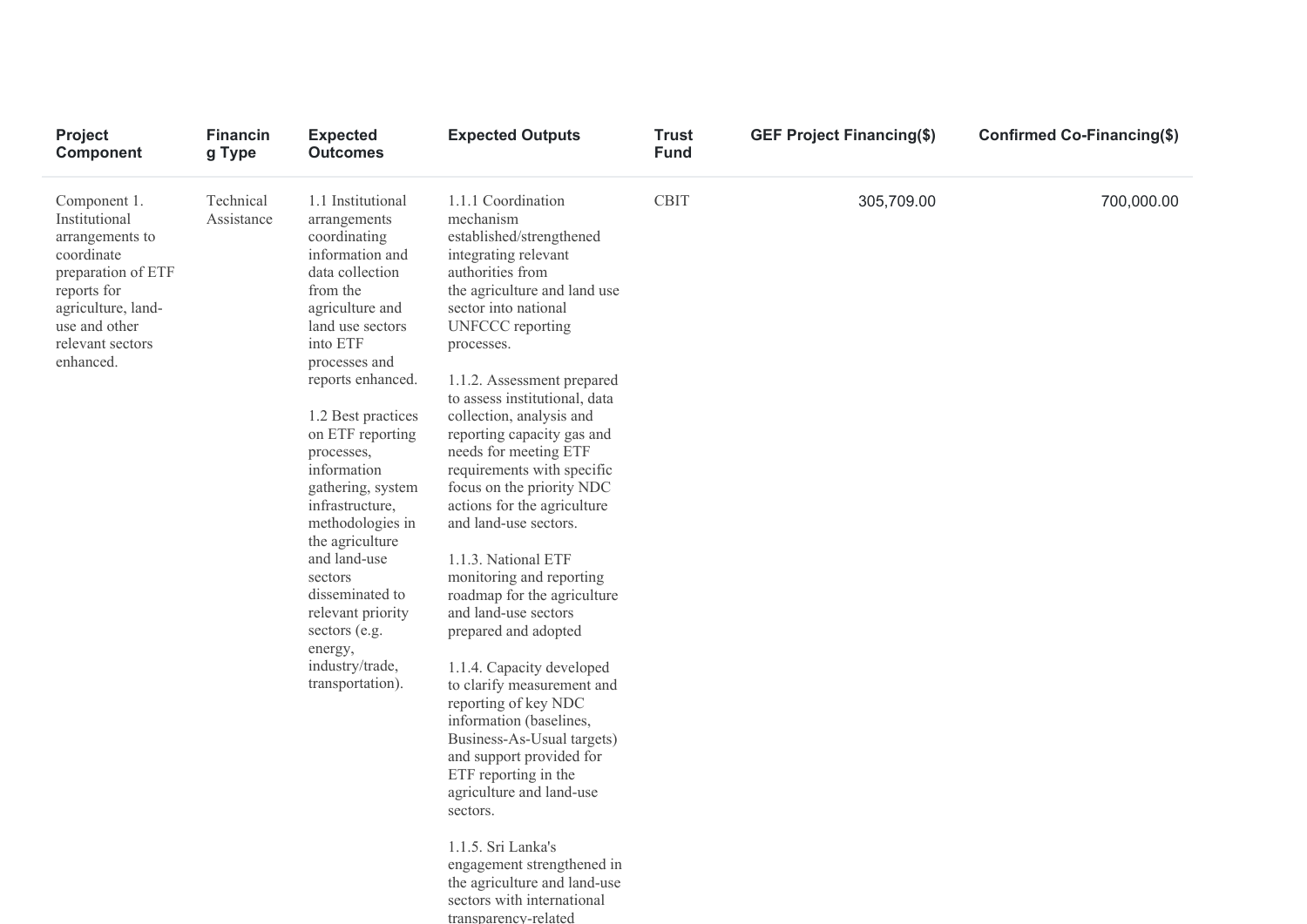| Project<br><b>Component</b>                                                                                                                                                                                                                                         | <b>Financin</b><br>g Type | <b>Expected</b><br><b>Outcomes</b>                                                                                                                                | <b>Expected Outputs</b>                                                                                                                                                                                                                                                                                                                                                                                             | <b>Trust</b><br><b>Fund</b> | <b>GEF Project Financing(\$)</b> | Confirmed Co-Financing(\$) |
|---------------------------------------------------------------------------------------------------------------------------------------------------------------------------------------------------------------------------------------------------------------------|---------------------------|-------------------------------------------------------------------------------------------------------------------------------------------------------------------|---------------------------------------------------------------------------------------------------------------------------------------------------------------------------------------------------------------------------------------------------------------------------------------------------------------------------------------------------------------------------------------------------------------------|-----------------------------|----------------------------------|----------------------------|
| Component 2.<br>Capacity to assess<br>and report<br>emissions and<br>removals from<br>land-use sectors<br>and to design and<br>monitor related<br>emission reduction<br>activities<br>strengthened and<br>adaptation capacity<br>in agriculture<br>sector enhanced" | Technical<br>Assistance   | 2.1. Reporting on<br>inventories of<br>emissions<br>sources and sinks<br>and mitigation<br>activities from<br>agriculture and<br>land-use sectors<br>strengthened | 2.1.1. Regular and<br>systematic documentation<br>and archiving process<br>established to ensure<br>accuracy and sustainability<br>of the inventory, including<br>quality assurance and<br>quality control, in the<br>agriculture and land-use<br>sectors<br>2.1.2. GHG Information<br>Management System (IMS)<br>and infrastructure for<br>agriculture and land-use<br>sectors upgraded (interface                 | <b>CBIT</b>                 | 236,169.00                       | 510,000.00                 |
|                                                                                                                                                                                                                                                                     |                           |                                                                                                                                                                   | w/3.1.3<br>2.1.3. Capacity and system<br>hardware developed for<br>relevant institutions at<br>different levels to adopt and<br>mainstream latest tools and<br>methodologies to develop<br>country-specific emission<br>factors (EFs), improve<br>activity data (AD) and<br>better quantify the impact of<br>mitigation policy measures<br>in the agriculture and land-<br>use sectors (inter-face w/<br>$3.1.4$ ). |                             |                                  |                            |
|                                                                                                                                                                                                                                                                     |                           |                                                                                                                                                                   | 2.1.4. National/sectoral<br>reports prepared and<br>submitted on inventory of<br>emissions sources and sinks<br>and emissions reduction<br>activities from agriculture                                                                                                                                                                                                                                              |                             |                                  |                            |

and land-use sectors consistent with latest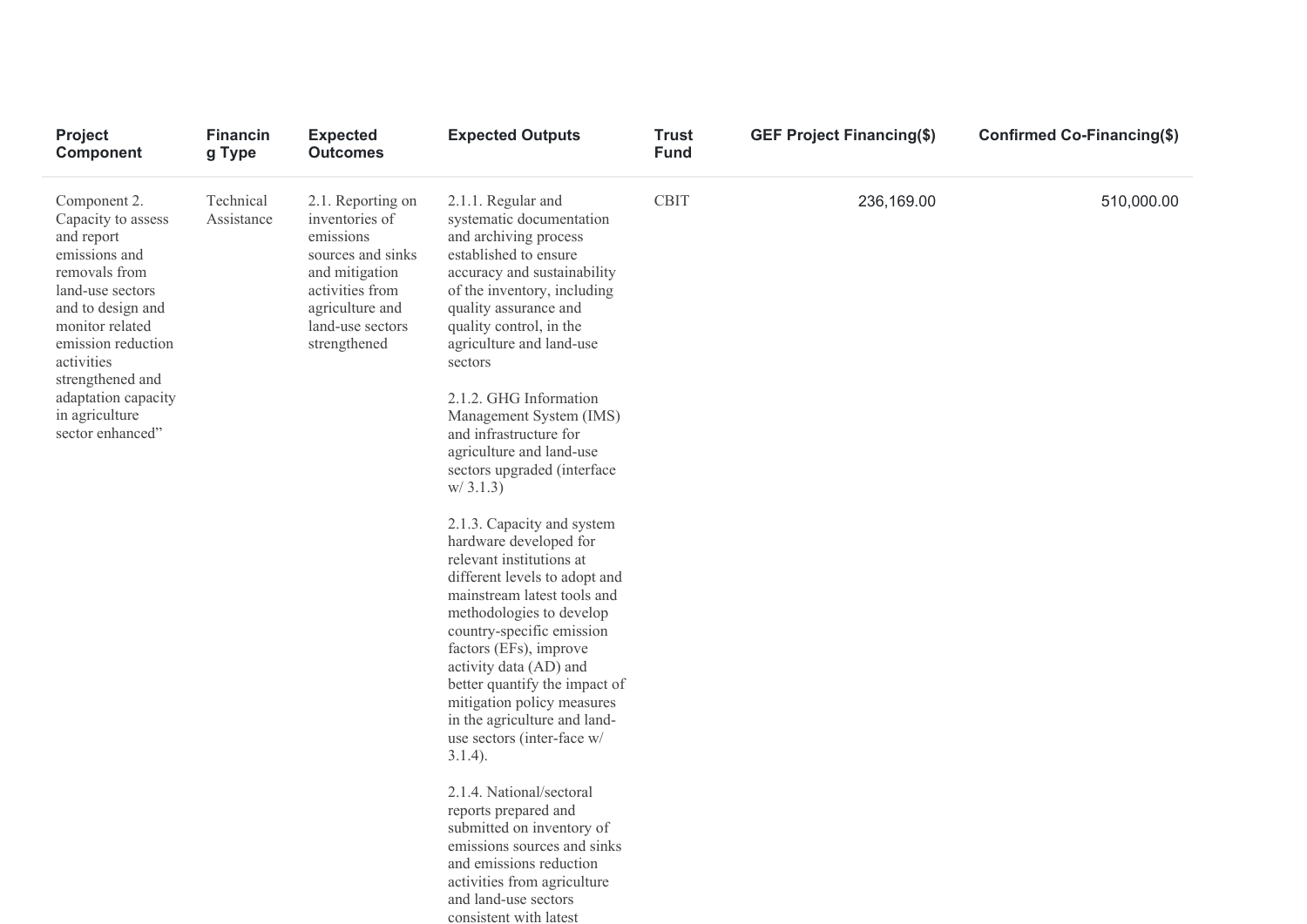| <b>Project</b><br>Component                                                                                                             | <b>Financin</b><br>g Type | <b>Expected</b><br><b>Outcomes</b>                                                                                                                                                      | <b>Expected Outputs</b>                                                                                                                                                                                                                                                                                                                                                                                                                                                                                                                                                                                                                                                                                                              | <b>Trust</b><br><b>Fund</b> | <b>GEF Project Financing(\$)</b> | Confirmed Co-Financing(\$) |
|-----------------------------------------------------------------------------------------------------------------------------------------|---------------------------|-----------------------------------------------------------------------------------------------------------------------------------------------------------------------------------------|--------------------------------------------------------------------------------------------------------------------------------------------------------------------------------------------------------------------------------------------------------------------------------------------------------------------------------------------------------------------------------------------------------------------------------------------------------------------------------------------------------------------------------------------------------------------------------------------------------------------------------------------------------------------------------------------------------------------------------------|-----------------------------|----------------------------------|----------------------------|
| Component 3.<br>Capacity to<br>monitor and report<br>adaptation<br>activities in<br>agriculture and<br>land-use sectors<br>strengthened | Technical<br>Assistance   | 3.1. Strengthened<br>capacity to<br>measure climate-<br>change impacts,<br>vulnerabilities,<br>and adaptation-<br>related activities<br>in the agricultural<br>and land-use<br>sectors. | 3.1.1. Measurement<br>framework developed for<br>climate-change impacts,<br>vulnerabilities, and<br>adaptation-related activities<br>prioritized in the NDC for<br>the agriculture, forestry and<br>land-use sectors.<br>3.1.2. Information<br>technology systems<br>upgraded to integrate and<br>analyze adaptation-related<br>data.<br>3.1.3. Capacity and<br>technology upgraded in<br>relevant institutions to<br>strengthen M&R for<br>adaptation priorities<br>identified in the NDC for<br>the agricultural and land-use<br>sectors. (Coordinates with<br>2.1.3.)<br>3.1.4. Relevant measures<br>validated and piloted for<br>adaptation priorities<br>identified in the NDC for<br>the agricultural and land-use<br>sectors. | <b>CBIT</b>                 | 242,888.00                       | 586,000.00                 |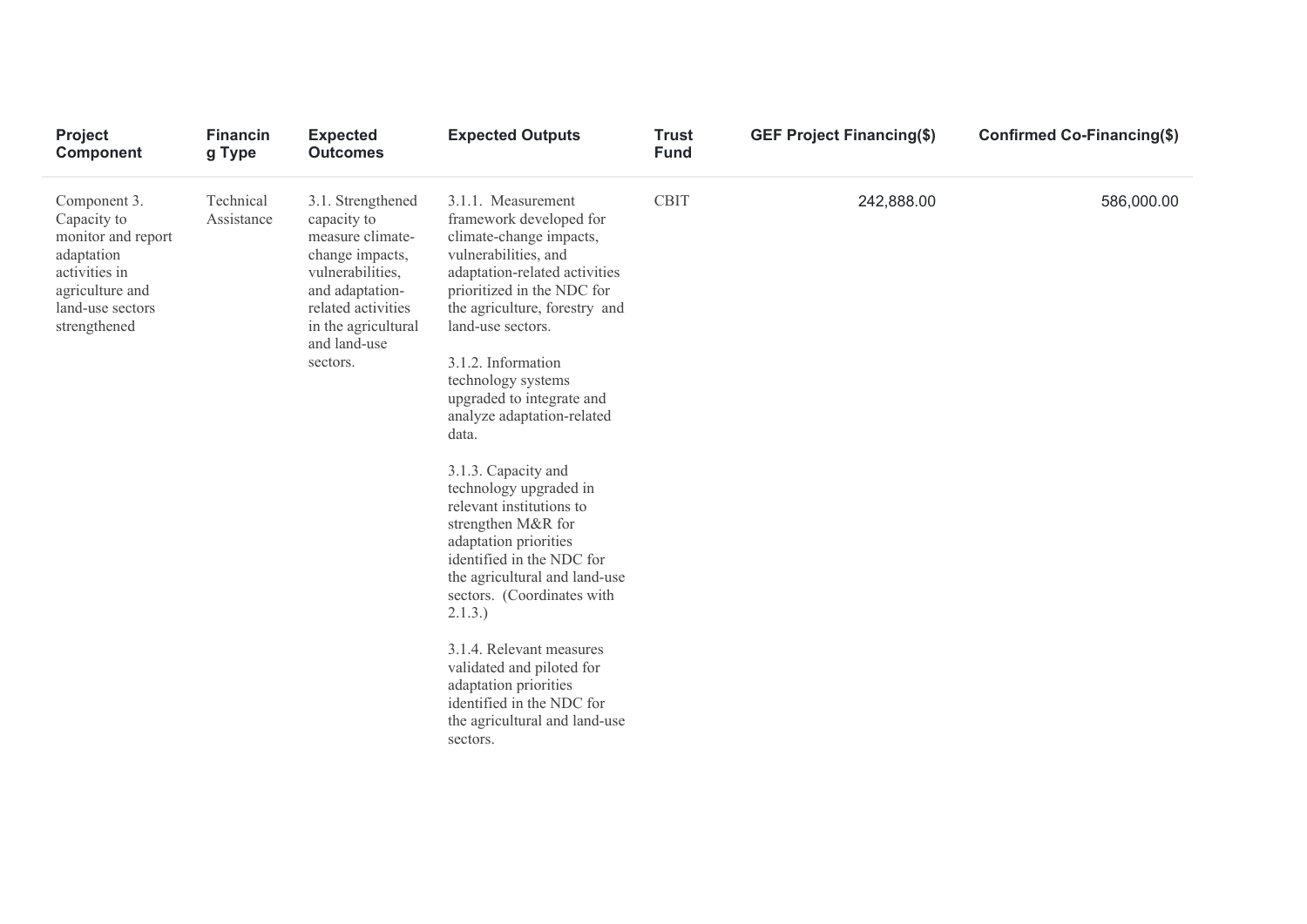| <b>Project</b><br><b>Component</b>   | <b>Financin</b><br>g Type | <b>Expected</b><br><b>Outcomes</b> | <b>Expected Outputs</b> | <b>Trust</b><br><b>Fund</b>   | <b>GEF Project Financing(\$)</b> | Confirmed Co-Financing(\$) |
|--------------------------------------|---------------------------|------------------------------------|-------------------------|-------------------------------|----------------------------------|----------------------------|
|                                      |                           |                                    |                         | Sub Total (\$)                | 784,766.00                       | 1,796,000.00               |
| <b>Project Management Cost (PMC)</b> |                           |                                    |                         |                               |                                  |                            |
|                                      |                           |                                    |                         | <b>CBIT</b>                   | 78,476.00                        |                            |
|                                      |                           |                                    |                         | Sub Total(\$)                 | 78,476.00                        | 0.00                       |
|                                      |                           |                                    |                         | <b>Total Project Cost(\$)</b> | 863,242.00                       | 1,796,000.00               |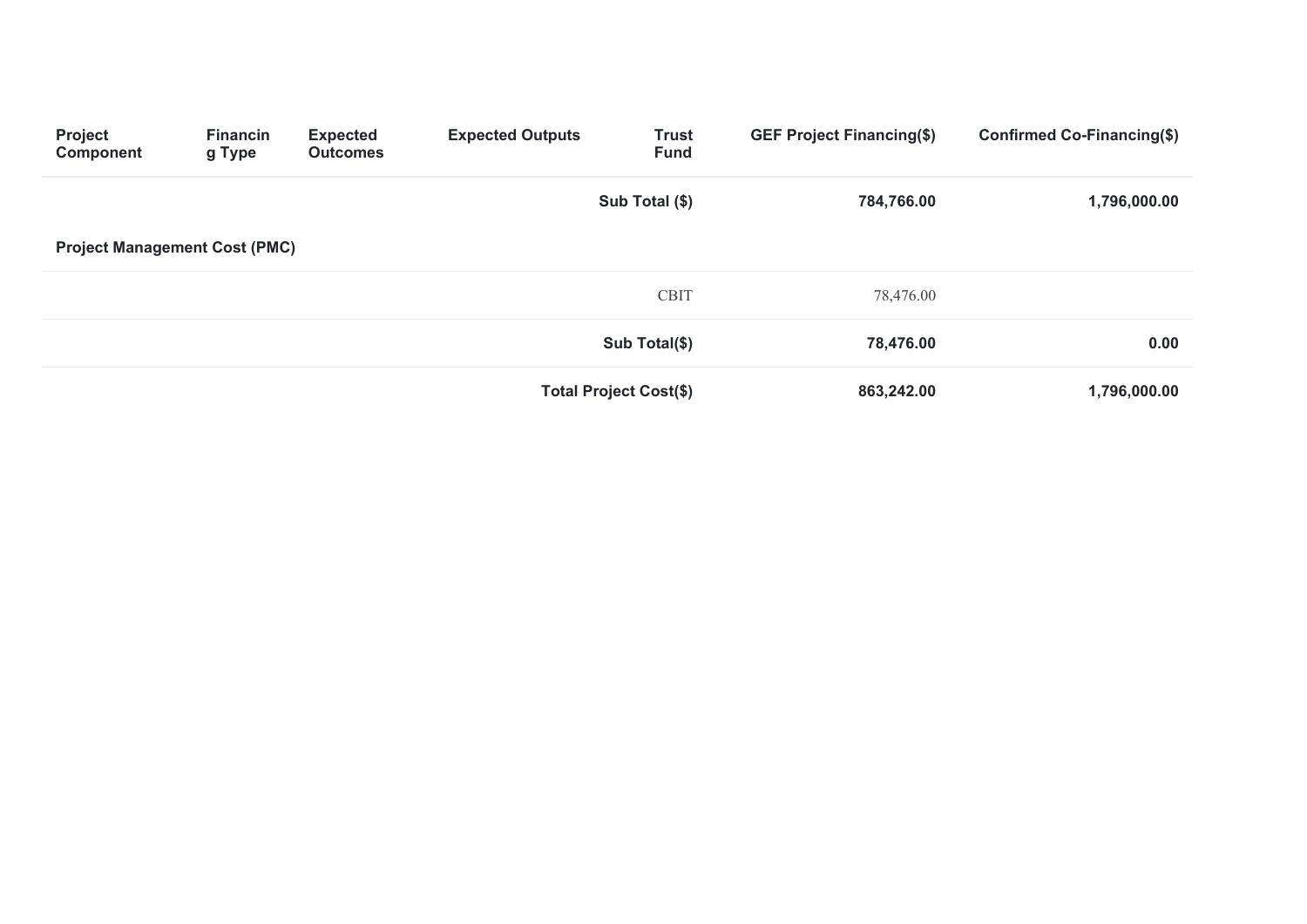### **C. Sources of Co-financing for the Project by name and by type**

| Sources of<br>Co-financing | Name of Co-financier                                                                                                                                                                     | Type of Co-<br>financing | Amount(\$)   |
|----------------------------|------------------------------------------------------------------------------------------------------------------------------------------------------------------------------------------|--------------------------|--------------|
| Government                 | Ministry of Mahaweli Development and Environment, (Source of co-financing of component -1 is ESCAMP project<br>(paragraph 38), and co-finance 2 and 3 are forest department expenditure) | In-kind                  | 1,596,000.00 |
| GEF Agency                 | <b>FAO</b>                                                                                                                                                                               | In-kind                  | 200,000,00   |
|                            |                                                                                                                                                                                          | Total Co-Financing(\$)   | 1.796.000.00 |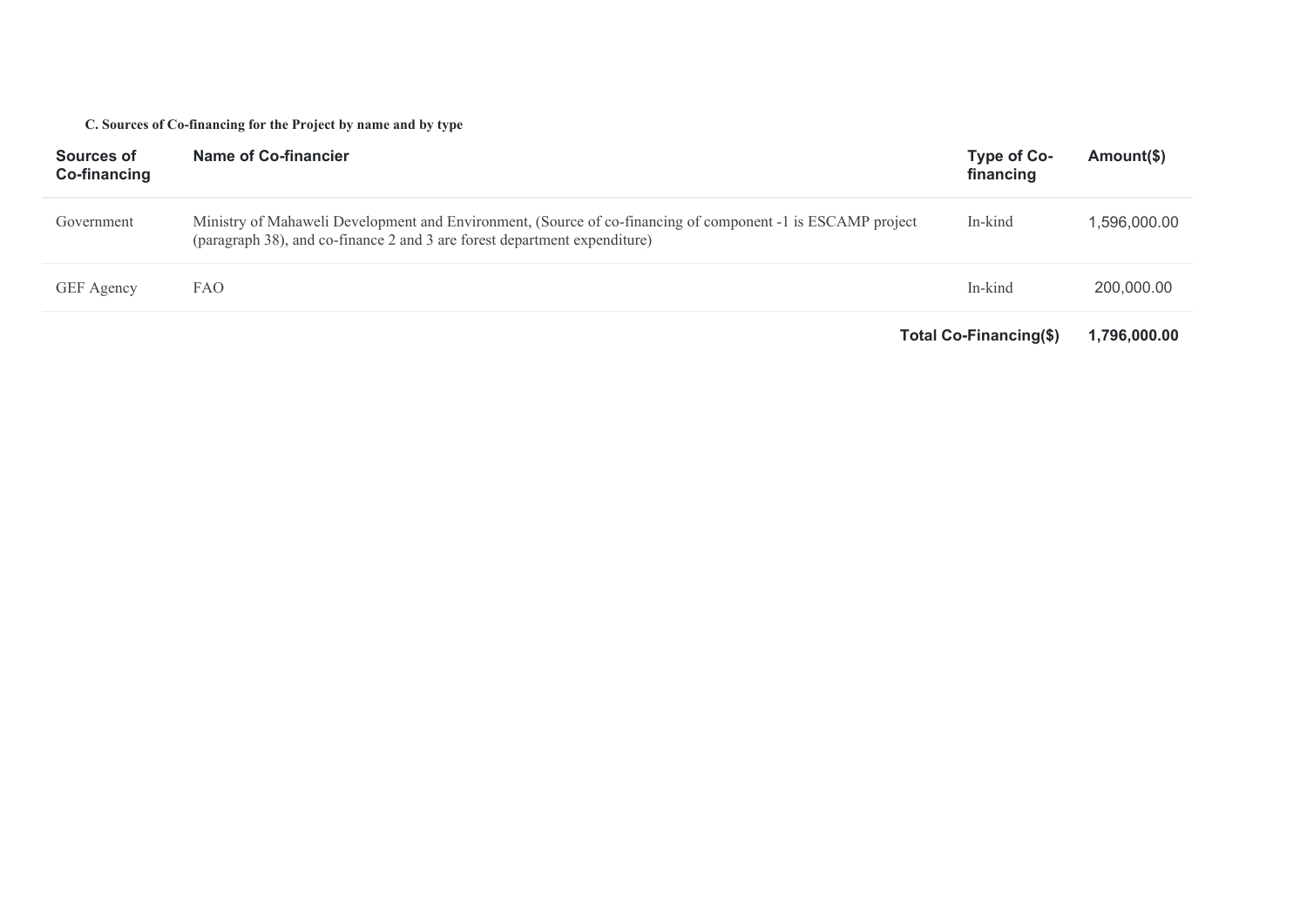### **D. Trust Fund Resources Requested by Agency(ies), Country(ies), Focal Area and the Programming of Funds**

| <b>Agency</b> | <b>Trust Fund</b> | Countrv   | <b>Focal Area</b> | <b>Programming of Funds</b>      | <b>NGI</b>     | Amount(\$) | $\text{Fee}(\$)$ |
|---------------|-------------------|-----------|-------------------|----------------------------------|----------------|------------|------------------|
| <b>FAO</b>    | CBIT              | Sri Lanka | Climate Change    |                                  | N <sub>o</sub> | 863,242    | 82,008           |
|               |                   |           |                   | <b>Total Grant Resources(\$)</b> |                | 863,242.00 | 82,008.00        |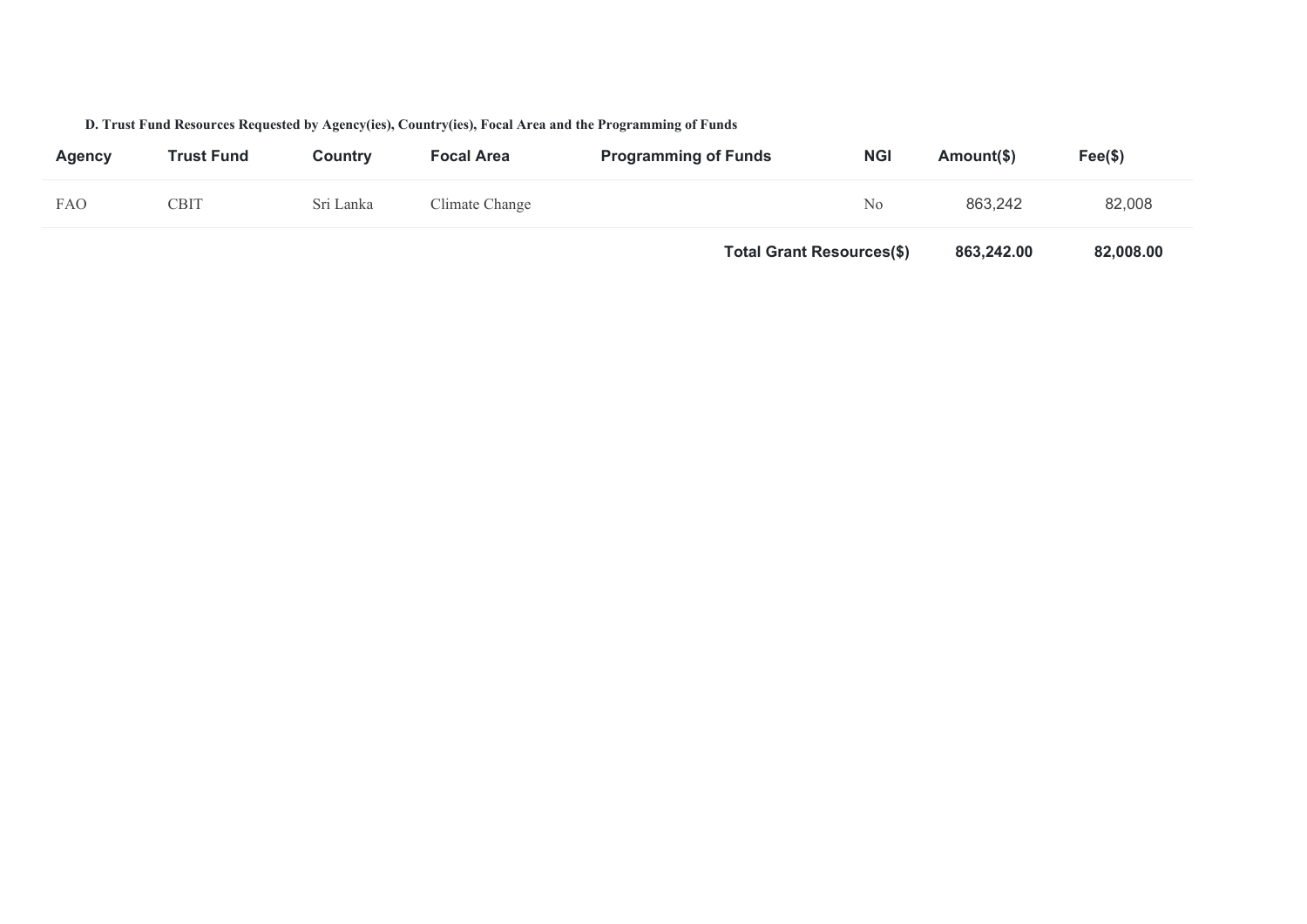**E. Non Grant Instrument**  NON-GRANT INSTRUMENT at CEO Endorsement

Includes Non grant instruments? **No** Includes reflow to GEF? **No**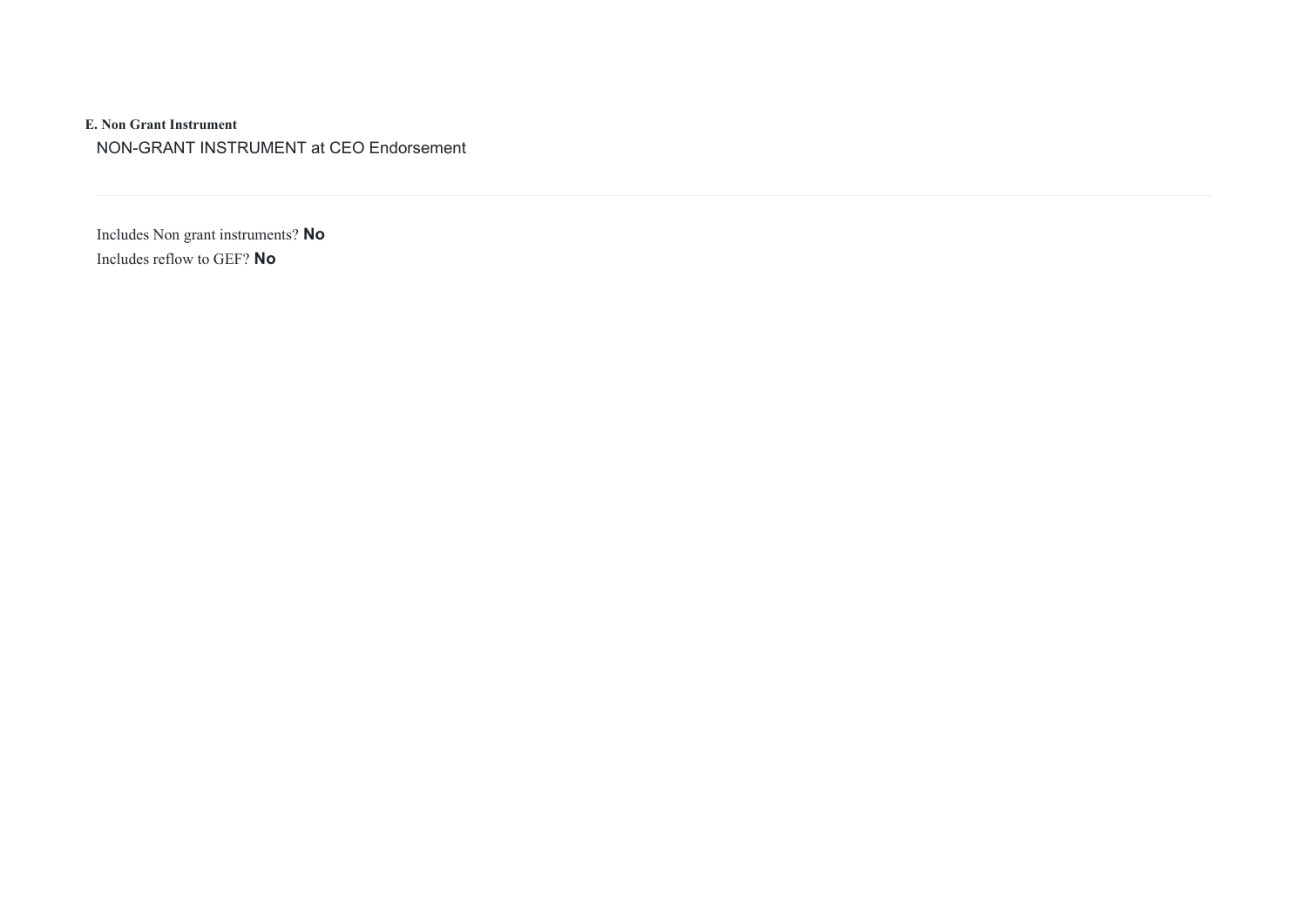| PPG Required                     | F. Project Preparation Grant (PPG) |           |                   |                             |            |            |                  |  |
|----------------------------------|------------------------------------|-----------|-------------------|-----------------------------|------------|------------|------------------|--|
| <b>PPG</b> Amount (\$)<br>50,000 |                                    |           |                   |                             |            |            |                  |  |
| 4,750                            | PPG Agency Fee (\$)                |           |                   |                             |            |            |                  |  |
| <b>Agency</b>                    | <b>Trust Fund</b>                  | Country   | <b>Focal Area</b> | <b>Programming of Funds</b> | <b>NGI</b> | Amount(\$) | $\text{Fee}(\$)$ |  |
| FAO                              | <b>CBIT</b>                        | Sri Lanka | Climate Change    |                             | No         | 50,000     | 4,750            |  |

**Total Project Costs(\$) 50,000.00 4,750.00**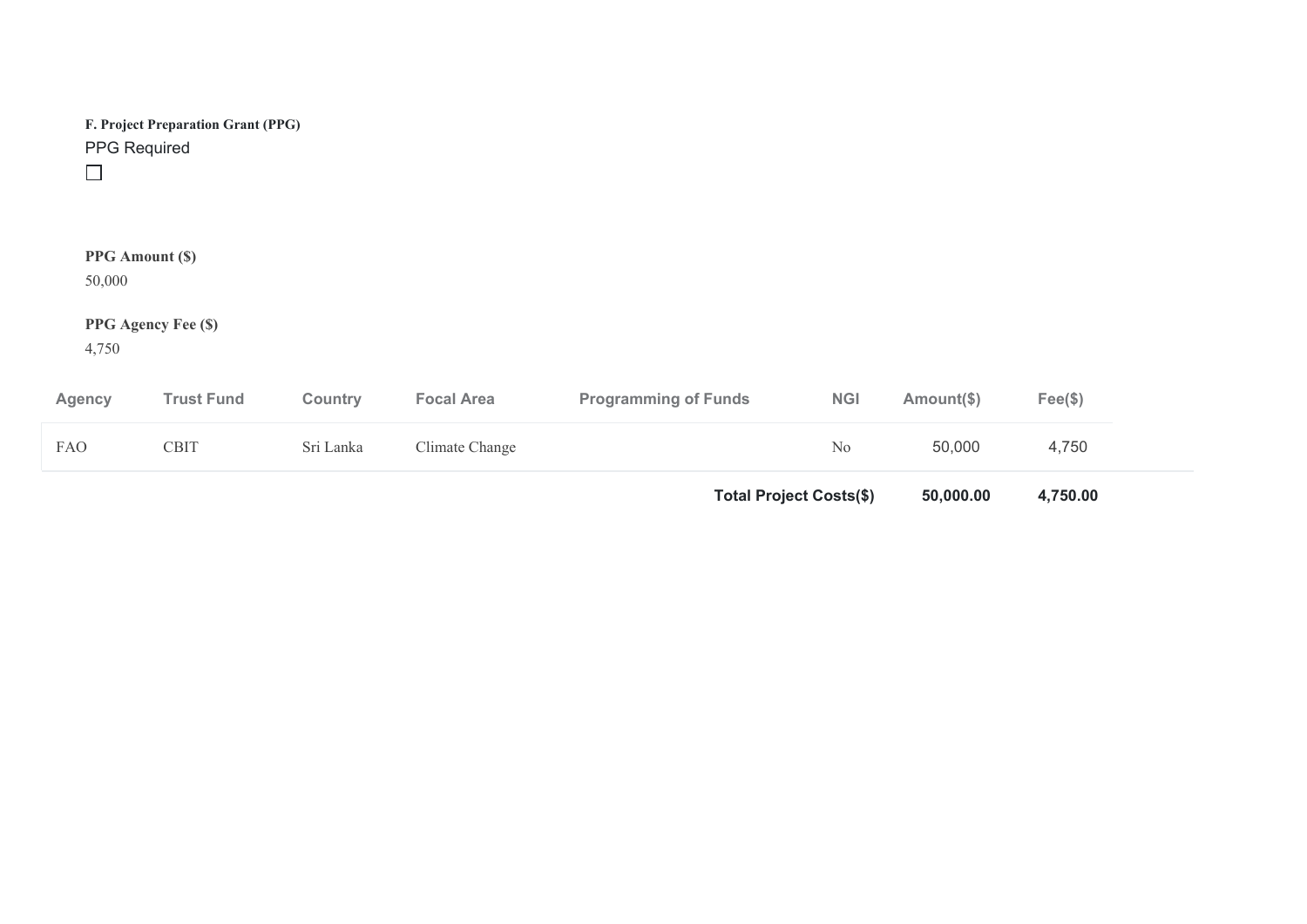## **Core Indicators**

**Indicator 11 Number of direct beneficiaries disaggregated by gender as co-benefit of GEF investment** 

|        | <b>Number (Expected at PIF)</b> | <b>Number (Expected at CEO Endorsement)</b> | Number (Achieved at MTR) | <b>Number (Achieved at TE)</b> |
|--------|---------------------------------|---------------------------------------------|--------------------------|--------------------------------|
| Female |                                 |                                             |                          |                                |
| Male   |                                 |                                             |                          |                                |
| Total  |                                 | 30                                          |                          |                                |
|        |                                 |                                             |                          |                                |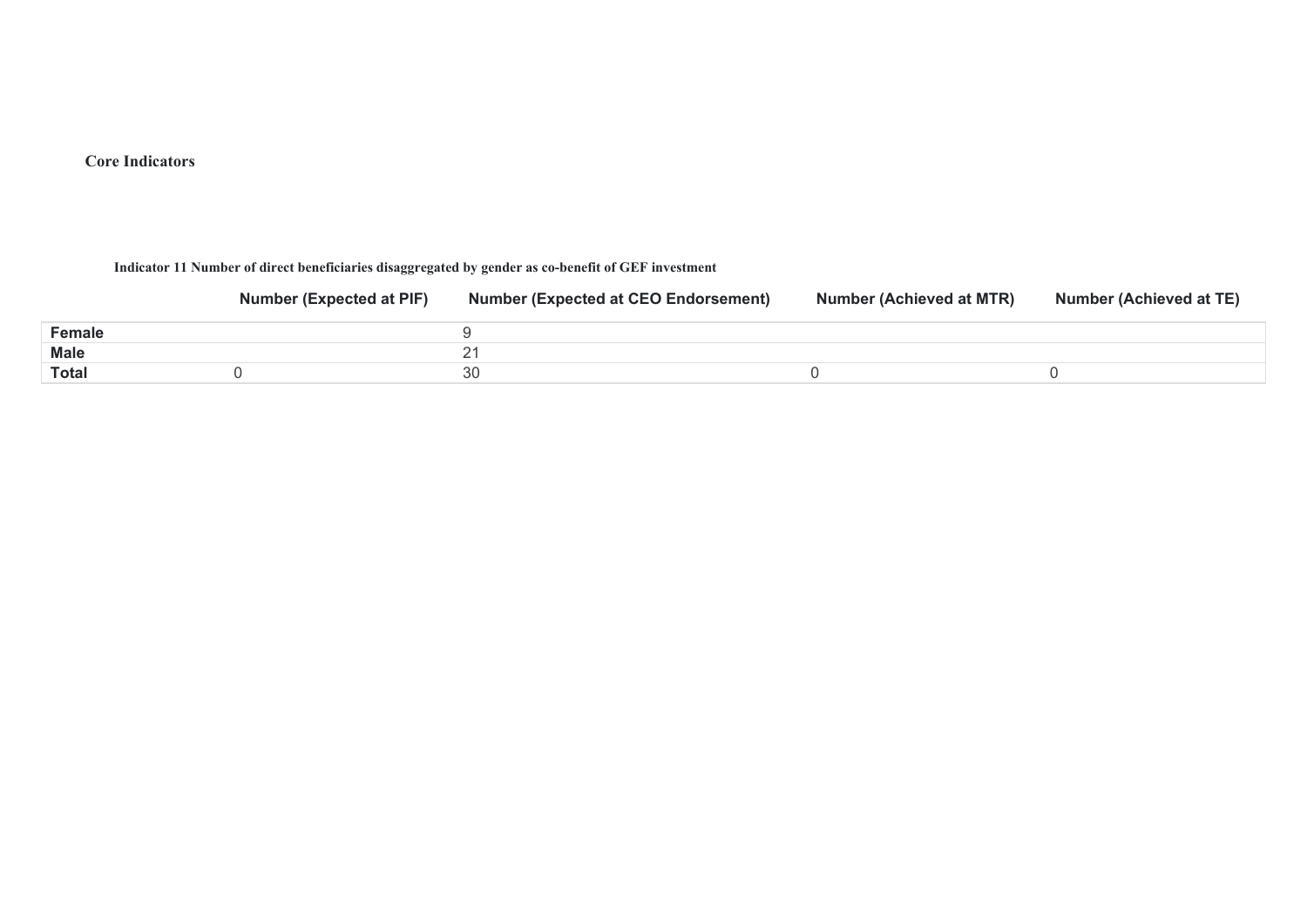#### **1. Project Description**

A.1.1. The rationale for the project as described in the PIF remains accurate. Additionally, feedback from the stakeholder consultation and workshops conducted in the PPG phase suggested that the project will generate efforts to support technical and financial sustainability for ETF.

The stakeholder consultation highlighted short-comings associated with ETF-related measurements (e.g., completeness, accuracy, uncertainty, standardization, funding, etc.), which cascade to challenges in data-sharing, analyses, reporting, and decision-making. Therefore, the project's activities therefore now have an increased focus on building technological and technical capacities to close those gaps, including significant portions of the budget for ETF-related technologies (e.g., for establishing emissions factors, validating proxy measures, etc.) and training (including training of trainers, training materials, QC guidelines, etc.).

A.1.2. The baseline scenario has been updated to reflect evolving circumstances (please see Section 1.5 of the project document) and will be updated again at the project's inception, as well as throughout the project's implementation as part of the on-going process of stakeholder engagement.

A.1.3. Aside from the elements discussed in A.1.1 above, the proposed alternative scenario is still substantially the same as that described in the PIF. There have been some adjustments to the wording of the log frame in order to parse more cleanly some of the conceptual distinctions between the components. In particular, Component 1 now focuses on coordination and reporting issues. Component 2 focuses on measurement and verification for climate-change mitigation. Component 3 focuses on measurement for climate-change adaptation

A.1.4. Incremental/ additional cost reasoning remains unchanged from the PIF. The co-financing, commitments from government and FAO Sri Lanka remain unchanged. Additionally, consultations during the PPG phase have identified several opportunities for engagement with other on-going projects in Sri Lanka mentioned in PIF.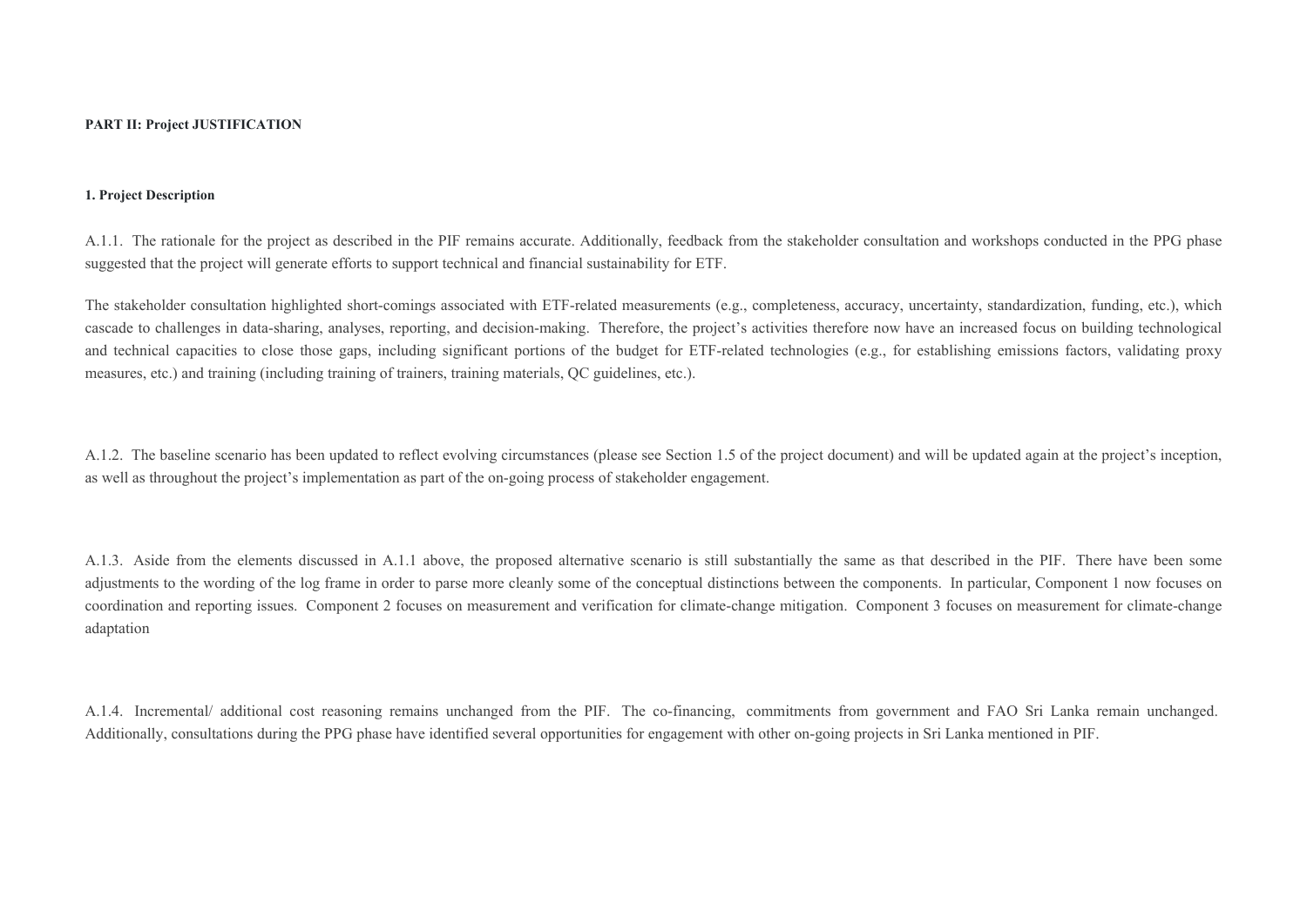A.1.5. No change from PIF.

A.1.6.

#### **1.1. Innovation**

1. The proposed CBIT project will facilitate scientific innovation through investment in infrastructure and systems to update and modernize the measurement and monitoring capacities of Government and local technical and research institutions. The project will facilitate investment and technology transfer for new and updated equipment at local universities and labs to measure and monitor emissions from a wide range of agriculture and land-use activities. The project will also facilitate investment in dedicated knowledge management information systems and IT hardware for the more effective management and reporting of data and information related to transparency of both mitigation and adaptation actions. Field monitoring systems will be overhauled under the project through the upgrading of data collection processes with the wider application of mobile telecommunications, app-based data collection platforms and cloud-based data storage and transfer services where appropriate.

2. These systems will be designed to benefit from recent advances and tools for estimating GHG emissions from the crops, livestock and forestry sectors. FAO, with partners, has developed or is currently developing a suite of tools for standardizing emissions monitoring and reporting at Tier 2 levels. For example, the Global Livestock Environment Assessment Model (GLEAM) establishes baselines and assesses the impacts of different mitigation and adaptation scenarios at local and national scale. Based on IPCC Tier 2 methodology and GIS based modelling of livestock distribution, GLEAM allows the assessments of all major GHG emissions from livestock and the impacts of all actions to reduce emissions from the sector. Similar tools are under development for field crops based on projects including a global program on Mitigating Agricultural Greenhouse Gases (MAGHG) and support for countries in Southeast Asia to prepare Nationally Appropriate Mitigation Actions for different field crops.

3. With the application of GHG estimation tools such as GLEAM and those developed under MAGHG, national institutions will have enhanced capacity to measure progress toward NDC priorities in agriculture and land-use sectors. At global level, evidence tested and compiled in Sri Lanka will facilitate the improvement of scientific knowledge of GHG emissions reduction potential from AFOLU sectors, consequently improving our knowledge to estimate global environmental benefits. These systems once implemented and operational will support the potential for improved understanding of mitigation and adaptation potentials and the possibility for increased levels of ambition and quantification of support required in future iterations of Sri Lanka's NDC in the lead up to and during the commitment period of the Paris Agreement.

4. In addition, the project adopts an innovative approach that integrates extensive stakeholder consultations and assessments of capacity needs and baseline activities for monitoring the progress. The project interventions have been formulated by taking into account the need to enhance national capacity in monitoring mitigation and adaptation actions for AFOLU and relevant sectors as a whole emerging from the representatives of line ministries in Sri Lanka.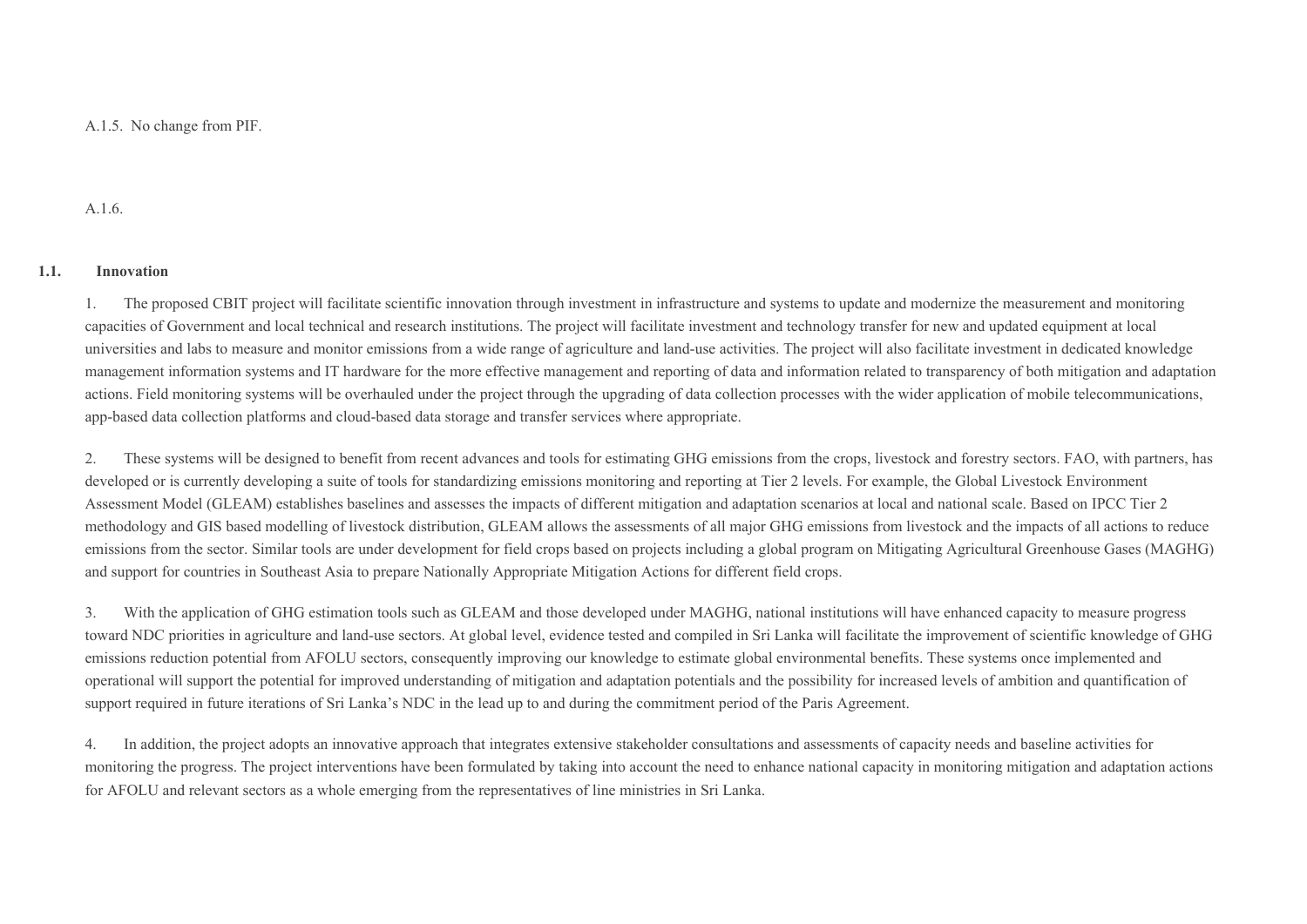5. Additionally, this project's design phase has made use of newly innovated tools for assessments of capacities, gaps, and stakeholders' decision processes. These tools have also been designed to provide on-going value by helping to guide ETF-related decisions and efforts during and after the project.

6. The project is expected to strengthen the capacity of CCS to develop a Provincial Data Collection mechanism namely "Provincial Cells". These Provincial Cells will collect the data from the various stakeholders and departments at the ground level for compilation and analysis at the Provincial level. It is also expected that the capacity of these Provincial Cells would be enhanced through critical engagement of 3rd national report preparation process.

### **1.2. Potential for Scaling-up**

7. The project specifically embeds opportunities to scale-out and scale-up the measures implemented. The information management systems and infrastructure for monitoring and reporting mitigation and adaptation actions in the agriculture and land-use sectors established under the project will be designed in way to allow for easy replication and adoption by other sectors.

8. Hardware, capacity building and training provided to national and local level stakeholders will be developed as modules that they can be adapted to improve data collection methods and analysis across all sectors. By working through and strengthening the institutional mechanisms in place for transparency of climate change actions the project will be able to better facilitate this process of scaling out project-developed systems and processes. The enhanced capacity provided by the project will enable regular national reporting of actions to address climate change drivers and impacts as envisioned under Paris Agreement Article 13.

9. Outcome 1 of the project will also facilitate Sri Lanka's engagement in international transparency-related processes under the UNFCCC. With the enhanced institutional capacity and engagement with international process, the government of Sri Lanka will be capacitated to identify potential partners to further develop scaling-up actions and investment opportunities for further improving transparency over time, as well as to benefit other countries in the region to develop more transparent, accurate, complete, consistent and comparable monitoring and reporting systems.

10. The government will use a combination of national budget, and planned international support for fulfilling its reporting requirements to the Convention and ensure continued application and sustainability of the transparency systems and infrastructure for the other sectors.

11. It is envisaged that the government mechanism for quality data collection and reporting on NDC towards ETF will be improved overtime and adopted completely in AFOLU sector.

### **1.3. Sustainability**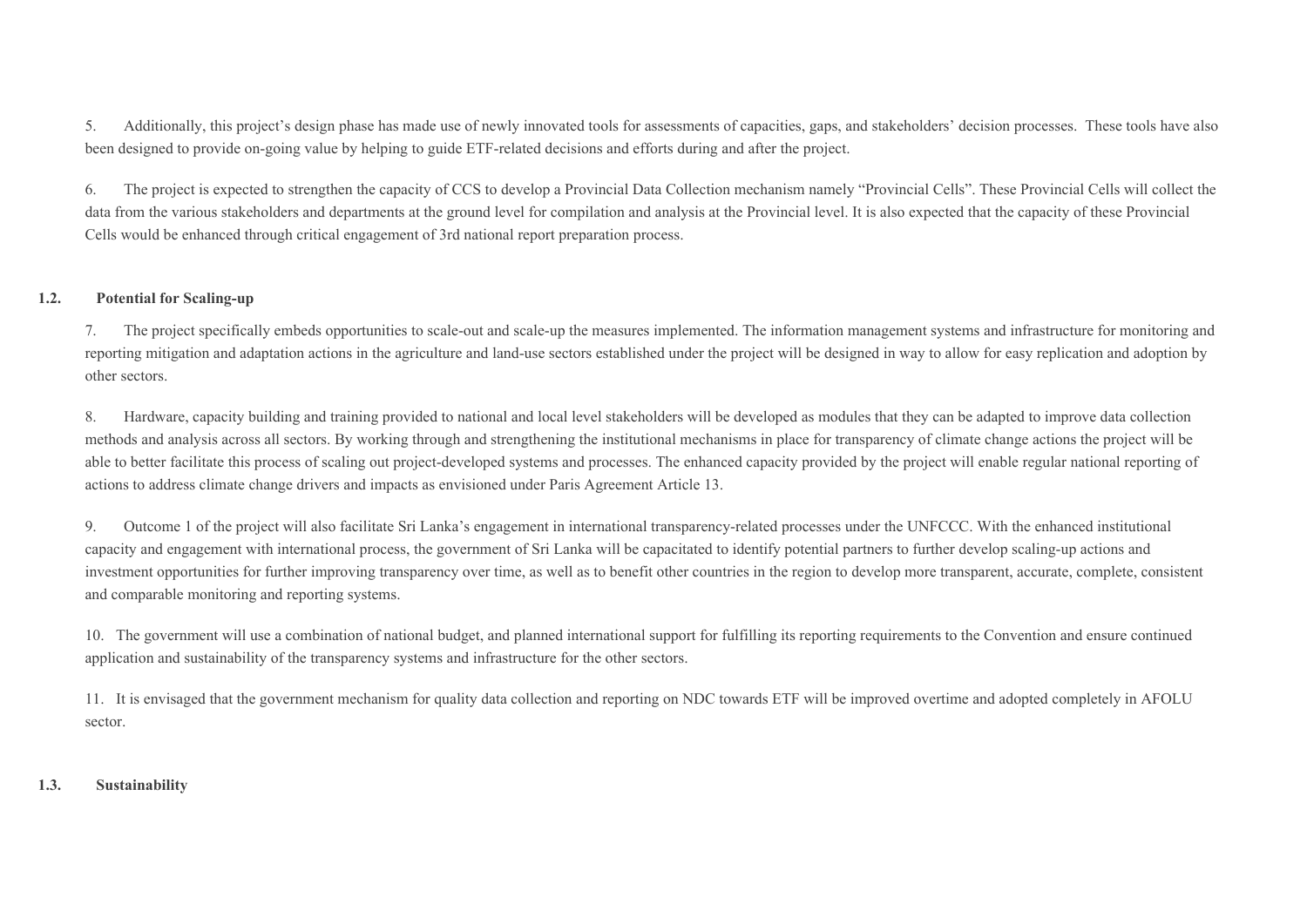12. The primary driver of the project's sustainability is its relevance. Climate change is a national priority with direct relevance to livelihoods and well-being, particularly in the AFOLU sector. Institutional stakeholders have strong incentives to gain and act upon accurate climate-related information. This CBIT project directly addresses that need.

13. In addition to the project's direct relevance to stakeholders' needs, the project also enables institutional stakeholders to demonstrate results through improved data, such as on the effectiveness of various interventions. This improved transparency is foundational to good governance, because it provides a basis for responsiveness and accountability.

14. Financial uncertainties pose the largest challenge to post-project sustainability. The central government's current plans for future financing of ETF-related activities rely heavily on international, project-based funding, which is not conducive to staff continuity (thereby under-cutting technical capacity development), operation and maintenance costs, institutional accountability, and strategic planning. Therefore, the design of this project has incorporated several approaches to address this challenge.

15. First, the project seeks to minimize ETF-related costs by:

- (i) building on extant institutional and operational arrangements when possible,
- (ii) augmenting the capacities of relevant extra-governmental stakeholders (e.g., academic and research institutions, CSOs/ NGOs) when appropriate to enhance their abilities to support ETF-related activities (rather than expensively reproducing redundant capacities or technologies within a governmental institution that might rarely use them),
- (iii) reducing redundancies and inter-institutional friction by clarifying ETF-related mandates, accountabilities, and boundaries,
- (iv) maximizing the proportion of the project's resources directed to capacity development within the institutions that will be responsible for delivering ETF-related outputs after the project has completed (i.e., the post-project responsible stakeholders—PPRSs—e.g., via technical training, non-expendable procurement of technologies necessary for post-project activities),
- (v) identifying, validating, and establishing the use of cost-efficient proxy measures,
- (vi) using technology to reduce operational costs (e.g., gathering field data with tablets that auto-synch and auto-upload when connected to the internet, thereby reducing costs and errors associated with transcription), and
- (vii) identifying opportunities to work with extra-governmental partners (e.g., academia, research institutions, CSOs/ NGOs, private sector, local communities, and women networks) for the conduct of activities for which those partners provide cost-efficiency or other value (e.g., established networks of local engagement; relevant operational technologies or efficiencies).
- 16. Second, the project seeks to provide a foundation for transitioning to additional sources of financial support for ETF-related activities by: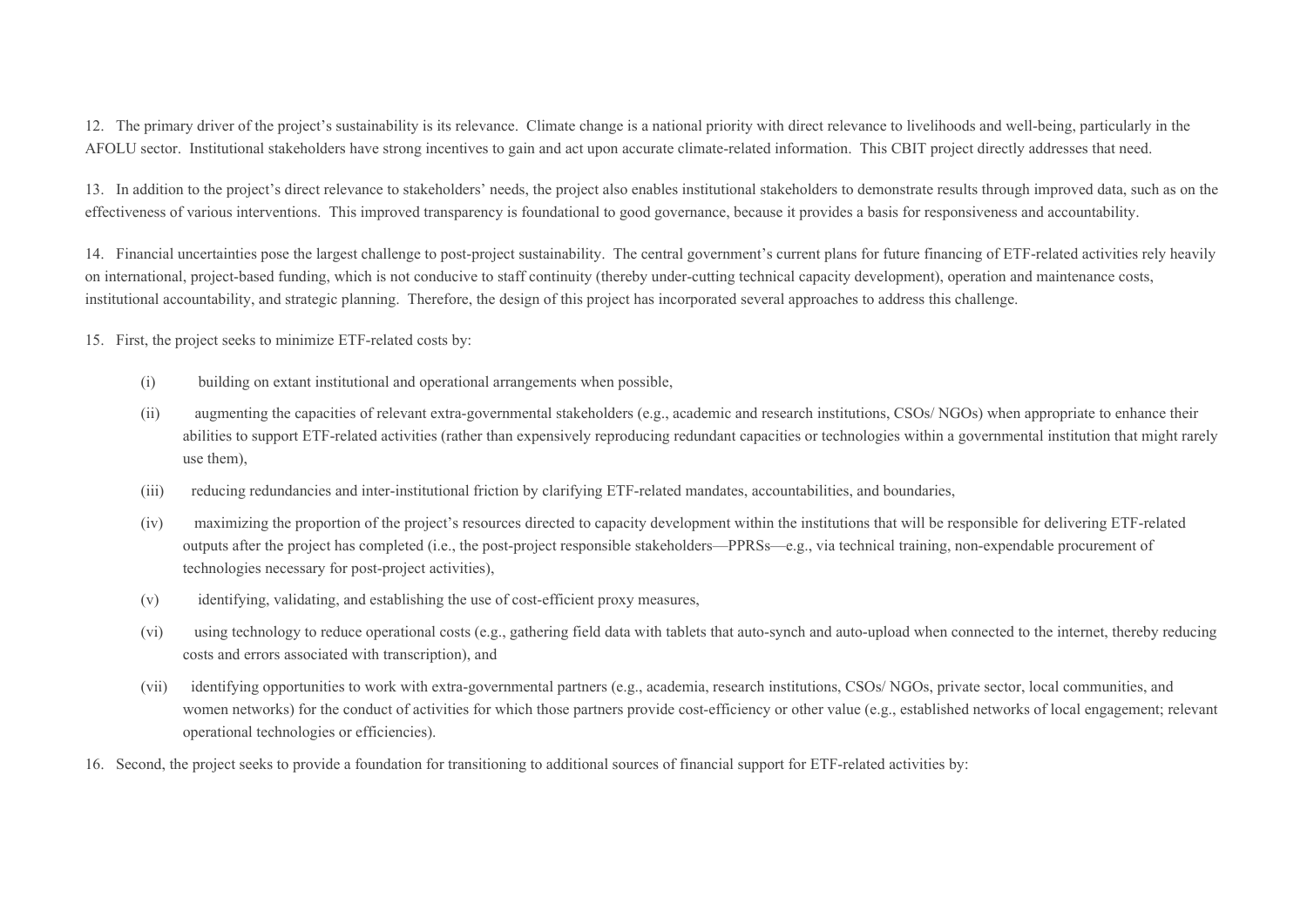- (i) strengthening the evidentiary basis for greater political and budgetary support,
- (ii) increasing the capacity to conduct sufficiently rigorous MRV to transition to access to global environmental off-set markets (e.g., carbon markets),
- (iii) building the capacity to form an evidentiary (MRV) basis for enforcement-based revenues,
- (iv) building the capacity to form an evidentiary (MRV) justification or rationalization of linkages to value-capture from natural resources (e.g., funding from the capture of economic rents on the extraction of public natural resources, such as from taxes on logging and mining), and
- (v) in coordination with private-sector lenders, identifying practical criteria for evaluating opportunities for financial support to environmentally beneficial investments (e.g., preferential lending terms, risk-based products).

17. On a more practical basis project outputs and outcomes are expected to be maintained beyond the 2 year life of project due to: (i) conformity with national and subnational policy priorities reflected in government commitment and budget to supporting activities leading to their implementation; (ii) the projected integration of follow-on activities stemming from the project into sectorial planning cycle.

18. Sustainability of the Project will also be enabled by (i) enhanced capacity and support of a cadre of Climate Change staff at national and sub-national levels on advanced means for mainstreaming of climate change adaptation in sectoral plans and actions; and (ii) increasing awareness in both decision-makers and the public at large of climate change impact, and its significance in supporting socio-economic development objectives in Sri Lanka.

### **A.2. Child Project?**

### **If this is a child project under a program, describe how the components contribute to the overall program impact.**

N/A

#### **A.3. Stakeholders**

### **Please provide the Stakeholder Engagement Plan or equivalent assessment.**

1. Various stakeholders—including governmental agencies, academic and research institutions, international organizations, and CSOs/ NGOs—have been extensively consulted during this project's development. FAO consultants have conducted numerous one to one meeting with the highest government profiles to develop the concept, agree on implementation arrangements, and the specific output relevant to Sri Lanka. The inception workshop was conducted on 21st February 2019 while the final design of this project was also validated at a workshop with multi-stakeholders in 17th May 2019. Annex 10 and 11 the agenda and attendance of participants for inception and validation workshop respectively. As noted below (see Section 2.2.2), various stakeholders will be extensively involved in the delivery of this project via execution partnerships, co-financed activities, representation on the project's steering committee, *Stakeholder Engagement* knowledge-sharing, project workshops, etc. Below table summarizes the key stakeholders and their roles.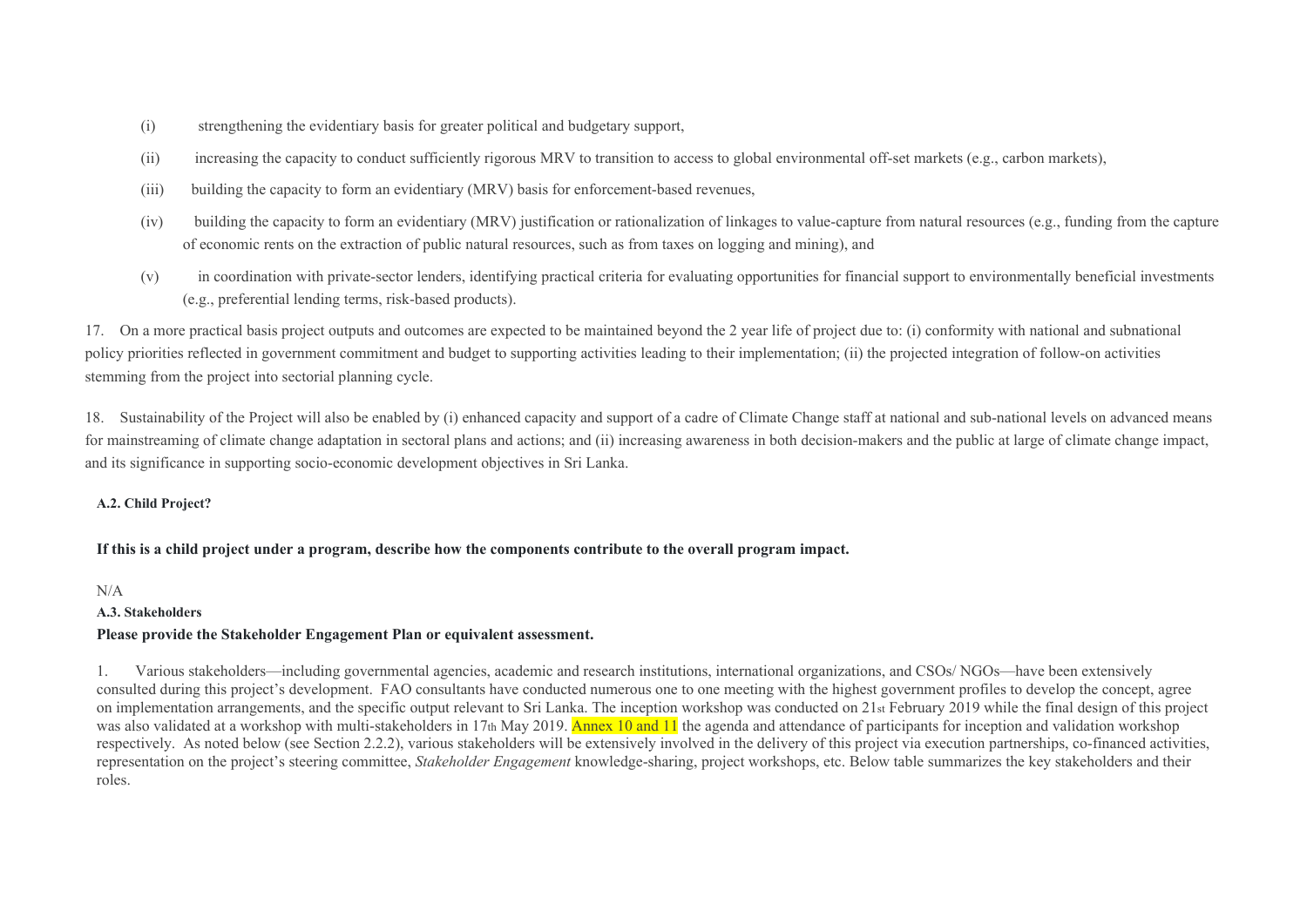| Agency                                                                                                                        | Role or mandate                                                                                                                                                                                                                                                                                                                                                                                                                                                                                                          | <b>Involvement in CBIT Project</b>                                                                                                                                                                                                                                                                                                                              |
|-------------------------------------------------------------------------------------------------------------------------------|--------------------------------------------------------------------------------------------------------------------------------------------------------------------------------------------------------------------------------------------------------------------------------------------------------------------------------------------------------------------------------------------------------------------------------------------------------------------------------------------------------------------------|-----------------------------------------------------------------------------------------------------------------------------------------------------------------------------------------------------------------------------------------------------------------------------------------------------------------------------------------------------------------|
| Climate Change Secretariat under<br>Ministry of Environment<br>(formerly Ministry of Mahaweli<br>Development and Environment) | In order to address the cross-sectoral nature of major environmental challenges caused<br>by climate change, and to fulfil the commitments under the United Nations Framework<br>Convention on Climate Change (UNFCCC) & Kyoto Protocol, the MMDE, which is<br>the National Focal Point for the UNFCCC and Kyoto Protocol has taken the initiative to<br>establish a Climate Change Secretariat under its purview. Major roles and<br>responsibilities of CCS are described at http://www.climatechange.lk/About us.html | Lead agency for all coordination and decision-making on<br>ETF issues.<br>Overall lead of CBIT project activities and integrating<br>CBIT project learning into ETF activities of other relevant<br>sectors.                                                                                                                                                    |
| Forest Department under Ministry<br>of Environment (formerly<br>Ministry of Mahaweli<br>Development and Environment)          | Forest Department is responsible for sustainably managing Sri Lanka's forest and<br>tree resources for providing environmental services meeting timber needs for the<br>country while contributing to the national economy and well-being of the people.                                                                                                                                                                                                                                                                 | Lead agency for engaging on technical issues related to<br>forestry and REDD+ and within REDD+ task forces.<br>Will provide support for capacity building activities;<br>particularly sharing experiences with REDD+, forest reference<br>levels and MRV.                                                                                                       |
| Department of Wildlife<br>Conservation under Ministry of<br>Sustainable Development and<br>Tourism                            | Responsible for managing 40% of forest lands and wildlife, this department will play a<br>major role in GHG inventory from the forestry sector.                                                                                                                                                                                                                                                                                                                                                                          |                                                                                                                                                                                                                                                                                                                                                                 |
| Ministry of Agriculture                                                                                                       | Responsible for achieving globally competitive production, processing and<br>marketing enterprises through socially acceptable, innovative and commercially-<br>oriented agriculture, through sustainable management of natural resources of the<br>country.                                                                                                                                                                                                                                                             | Lead agency for engaging and coordinating with<br>agriculture stakeholders at national and provincial levels; and<br>providing, data, information and technical advice with respect<br>to the agriculture and land-use sectors.<br>Lead agency for engaging on technical issues related to the<br>agriculture sector adaptation measures identified in the NDC. |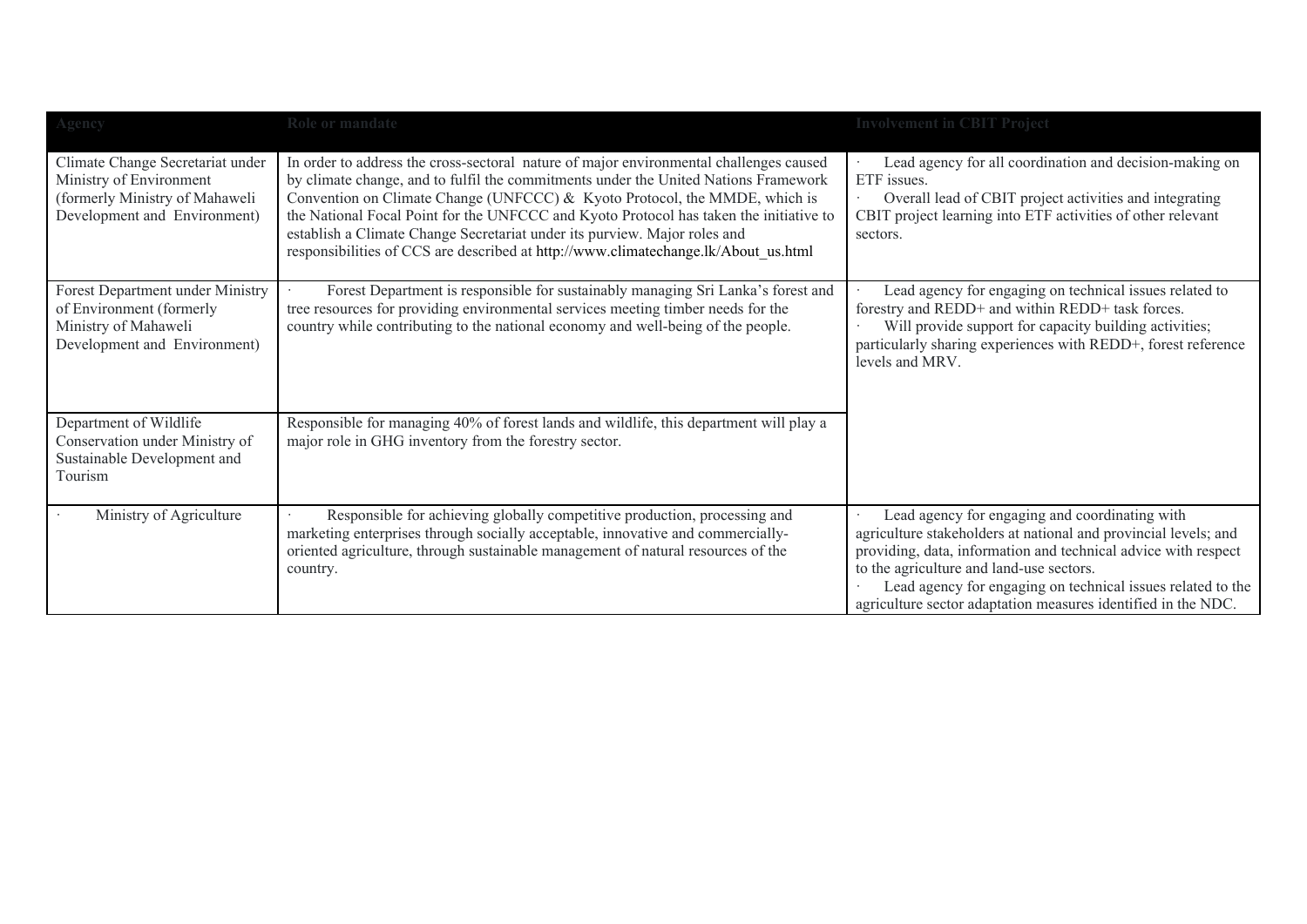| Ministry of Land and<br>Parliamentary Reforms | This ministry is responsible for effective and Efficient Management of the Land<br>Resource while contributing to the Socio-Economic Development of the Country, at the<br>Maximum Level. Major objectives of this ministry are<br>Establishment of a National Land Policy.<br>Preservation of the environment for the future generation.<br>Preparation of Land Use Policies.<br>Sound management and development of the State Lands and distribution of | Activity data preparation |
|-----------------------------------------------|-----------------------------------------------------------------------------------------------------------------------------------------------------------------------------------------------------------------------------------------------------------------------------------------------------------------------------------------------------------------------------------------------------------------------------------------------------------|---------------------------|
|                                               | suitable Lands among Landless people.                                                                                                                                                                                                                                                                                                                                                                                                                     |                           |
|                                               | Allocation of Lands for development projects and other essential purposes.<br>Registration of Title of all the Lands, ensuring ownership.                                                                                                                                                                                                                                                                                                                 |                           |
| Department of Census and                      | The main mission of this department is to make a contribution to the socio-                                                                                                                                                                                                                                                                                                                                                                               | Activity data preparation |
| <b>Statistics</b>                             | economic development of the country by providing accurate timely statistics, more                                                                                                                                                                                                                                                                                                                                                                         |                           |
|                                               | effectively by means of new technology and utilizing the services of the dedicated staff                                                                                                                                                                                                                                                                                                                                                                  |                           |
|                                               | under strategic leadership to become a prosperous nation in a globalized environment.                                                                                                                                                                                                                                                                                                                                                                     |                           |
|                                               | This department is the custodian of all statistical information.                                                                                                                                                                                                                                                                                                                                                                                          |                           |

In addition, specialized national and provincial agencies will be engaged to enhance data and information collection and coordination with the two ministries, MMDE and Ministry of Agriculture and other relevant sectors as prioritized in the Sri Lanka's NDC.

Civil society organizations (CSOs) and research institutions have and will continue to be engaged in the implementation of the project, including the baseline assessment and stocktaking of the existing activities and systems. The institutional and coordination structure will consider including dissemination strategies for effective data management and reporting processes.

# **Documents**

**Title Submitted**

**In addition, provide a summary on how stakeholders will be consulted in project execution, the means and timing of engagement, how information will be disseminated, and an explanation of any resource requirements throughout the project/program cycle to ensure proper and meaningful stakeholder engagement.**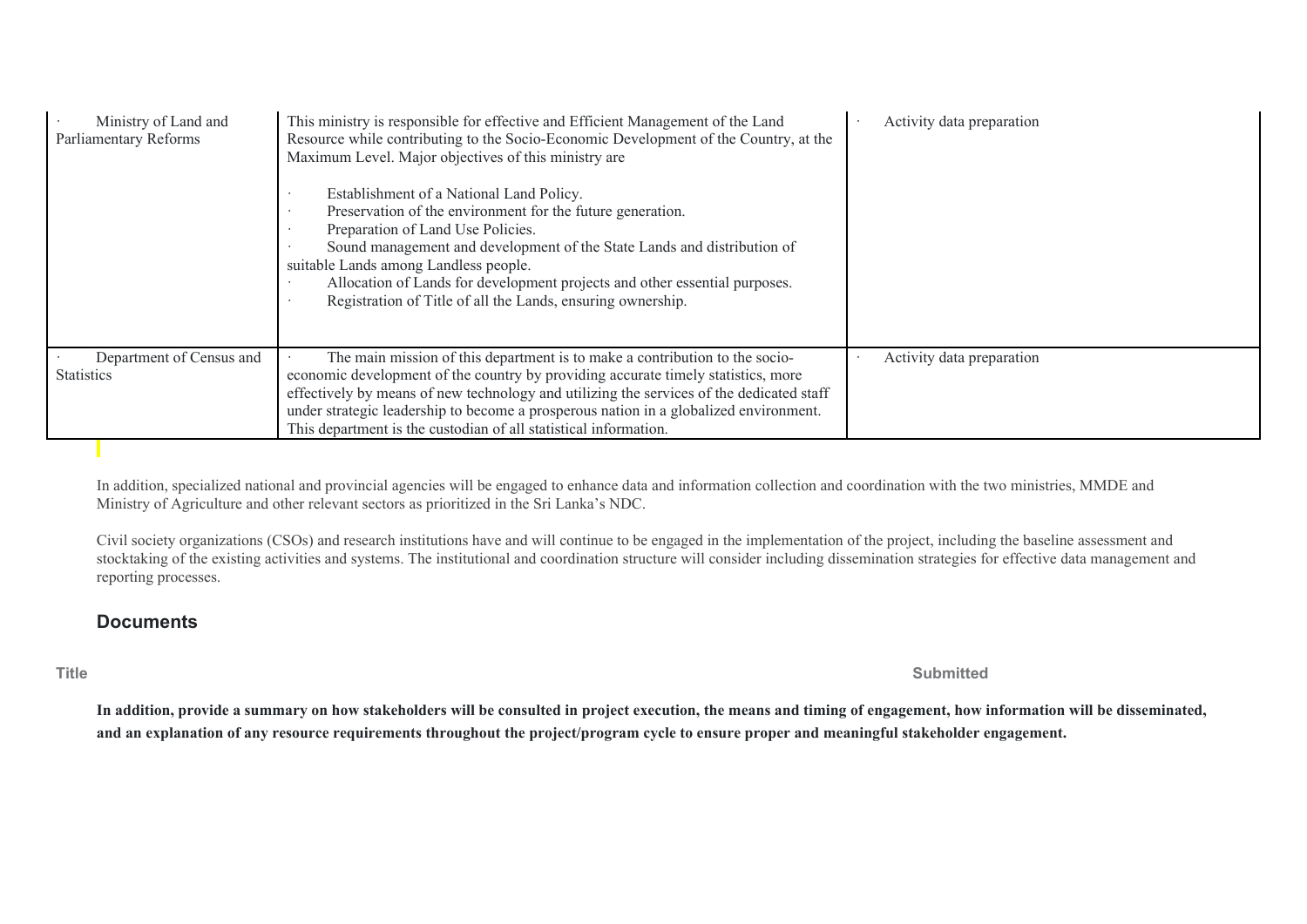The project will be implemented in close cooperation with relevant stakeholders at the national, provincial and district levels. Relevant line ministries and sectors will be engaged on improved data collection and coordination, according to the priorities outlined in Sri Lanka's NDC. The project team will work with the key stakeholders at daily basis while higher level entities, i.e. Project Steering Committee, will be held at least once a year to endorse the AWPB as well as to make important decisions. **Select what role civil society will play in the project:**

**Consulted only;** No

**Member of Advisory Body; Contractor;** 

**Co-financier;** 

**Member of project steering committee or equivalent decision-making body;** Yes

**Executor or co-executor;** 

**Other (Please explain)** 

Civil society organizations and academia will be engaged during the implementation of the CBIT project, including in developing the pathways for coordination or consolidation of systems.

**A.4. Gender Equality and Women's Empowerment**

**Please briefly include below any gender dimensions relevant to the project, and any plans to address gender in project design (e.g. gender analysis).** 

### **Gender Responsive Measures**

Women can play a key role in achieving the project objectives of improving the quality of information to align with MRV global standard practices. Gender considerations can add value to Sri Lanka's reporting to the *UNFCCC under the Paris Agreement's Enhanced Transparency Framework (ETF).*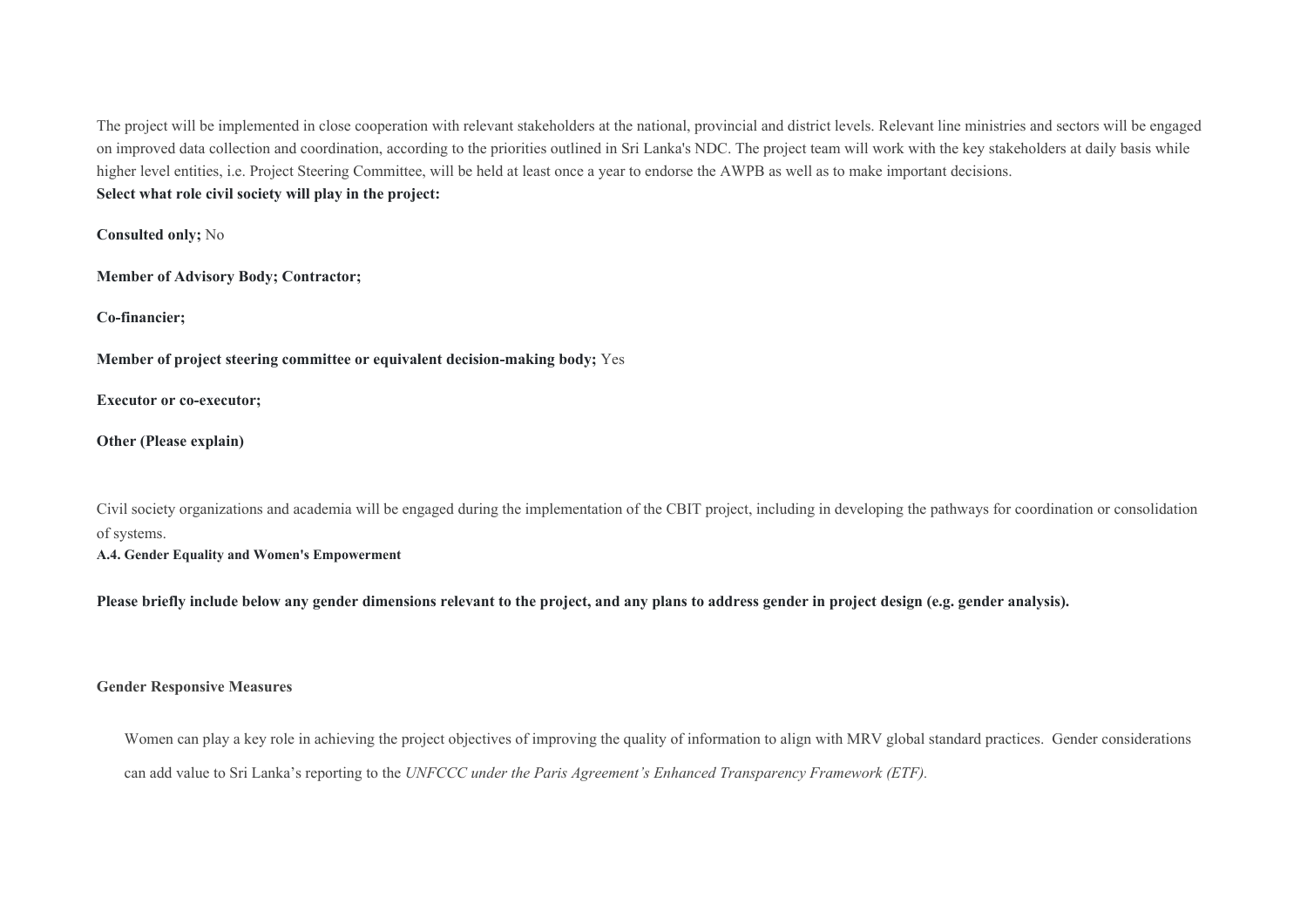*Women in decision-making and technical roles* – There is a lack of women taking on senior level technical/scientific roles in government in ETF/MRV activities at the core of the CBIT Project. Women tend to be assigned to or prefer to be involved in generic office roles. The TWG and PSC will both be expected to include substantial representation by women. Gender consideration will be key in assessing stakeholders' decision processes.

*Stakeholder awareness –* There will be clear initial communication to all stakeholders on gender equality and its progress tracked during project activities. The aim is to encourage a shift in mind-set regarding the need to involve men and women in transparency related processes. The project will actively encourage women in its activities and strive for the inclusion of female stakeholders.

*Project reporting on gender* - The project will report on gender-related issues and will reflect on gender requirements and other related aspects under project activities. As prescribed for Project Progress Reports (PPRs), Project Implementation Reviews (PIRs), the Terminal Report and other project-related documentation. *Gender disaggregated data collection and reporting* –Project will aim to improve the use of gender disaggregated data for the AFOLU sector. The project will analyse gaps and barriers to the collection of gender disaggregated data (at all levels) in both project activities and in transparency reporting. Gender disaggregated data will be selected through a thorough gender analysis, and will focus on skills and needs of women working in the agricultural sectors. The gender analysis will take place as an assessment during project inception, to inform standardized data collection and reporting products and protocols in relation to gender disaggregated data. The Provincial level "Climate Cells" to be established by the CCC will play a key role in the collection of activity data collection, that would include gender disaggregated data from all sectors. *Inclusive institutional representation* – The project will be expected to ensure adequate representation of women at Provincial level "Climate Cells". In addition, gender focal points of ministries will be key players in representing their respective institutions in stakeholder processes, including at working group consultations and at implementation level, to contribute to gender aspects of the project.

*Capacity Building –* The project has identified shortfalls in capacities in human resources technology, and technical expertise. Due to continuous hiring of consultants CCC and supporting instiutions face challenges in knowledge-management and knowledge-retention to ensure consistency and continuity. Sri Lanka has insufficient capacities for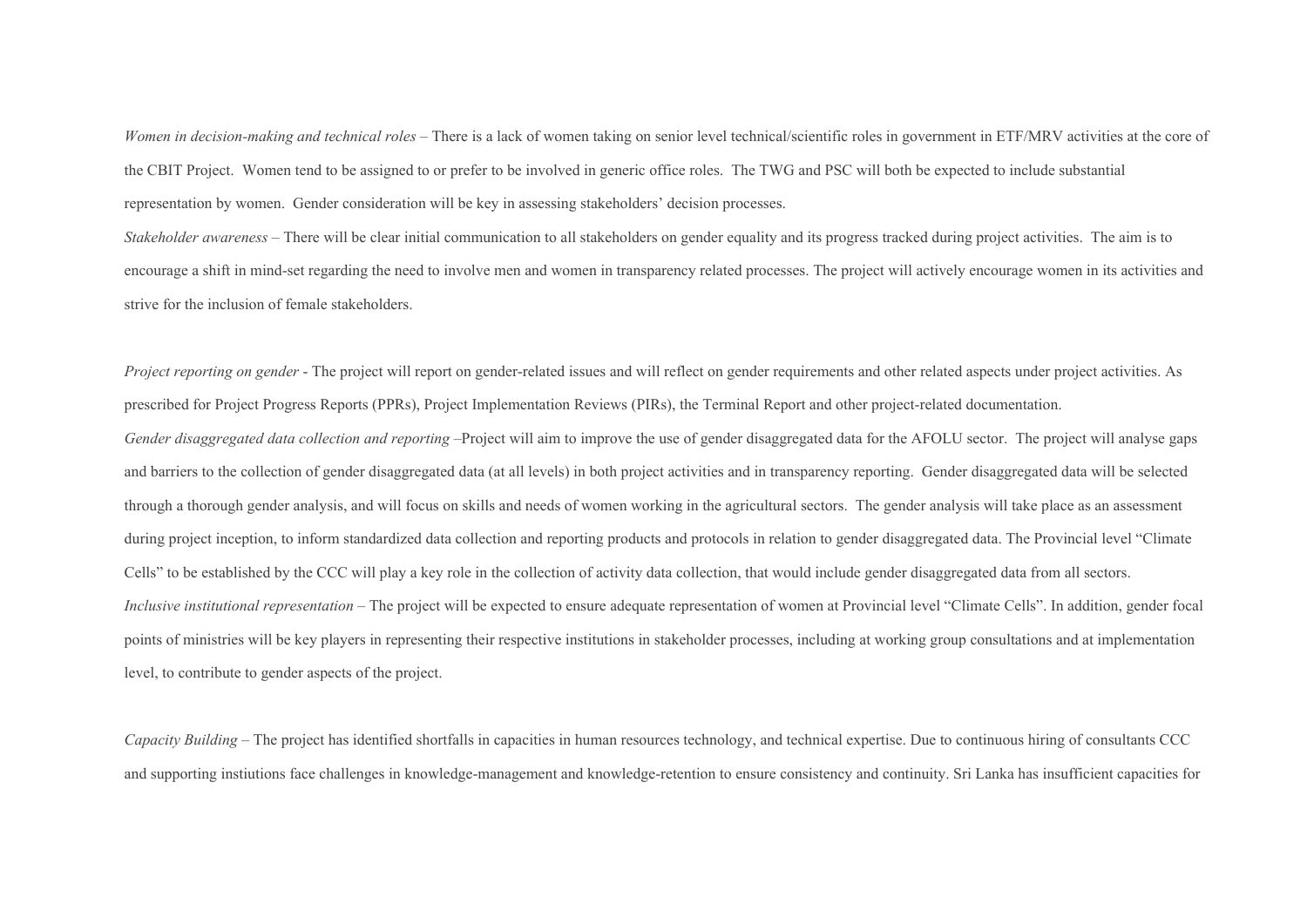(i) country-specific ETF reporting and (ii) reporting on climate-related adaptation with adequate quality to guide national policies. Gender consideration will be key in assessing capacity gaps. Women will be part of organizational capacity building to ensure expertise is shared between genders at policy and field levels. The lack of in-house technical skill to improve data management is identified as high priority and a major technical barrier. Women will be a key consideration in addressing the issue of institutional retention and access to knowledge and expertise in human resources and staff cadre. The lack of appropriate long terms staff and gaps in their existing technical capacities have been identified as major concerns. Women will be better integrated into processes related to transparency within government and in data collection and reporting through capacity building.

Build capacities of women for improved decision-making, and where relevant assistance for participation in international negotiations

Women to be a key consideration in the recommendations for cross-cutting capacity interventions related to data and information management. This will include training in standardized data collection products and protocol.

· Capacity building will also extend to quality-control, verification and quality-assurance (QA) that is accompanied by a guideline. Women will be trained on the planned Relational Normalized Database system to provide data from various departments.

Lack of knowledge on Climate Change, GHG emission sources and mitigation measures by ground level data collectors has been identified as an issues and therefore women playing this role will be provided training to enhance their level of expertise,.

- Women will be adequately represented in activities pertaining to ToTs.
- · Institutional stakeholders identified as recipients of gender analysis training will be enabled to identify women's practical needs and current constraints.
- When strengthening institutional capacities to carryout research on areas such as biodiversity, climate change and land degradation women will be represented in training.
- Technological transfer training will target both women and men.
- Consider women in training for data processing currently not a mandated functions of any of the key ministries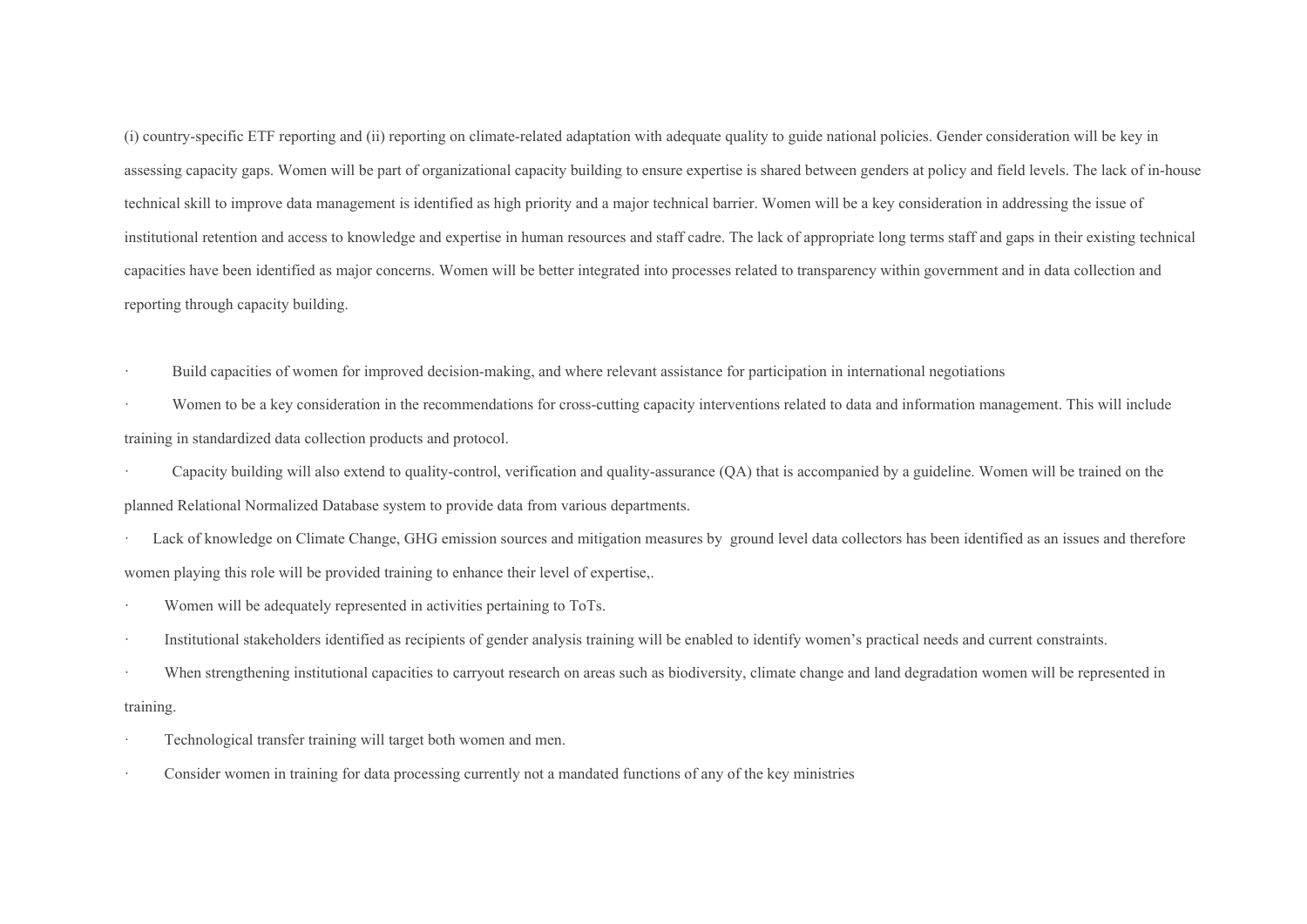· *In ensuring* Tier 2 reporting for key categories women will be adequately represented in the prioritised areas for capacity building.

*Programmatic-technical* - The PMU will advise the TWG to consider gender-related issues in the formulation of the NCCMF and other project-related technical issues. For example, the TWG will be asked to consider gender among the issues that might be associated with differential climate-related impacts or vulnerabilities, and how such issues might be reflected in adaptation-related M&R. The PMU will also request that the TWG consider the ways in which gender-related issues should potentially be reflected in the NDC.

### **Proposed Gender Action Plan**

| <b>Activity</b>                                                                                                                                                           | <b>Strategy</b>                                                                               | Performance/target<br><b>Indicators</b>                                   | <b>Responsibility</b>                                     |
|---------------------------------------------------------------------------------------------------------------------------------------------------------------------------|-----------------------------------------------------------------------------------------------|---------------------------------------------------------------------------|-----------------------------------------------------------|
| Proactively assess the potential to include women in decision<br>making roles<br>The TWG and PSC will both be expected to include<br>substantial representation by women. | Ensure inclusivity in decision-making at all level                                            | A minimum of 25% women in<br>decision making roles                        | TWG and PMU                                               |
| Clearly stipulate GFP roles and responsibilities under the<br>project and ensure participation in project activities                                                      | The active participation of institutional gender focal points (GFP)<br>from project inception | 80% of institutional GFP<br>actively participate in project<br>activities | PMU to assess,<br>monitor and report<br>on the activities |
| Ensure assignment of adequate women in Provincial level<br>"climate cells"                                                                                                | Adequate representation of women in Provincial level "Climate"<br>Cells"                      | A minimum of 30% women<br>actively engage in "Climate"<br>Cells           | PMU to assess,<br>monitor and report<br>on the activities |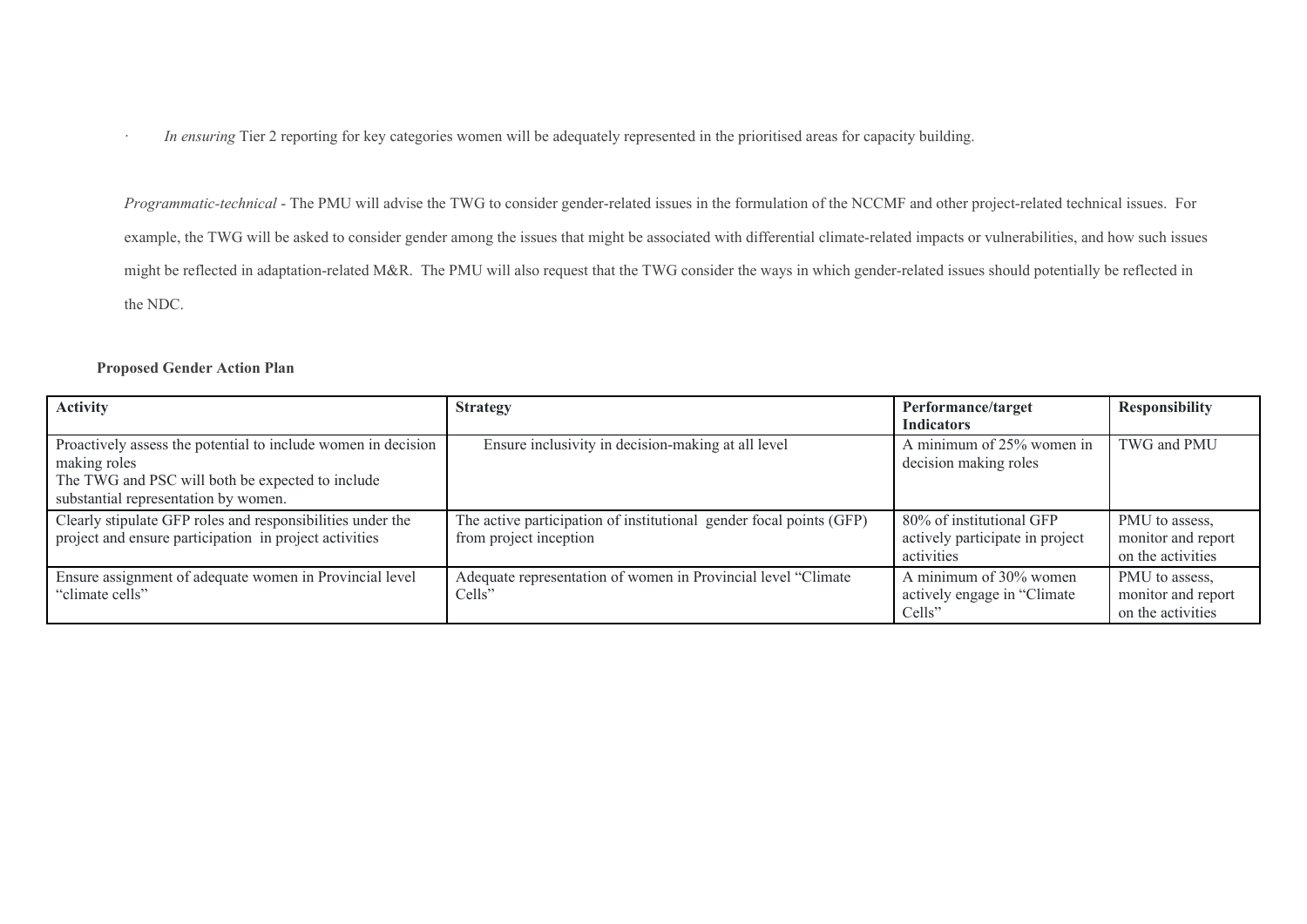| All project participants, including key institutional<br>stakeholders, CCS. PMU and TWG participate in the<br>gender awareness training<br>External gender expert to provide training<br>Gender focal points of ministries to play a key role in this<br>activity<br>If necessary field level training to be included through the<br>participation of beneficiaries | Increase institutional awareness on a gender-responsive project<br>design and implementation and how to support women to participate<br>during project implementation/in project's activities. The training<br>will cover all aspects of gender equality and gender analysis to<br>improve their understanding of gender concerns and increases their<br>capacity to implement the Project's gender action plan. | Stakeholder list and<br>details of gender<br>awareness training<br>sessions across the wider<br>stakeholder group<br>At least 90% of the total<br>number of men and<br>women and men to<br>participate in the sessions | PMU to assess.<br>monitor and report<br>on the activities                   |
|---------------------------------------------------------------------------------------------------------------------------------------------------------------------------------------------------------------------------------------------------------------------------------------------------------------------------------------------------------------------|------------------------------------------------------------------------------------------------------------------------------------------------------------------------------------------------------------------------------------------------------------------------------------------------------------------------------------------------------------------------------------------------------------------|------------------------------------------------------------------------------------------------------------------------------------------------------------------------------------------------------------------------|-----------------------------------------------------------------------------|
| Gender disaggregated data to be incorporated in standardized<br>data collection and reporting products and protocols                                                                                                                                                                                                                                                | Use of gender-disaggregated data for the AFOLU sector.                                                                                                                                                                                                                                                                                                                                                           | All planned data protocols have<br>incorporated gender-<br>disaggregated data as agreed<br>upon by all stakeholders                                                                                                    | TWG and PMU                                                                 |
| Conduct a gender assessment, gender analysis and present<br>findings                                                                                                                                                                                                                                                                                                | Provide evidence on gender dynamics in the AFOLU sector to<br>inform project activities                                                                                                                                                                                                                                                                                                                          | Completed gender assessment,<br>gender analysis and<br>presentation of findings                                                                                                                                        | PMU to recruit the<br>necessary expertise<br>to carry out the<br>activities |
| The PMU to advise the TWG to consider gender-related<br>issues in the formulation of the NCCMF and other project-<br>related technical issues. (Consider gender among the issues<br>that might be associated with differential climate-related<br>impacts or vulnerabilities, and how such issues might be<br>reflected in adaptation-related M&R.                  | Gender mainstreaming in programmatic and technical areas of the<br>project                                                                                                                                                                                                                                                                                                                                       | List of specific gender<br>considerations being reflected<br>in M&R                                                                                                                                                    | TWG and PMU                                                                 |
| The project will collect gender-disaggregated reporting for<br>capacity-development activities, such as training.                                                                                                                                                                                                                                                   | Gender disaggregated reporting for capacity building activities to<br>demonstrate adequate engagement of men and women at acceptable<br>levels                                                                                                                                                                                                                                                                   | Gender disaggregated capacity<br>development reporting                                                                                                                                                                 | <b>PMU</b>                                                                  |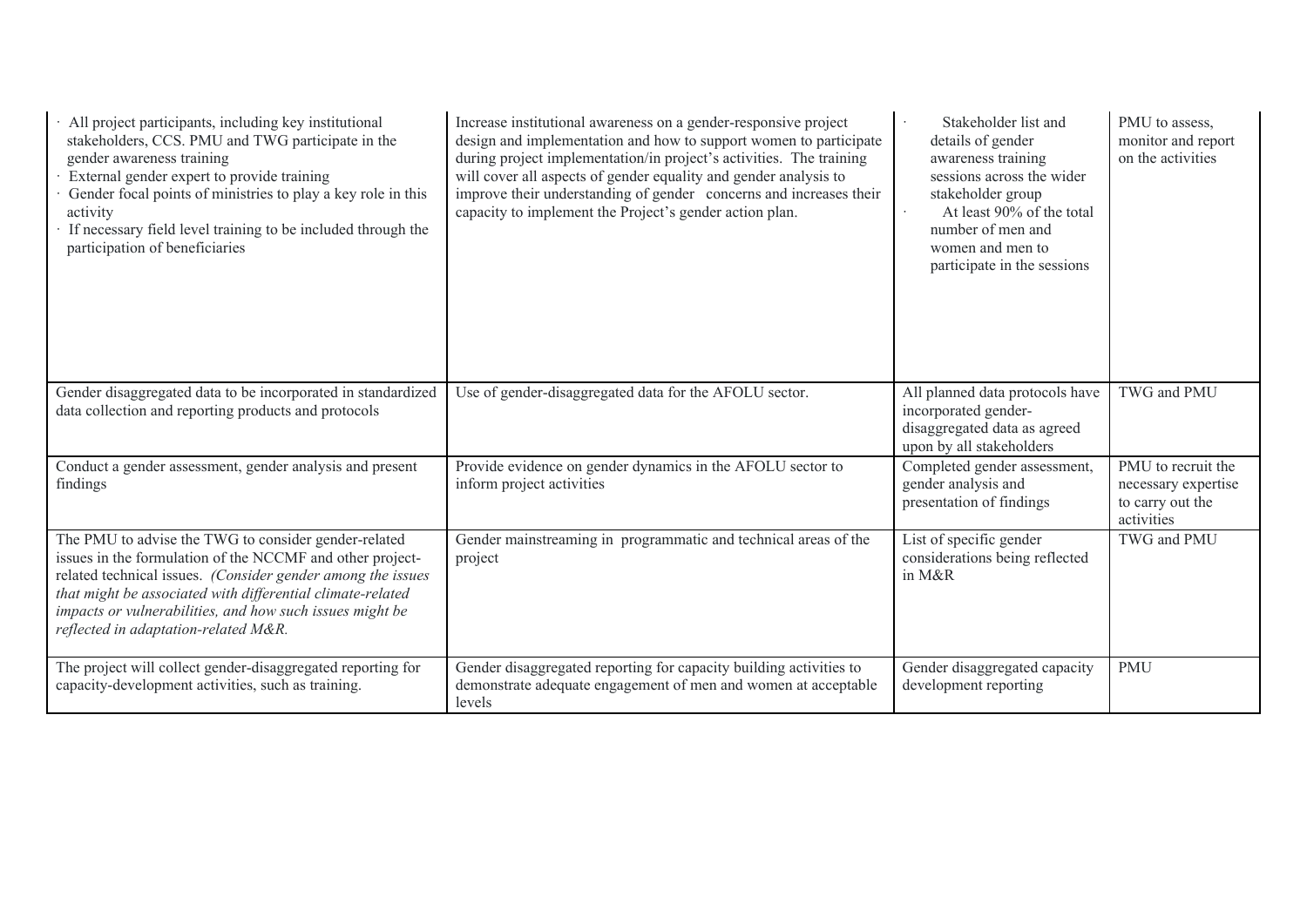| Assess capacity gaps, with a specific focus on gender<br>disparities in all project activities and define capacity<br>requirements stipulating the inclusion of adequate women<br>representation, along with the technical skills required for<br>various roles associated with MRV, QC and primary data<br>management, including ETF and data necessary for<br>UNFCCC reporting in AFOLU sectors.<br>Plan, design and carry out training to upgrade the<br>capacities of personnel and officers in AFOLU sector in line<br>with training protocols, targeting both women and men | Capacity building to be inclusive in engaging women and men in an<br>adequate manner                             | Gender disaggregated capacity<br>development reporting             | <b>PMU</b> |
|-----------------------------------------------------------------------------------------------------------------------------------------------------------------------------------------------------------------------------------------------------------------------------------------------------------------------------------------------------------------------------------------------------------------------------------------------------------------------------------------------------------------------------------------------------------------------------------|------------------------------------------------------------------------------------------------------------------|--------------------------------------------------------------------|------------|
| Design and conduct training workshops for ToTs that<br>includes a network on women and men for associated<br>technologies and QC protocols to enable measurements in<br>line with data-provision guidelines                                                                                                                                                                                                                                                                                                                                                                       | Develop women's networks to be included in ToT programs to<br>enable MRV aligned with data-provision guidelines. | Gender disaggregated capacity<br>development reporting for<br>ToTs | <b>PMU</b> |

# **Documents**

**Title Submitted**

**Does the project expect to include any gender-responsive measures to address gender gaps or promote gender equality and women empowerment?** 

Yes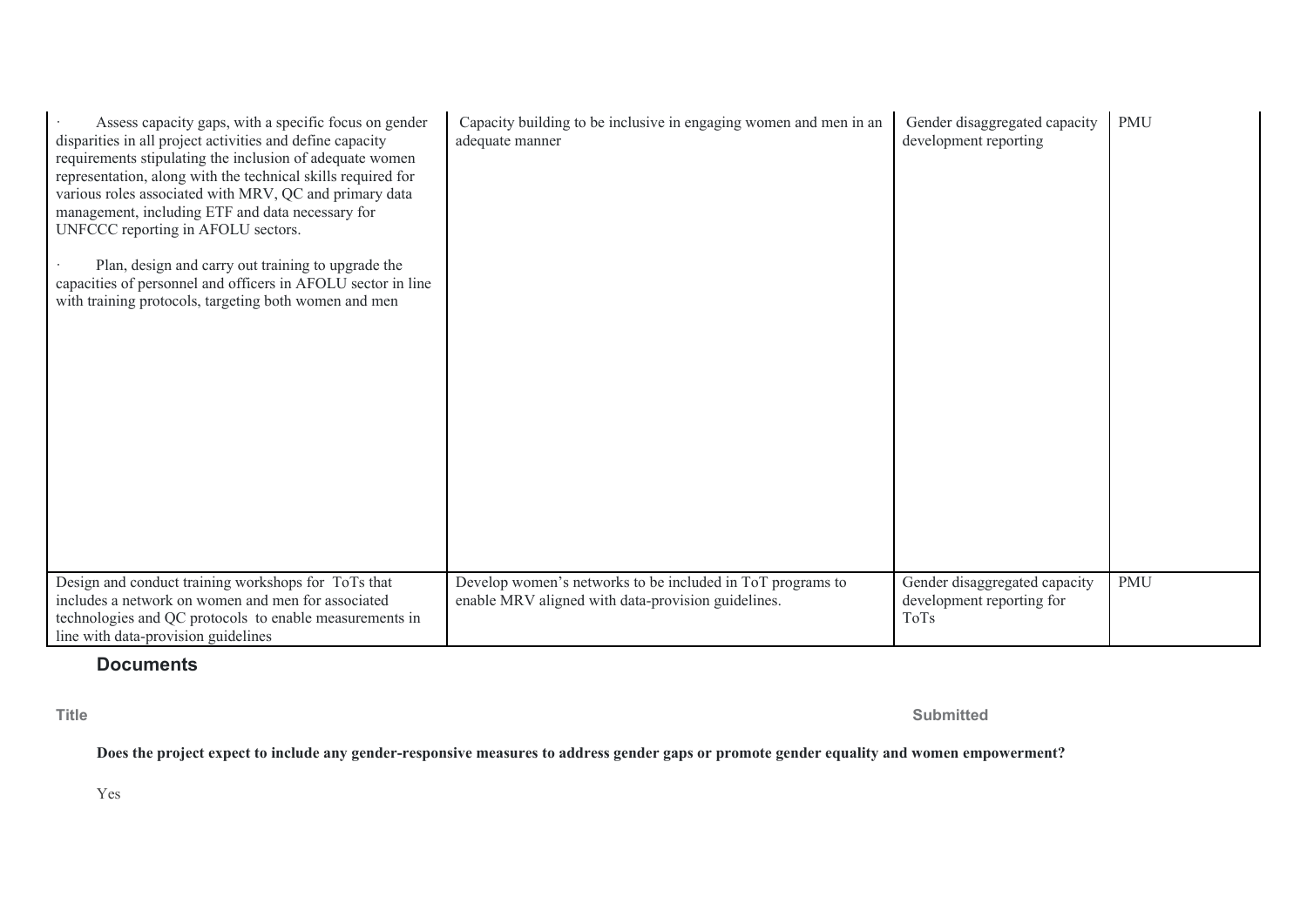### **If yes, please upload document or equivalent here**

The project itself has benefited to date from extensive engagement from various stakeholders, including substantial representation by women. The proposed memberships of the TWG and PSC both expected to include substantial representation by women. In cooperation with governmental partners, the project's intervention will align with GEF's Gender Equality Action Plan. FAO, the PSC, and the PMU will ensure that the project addresses any gender-specific needs, that women have equal access to the project's governance and activities, and that women benefit equitably from the project.

**If possible, indicate in which results area(s) the project is expected to contribute to gender equality:** 

**Closing gender gaps in access to and control over natural resources;** 

**Improving women's participation and decision making** Yes

**Generating socio-economic benefits or services or women** 

**Will the project's results framework or logical framework include gender-sensitive indicators?**

Yes

| Result                                                                                                                                                                                                                                                                                                                                                                                                                            | Indicator | <b>Baseline</b> | Mid-term Target | <b>Final Target</b> | Means of<br>Verification | <b>Assumptions</b> |  |
|-----------------------------------------------------------------------------------------------------------------------------------------------------------------------------------------------------------------------------------------------------------------------------------------------------------------------------------------------------------------------------------------------------------------------------------|-----------|-----------------|-----------------|---------------------|--------------------------|--------------------|--|
| Objective: By 2022, Sri Lanka is preparing reports to the UNFCCC under the Paris Agreement Enhanced Transparency Framework (ETF) covering all components identified in Sri<br>Lanka's Nationally-Determined Contribution (NDC), including strengthened agriculture and land use sector components, inventories of emissions sources and sinks and information<br>necessary to track progress against priority actions in the NDC. |           |                 |                 |                     |                          |                    |  |
| <b>Component 1:</b> Institutional arrangements to coordinate preparation of ETF reports for agriculture, land-use and other relevant sectors enhanced                                                                                                                                                                                                                                                                             |           |                 |                 |                     |                          |                    |  |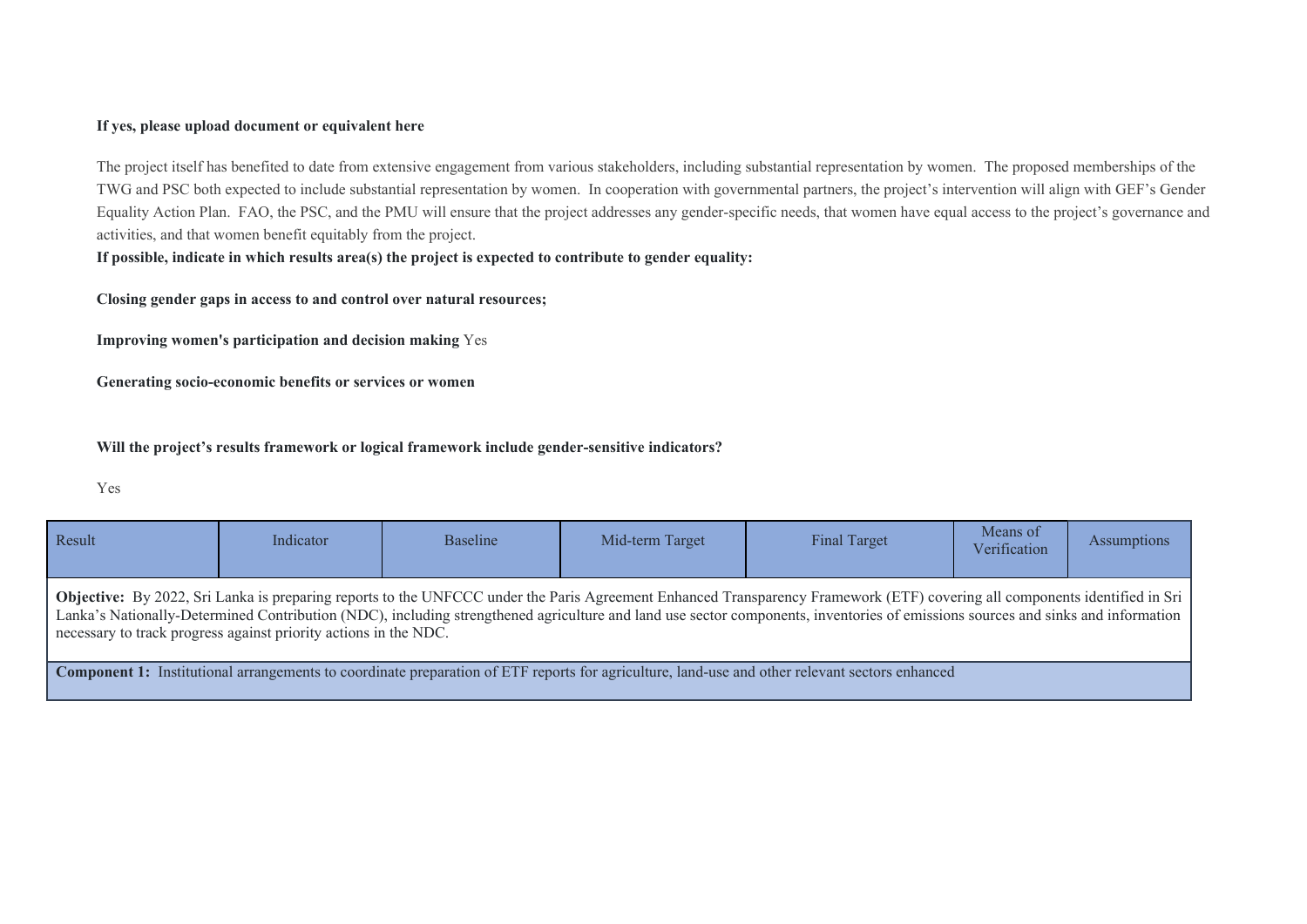| Result                                                                                                                                                                                             | Indicator                                                                                                                                                                                              | <b>Baseline</b>                                                                                                                                                                                                                                                                                                                | Mid-term Target                                                                                                                                                                                                                                                                                                             | <b>Final Target</b>                                                                                                                                                                                                                                                                                                                                                                                                        | Means of<br>Verification                                                                                | Assumptions                                                                            |
|----------------------------------------------------------------------------------------------------------------------------------------------------------------------------------------------------|--------------------------------------------------------------------------------------------------------------------------------------------------------------------------------------------------------|--------------------------------------------------------------------------------------------------------------------------------------------------------------------------------------------------------------------------------------------------------------------------------------------------------------------------------|-----------------------------------------------------------------------------------------------------------------------------------------------------------------------------------------------------------------------------------------------------------------------------------------------------------------------------|----------------------------------------------------------------------------------------------------------------------------------------------------------------------------------------------------------------------------------------------------------------------------------------------------------------------------------------------------------------------------------------------------------------------------|---------------------------------------------------------------------------------------------------------|----------------------------------------------------------------------------------------|
| Outcome 1.1:<br>Institutional<br>arrangements<br>coordinating<br>information and data<br>collection from the<br>agriculture and land use<br>sectors into ETF<br>processes and reports<br>enhanced. | A: Coordinated<br>sharing of data,<br>information, and<br>analyses from<br>agricultural and land-<br>use sub-sectors in a<br>manner that facilitates<br>ETF processes and<br>$reports[1]$ <sup>1</sup> | Data, information, and<br>analyses from the<br>majority of agricultural<br>and land-use sub-sectors<br>are not being produced<br>and shared in a timely<br>and coordinated manner;<br>no agreed protocols for<br>such data-sharing                                                                                             | Data-provision/data-<br>sharing protocols<br>established; Primary<br>opportunities and<br>mechanisms identified and<br>being strengthened for<br>improved sharing of data,<br>information, and analyses<br>for key categories in the<br>agricultural and land-use<br>sub-sectors.                                           | ETF-relevant data,<br>information, and analyses<br>within the agricultural and<br>land-use sub-sectors are<br>shared in accordance with<br>adopted and enacted protocols<br>for data-sharing/data-<br>provision.                                                                                                                                                                                                           | Status of the<br>National<br>Climate-<br>change<br>Monitoring<br>Framework<br>(NCCMF);<br>ETF reporting | Sufficient<br>political support<br>to enact<br>reporting<br>guidance from<br>the NCCMF |
|                                                                                                                                                                                                    | <b>B:</b> CBIT Tracking<br>Tool Indicator 5:<br>Qualitative assessment<br>of institutional<br>capacity for<br>transparency-related<br>activities<br>(Scale: $1-4$ )                                    | 2: Designated<br>transparency institution<br>exists, but with limited<br>staff and capacity to<br>support and coordinate<br>implementation of<br>transparency activities<br>under Article 13 of Paris<br>Agreement. Institution<br>lacks authority or<br>mandate to coordinate<br>transparency activities<br>under Article 13. | 2: Designated<br>transparency institution<br>exists, but with limited<br>staff and capacity to<br>support and coordinate<br>implementation of<br>transparency activities<br>under Article 13 of Paris<br>Agreement. Institution<br>lacks authority or mandate<br>to coordinate transparency<br>activities under Article 13. | 3: Designated transparency<br>institution has an<br>organizational unit with<br>standing staff with some<br>capacity to coordinate and<br>implement transparency<br>activities under Article 13 of<br>the Paris Agreement.<br>Institution has authority or<br>mandate to coordinate<br>transparency activities under<br>Article 13. Activities are not<br>integrated into national<br>planning or budgeting<br>activities. | Status of the<br>National<br>Climate-<br>change<br>Monitoring<br>Framework<br>(NCCMF)                   | Sufficient<br>political support<br>to enact<br>reporting<br>guidance from<br>the NCCMF |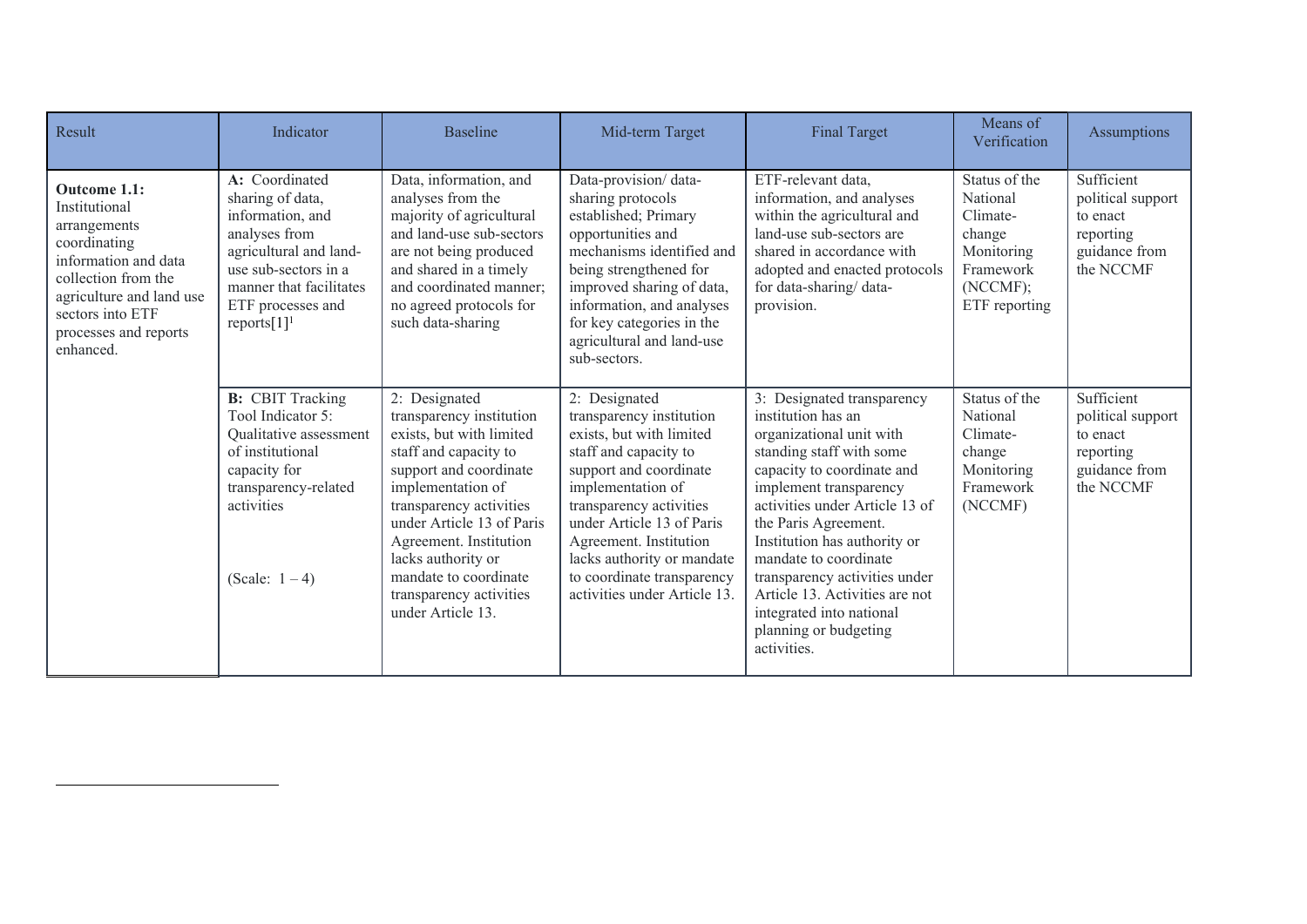| Result                                                                                                                                                                                                                                                | Indicator                                                                                         | <b>Baseline</b>                                                                                                                              | Mid-term Target                                                                        | <b>Final Target</b>                                                                                                                                                             | Means of<br>Verification                                                                                                                     | Assumptions                                                                               |
|-------------------------------------------------------------------------------------------------------------------------------------------------------------------------------------------------------------------------------------------------------|---------------------------------------------------------------------------------------------------|----------------------------------------------------------------------------------------------------------------------------------------------|----------------------------------------------------------------------------------------|---------------------------------------------------------------------------------------------------------------------------------------------------------------------------------|----------------------------------------------------------------------------------------------------------------------------------------------|-------------------------------------------------------------------------------------------|
|                                                                                                                                                                                                                                                       | C: ETF readiness in<br>terms of institutional<br>and human capacities                             | Low level of readiness as<br>per section A of AFOLU<br>readiness assessment and<br>expected ETF<br>requirements                              | Updated AFOLU<br>readiness assessment and<br>finalized ETF<br>requirements             | Measurable increases in<br>readiness level (Note:<br>Quantitative targets to be<br>defined based on updated<br>AFOLU readiness assessment<br>and finalized ETF<br>requirements) | <b>AFOLU</b><br>readiness<br>assessment<br>(final report)                                                                                    | Capacities are<br>maintained and<br>attrition is kept<br>to a minimum                     |
| <b>Outcome 1.2: Best</b><br>practices on ETF<br>reporting processes,<br>information gathering,<br>system infrastructure,<br>methodologies in the<br>agriculture and land-use<br>sectors disseminated to<br>relevant priority sectors<br>(e.g. energy, | $D:$ Level of<br>engagement of<br>agricultural and land-<br>use sub-sectors with<br>ETF processes | Very limited engagement<br>of agricultural and land-<br>use sub-sector<br>stakeholders, including<br>government, CSOs, and<br>private-sector | Sub-sector coordination<br>mechanisms established<br>(e.g., NCCMF, TWG,<br>MRV portal) | Broad engagement of<br>stakeholders from agricultural<br>and land-use sub-sectors via<br>established coordination<br>mechanisms                                                 | Engagement<br>via TWG (e.g.,<br>attendance),<br>MRV portal<br>(e.g., active<br>links), and<br>mechanisms<br>indicated in the<br><b>NCCMF</b> | Stakeholders<br>have sufficient<br>intrinsic and<br>extrinsic<br>motivations to<br>engage |
| industry/trade,<br>transportation).                                                                                                                                                                                                                   | E: Degree of<br>engagement with other<br>sectors                                                  | Agricultural and land-use<br>sub-sectors not<br>contributing to ETF<br>capacities of other<br>sectors                                        | Increased engagement<br>with inter-sectoral<br>coordination mechanisms                 | Agricultural and land-use sub-<br>sectors engaging with,<br>benefitting from, and<br>contributing to ETF capacities<br>in other sectors                                         | Project<br>reporting;<br>attendance<br>records;<br>presentations/<br>reports<br>submitted,<br>disaggregated<br>by sex.                       |                                                                                           |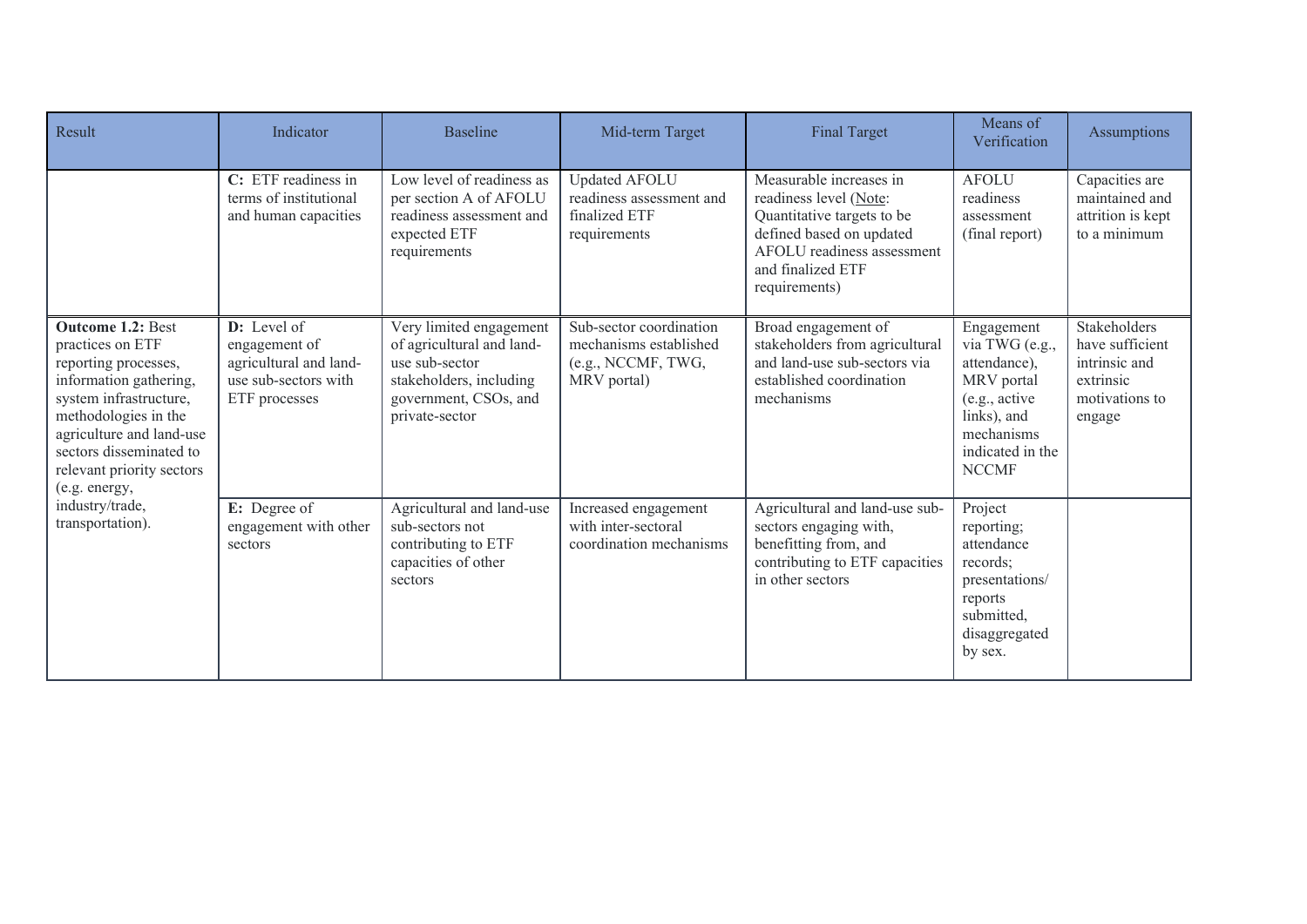| Result                                                                                                                                                                                  | Indicator                                                                  | <b>Baseline</b>                                                                                                                | Mid-term Target                                                                    | <b>Final Target</b>                                                                                                                                                                                                                                                                                                                                                                                 | Means of<br>Verification                                                                                               | Assumptions                                                                                        |
|-----------------------------------------------------------------------------------------------------------------------------------------------------------------------------------------|----------------------------------------------------------------------------|--------------------------------------------------------------------------------------------------------------------------------|------------------------------------------------------------------------------------|-----------------------------------------------------------------------------------------------------------------------------------------------------------------------------------------------------------------------------------------------------------------------------------------------------------------------------------------------------------------------------------------------------|------------------------------------------------------------------------------------------------------------------------|----------------------------------------------------------------------------------------------------|
|                                                                                                                                                                                         | F: Degree of<br>engagement with<br>regional and global<br>ETF counterparts | Agricultural and land-use<br>sub-sectors minimally<br>contributing to ETF<br>capacities of regional and<br>global counterparts | Increased engagement<br>with regional and global<br>ETF coordination<br>mechanisms | Agricultural and land-use sub-<br>sectors engaging with,<br>benefitting from, and<br>contributing to ETF capacities<br>of regional and global<br>counterparts; at least 1 formal<br>document of best practices<br>and lessons learned shared; at<br>least 2 specific summaries/<br>case studies of lessons learned<br>circulated; regular<br>engagement with established<br>coordination mechanisms | Project<br>reporting;<br>attendance<br>records;<br>presentations/<br>reports<br>submitted,<br>disaggregated<br>by sex. | Global CBIT<br>projects<br>facilitate<br>engagement<br>with regional<br>and global<br>counterparts |
| Component 2: Capacity to assess and report emissions and removals from agriculture and land-use sectors and to design and monitor related emission reduction activities<br>strengthened |                                                                            |                                                                                                                                |                                                                                    |                                                                                                                                                                                                                                                                                                                                                                                                     |                                                                                                                        |                                                                                                    |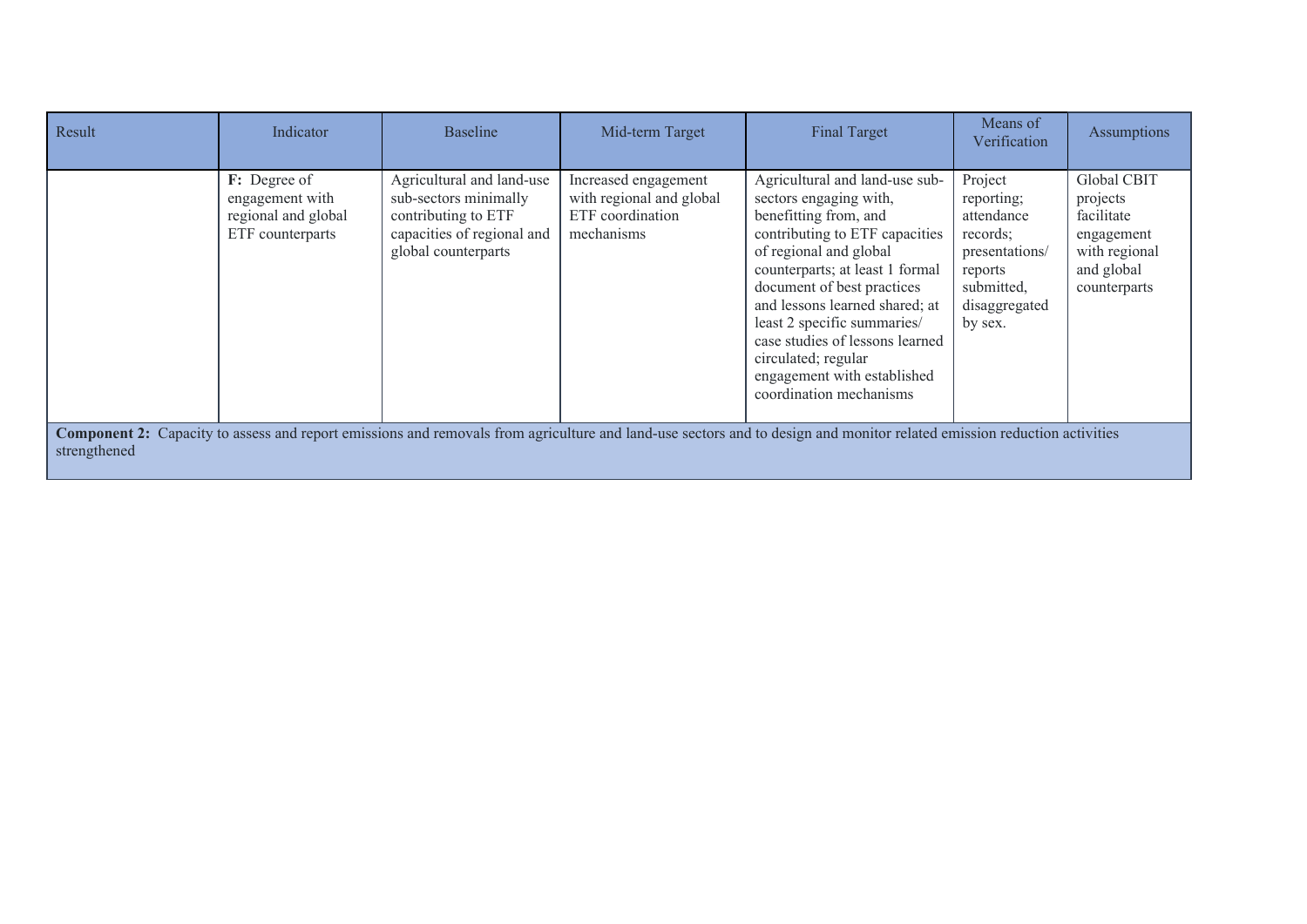| Result                                                                                                                                                                 | Indicator                                                                                                                         | <b>Baseline</b>                                                                                                                                                                                                                                                                                       | Mid-term Target                                                                                                                                                                                                                                                                                       | <b>Final Target</b>                                                                                                                                                                                                                                                                                                                                                                                                                                                              | Means of<br>Verification                                                                                             | <b>Assumptions</b>                                                                                                  |
|------------------------------------------------------------------------------------------------------------------------------------------------------------------------|-----------------------------------------------------------------------------------------------------------------------------------|-------------------------------------------------------------------------------------------------------------------------------------------------------------------------------------------------------------------------------------------------------------------------------------------------------|-------------------------------------------------------------------------------------------------------------------------------------------------------------------------------------------------------------------------------------------------------------------------------------------------------|----------------------------------------------------------------------------------------------------------------------------------------------------------------------------------------------------------------------------------------------------------------------------------------------------------------------------------------------------------------------------------------------------------------------------------------------------------------------------------|----------------------------------------------------------------------------------------------------------------------|---------------------------------------------------------------------------------------------------------------------|
| Outcome 2.1:<br>Reporting on<br>inventories of emissions<br>sources and sinks and<br>mitigation activities<br>from agriculture and<br>land-use sectors<br>strengthened | G: AFOLU CCM<br>component of CBIT<br><b>Tracking Tool</b><br>Indicator 3: Quality of<br>MRV systems<br>(Scale: $1 - 10$ )         | 3: AFOLU CCM<br>measurement systems are<br>in place for a few<br>activities, improved data<br>quality and<br>methodologies, but not<br>cost or time efficient;<br>wider access to reporting<br>is still limited and<br>information is partial;<br>verification is<br>rudimentary/non-<br>standardized | 3: AFOLU CCM<br>measurement systems are<br>in place for a few<br>activities, improved data<br>quality and<br>methodologies, but not<br>cost or time efficient;<br>wider access to reporting<br>is still limited and<br>information is partial;<br>verification is<br>rudimentary/non-<br>standardized | 6: AFOLU CCM<br>measurement systems are<br>strong and cover a greater<br>percentage of activities -<br>feedback loops exist even if<br>they are not fully functioning;<br>reporting is available through<br>multiple pathways and<br>formats but may not be<br>complete/ transparent;<br>verification is done through<br>standard methodologies but<br>only partially (i.e. not all data<br>are verifiable)<br>[Verification is expected to be<br>the constraint at this stage.] | <b>IPCC MRV</b><br>assessment<br>tool (see<br>Annex $3$ ;<br>MRV portal<br>functionality<br>(see Activity<br>1.1.2.6 |                                                                                                                     |
|                                                                                                                                                                        | H: Availability of<br>formal, adopted<br>metadata parameters<br>and QC protocols for<br>agricultural and land-<br>use sub-sectors | None                                                                                                                                                                                                                                                                                                  | Drafted by TWG                                                                                                                                                                                                                                                                                        | Endorsed and adopted by<br>relevant stakeholders                                                                                                                                                                                                                                                                                                                                                                                                                                 | NCCMF:<br>publication of<br>protocols;<br>formal<br>endorsements<br>of relevant<br>stakeholders                      | Stakeholders<br>assured of<br>sufficient,<br>reliable support<br>for their<br>obligations<br>under the<br>protocols |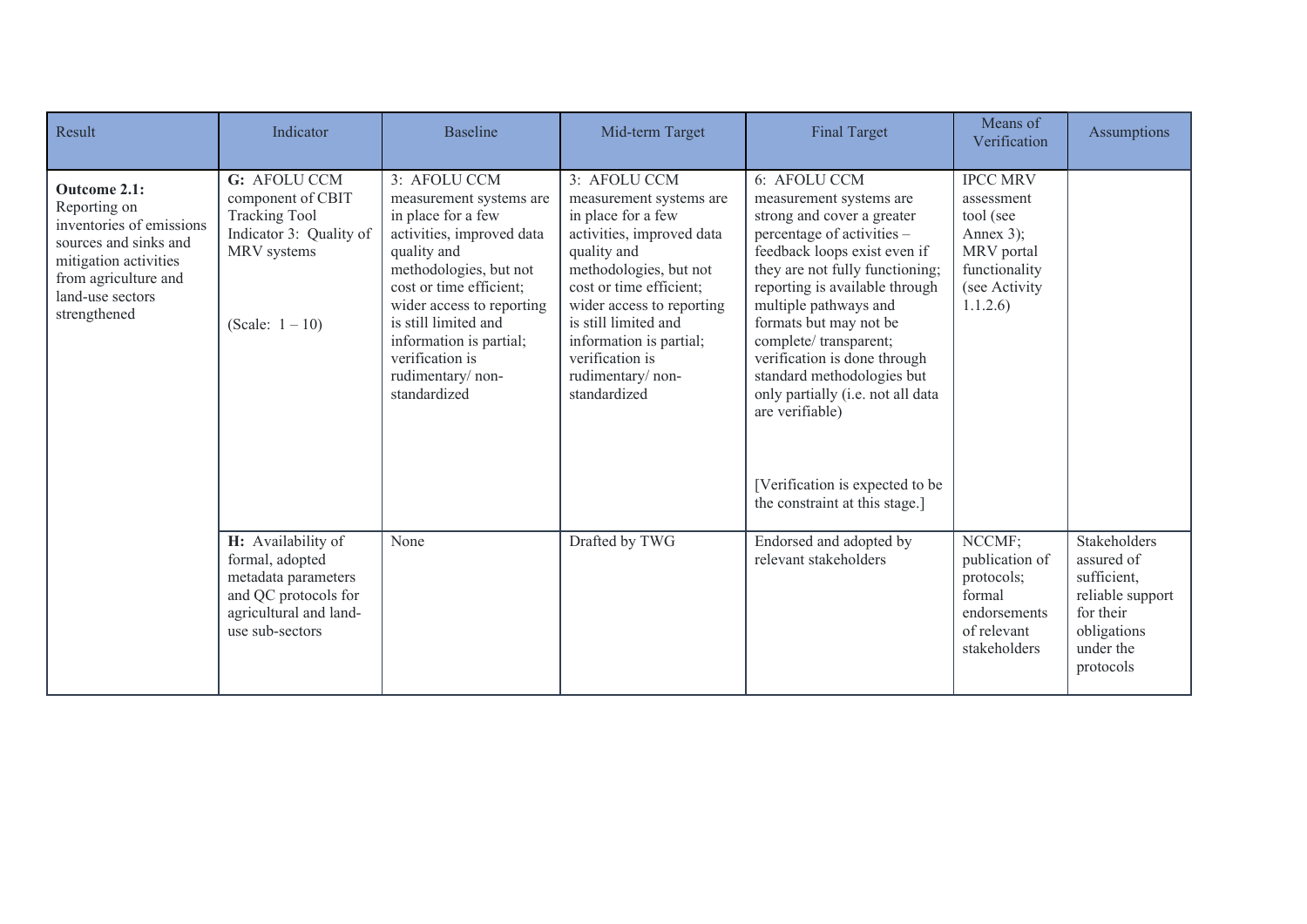| Result                                                                                                                                                                                 | Indicator                                                                                                                                       | <b>Baseline</b>                                       | Mid-term Target                                                                                            | <b>Final Target</b>                                                                                                                              | Means of<br>Verification                                                                              | Assumptions                                                                                                                                   |
|----------------------------------------------------------------------------------------------------------------------------------------------------------------------------------------|-------------------------------------------------------------------------------------------------------------------------------------------------|-------------------------------------------------------|------------------------------------------------------------------------------------------------------------|--------------------------------------------------------------------------------------------------------------------------------------------------|-------------------------------------------------------------------------------------------------------|-----------------------------------------------------------------------------------------------------------------------------------------------|
|                                                                                                                                                                                        | I: Sufficiency of<br>technical and human<br>capacities to enact<br>CCM-related QC<br>protocols for<br>agricultural and land-<br>use sub-sectors | Very low, particularly for<br>decentralized locations | Technological needs<br>determined based on<br>drafted protocols;<br>materials developed for<br>human needs | High for all stakeholders with<br>direct relevance to the<br>NCCMF protocols                                                                     | Training<br>records;<br>procurement<br>records;<br>outcomes of<br>pilots,<br>disaggregated<br>by sex. | Staff turnover<br>will not<br>undercut<br>capacity<br>development;<br>post-project<br>funding will<br>support<br>operation and<br>maintenance |
|                                                                                                                                                                                        |                                                                                                                                                 |                                                       |                                                                                                            | Component 3: Capacity to implement, monitor and report <i>adaptation</i> activities and actions in agriculture and land-use sectors strengthened |                                                                                                       |                                                                                                                                               |
| Outcome 3.1:<br>Strengthened<br>measurement of<br>climate-change impacts,<br>vulnerabilities, and<br>adaptation-related<br>activities in the<br>agricultural and land-<br>use sectors. | J: Availability of<br>formal, adopted<br>metadata parameters<br>and QC protocols for<br>CCA in the<br>agricultural and land-<br>use sub-sectors | None                                                  | Drafted by TWG                                                                                             | Endorsed and adopted by<br>relevant stakeholders                                                                                                 | NCCMF;<br>publication of<br>protocols;<br>formal<br>endorsements<br>of relevant<br>stakeholders       | Stakeholders<br>assured of<br>sufficient,<br>reliable support<br>for their<br>obligations<br>under the<br>protocols                           |
|                                                                                                                                                                                        | K: Sufficiency of<br>technical and human<br>capacities to enact<br>CCA-related QC<br>protocols for<br>agricultural and land-<br>use sub-sectors | Very low, particularly for<br>decentralized locations | Technological needs<br>determined based on<br>drafted protocols;<br>materials developed for<br>human needs | High for all stakeholders with<br>direct relevance to the<br>NCCMF protocols                                                                     | Training<br>records;<br>procurement<br>records;<br>outcomes of<br>pilots,<br>disaggregated<br>by sex. | Staff turnover<br>will not<br>undercut<br>capacity<br>development;<br>post-project<br>funding will<br>support<br>operation and<br>maintenance |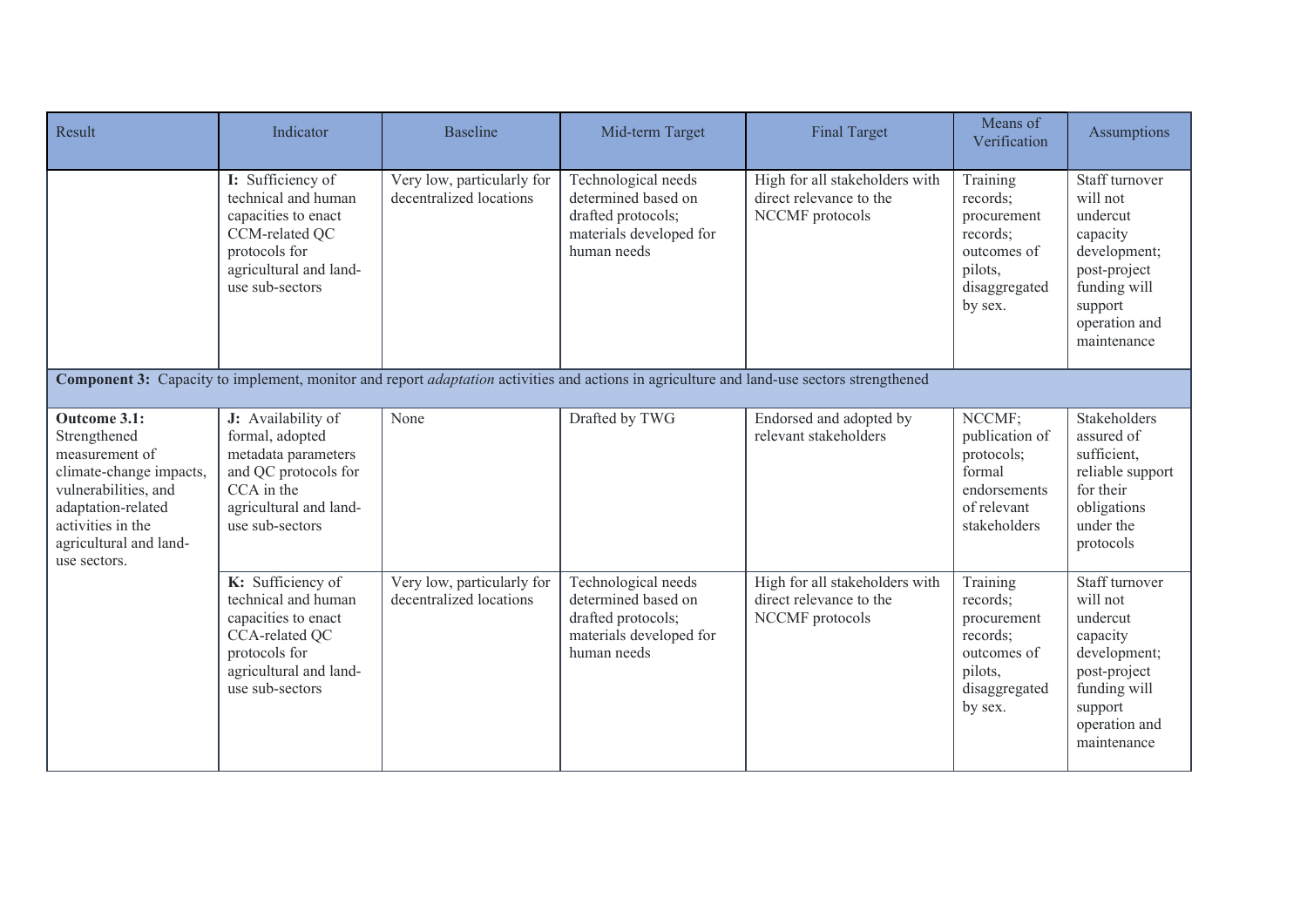**A.5. Risks** 

**Elaborate on indicated risks, including climate change, potential social and environmental risks that might prevent the project objectives from being, achieved, and, if possible, the proposedmeasures that address these risks at the time of project implementation.** 

| No. | Description of Risk                                                                    | Type of Risk  | Probability and Impact<br>$(1-5)$ | Measures to Mitigate the Risk                                                                                                                                                                                                                                                                                                                                                                                                                                                |
|-----|----------------------------------------------------------------------------------------|---------------|-----------------------------------|------------------------------------------------------------------------------------------------------------------------------------------------------------------------------------------------------------------------------------------------------------------------------------------------------------------------------------------------------------------------------------------------------------------------------------------------------------------------------|
|     | Lack of coordination among<br>concerned ministries and local<br>government authorities | Institutional | $P = 4$<br>$I = 3$                | To address risks associated with coordination the project will work<br>through existing coordination mechanisms established under the UN-<br>REDD Programme. That will help in ensuring the smooth functioning of<br>activities.<br>Project will work largely through LOAs with the PPRSs, so that such<br>tasks are institutionalized and related capacities are strengthened.<br>Project will pilot approaches in order to identify and rectify operational<br>challenges. |

[<sup>\[1\]</sup>](file:///C:/Users/NaitoY/GEF/Country/CBIT/5.%20Sri%20Lanka/PPG/for%20submission/Sri%20Lanka-GEF6-CBIT-ProDoc_May2019.docx#_ftnref1) Indicator refers to the institutional arrangements for data-sharing and data-provision, not the production of data/ information (i.e., measurement), which is covered under Components 2 and 3.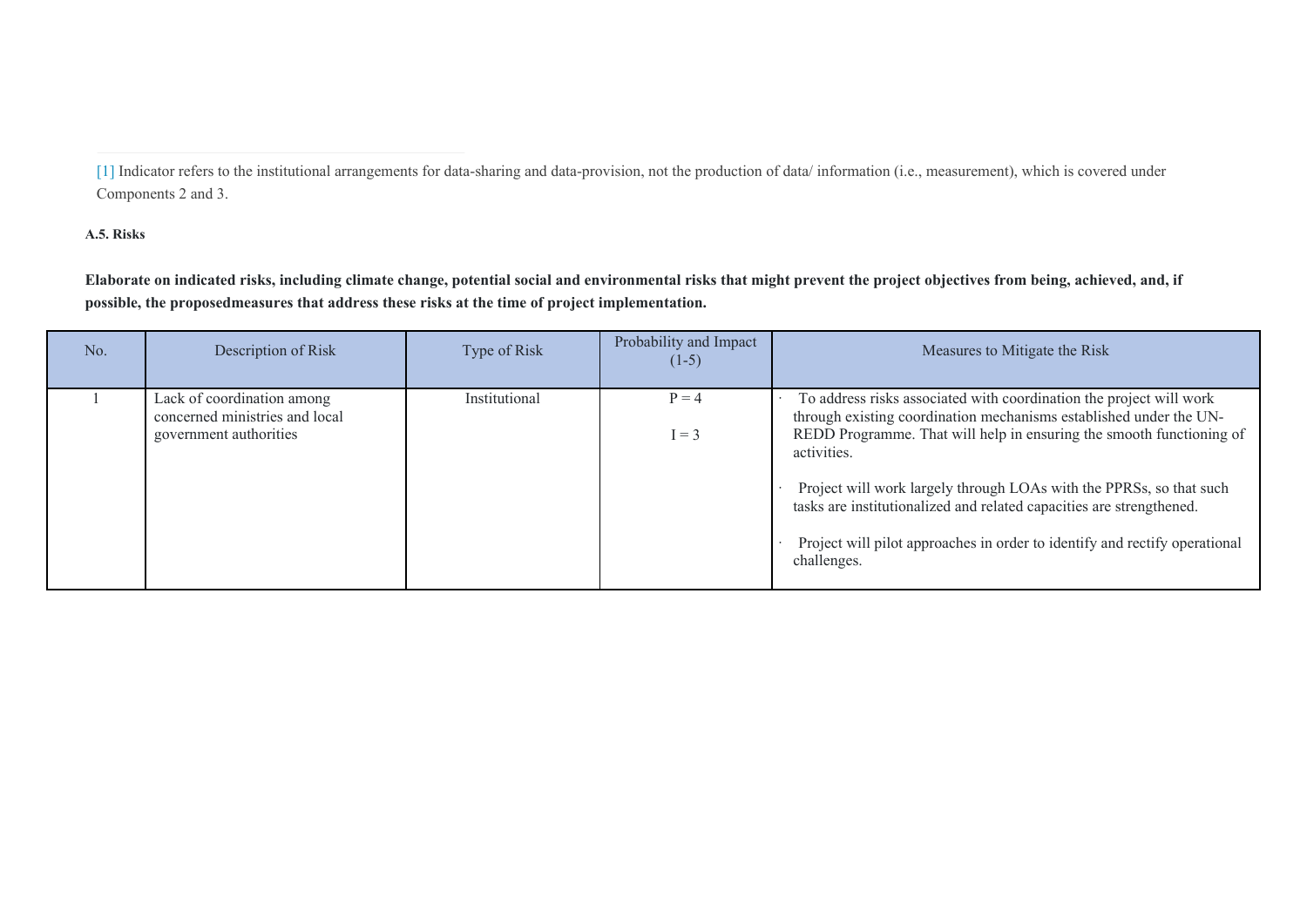| No.            | Description of Risk                                                                            | Type of Risk  | Probability and Impact<br>$(1-5)$ | Measures to Mitigate the Risk                                                                                                                                                                                                                                                                                                                                                                                                                                                                                                                                                                                                                                                                                                                                                                                                       |
|----------------|------------------------------------------------------------------------------------------------|---------------|-----------------------------------|-------------------------------------------------------------------------------------------------------------------------------------------------------------------------------------------------------------------------------------------------------------------------------------------------------------------------------------------------------------------------------------------------------------------------------------------------------------------------------------------------------------------------------------------------------------------------------------------------------------------------------------------------------------------------------------------------------------------------------------------------------------------------------------------------------------------------------------|
| 2              | Limited cooperation on data and<br>information sharing among<br>stakeholders                   | Institutional | $P = 3$<br>$I = 5$                | To address risks associated with data management consultation and data<br>system assessments will be crucial elements of activities under Outputs<br>2.1.2 and 3.1.3. The project will also build on existing systems where<br>possible developed for REDD+ with respect to mitigation and for NAP.<br>Clear data sharing agreement of the stakeholders to collect and hand over<br>required data and information.<br>Engagement with National Advisory Committees<br>incorporation of relevant duties into the job descriptions and<br>performance standards<br>full estimation of initial and on-going resource requirements<br>cost-efficiency approaches (e.g., reduced redundancy; proxy measures)<br>capacity-development for relevant stakeholders (including technology<br>and training)<br>established QC and QA protocols |
| 3              | Inability for the government to fund<br>the ETF related activities beyond the<br>project cycle | Financial     | $P = 4$<br>$I = 1$                | The proposed CBIT project will include measures to mainstream ETF<br>activities into government budgetary and extra-budgetary processes. It<br>will be proposed that ETF reporting be incorporated into current and<br>future CPAP processes.<br>working through LOAs helps ensure near-term continuity<br>formalizing ETF-related institutional arrangements supports long-term<br>continuity                                                                                                                                                                                                                                                                                                                                                                                                                                      |
| $\overline{4}$ | Gender mainstreaming hindered by<br>resistance from local and national<br>stakeholders         | Cultural      | $P=3$<br>$I=3$                    | Clear initial communication on gender equality as one of the key<br>monitoring element for tracking the progress of the project - particularly<br>with respect to adaptation monitoring and reporting and co-benefits.                                                                                                                                                                                                                                                                                                                                                                                                                                                                                                                                                                                                              |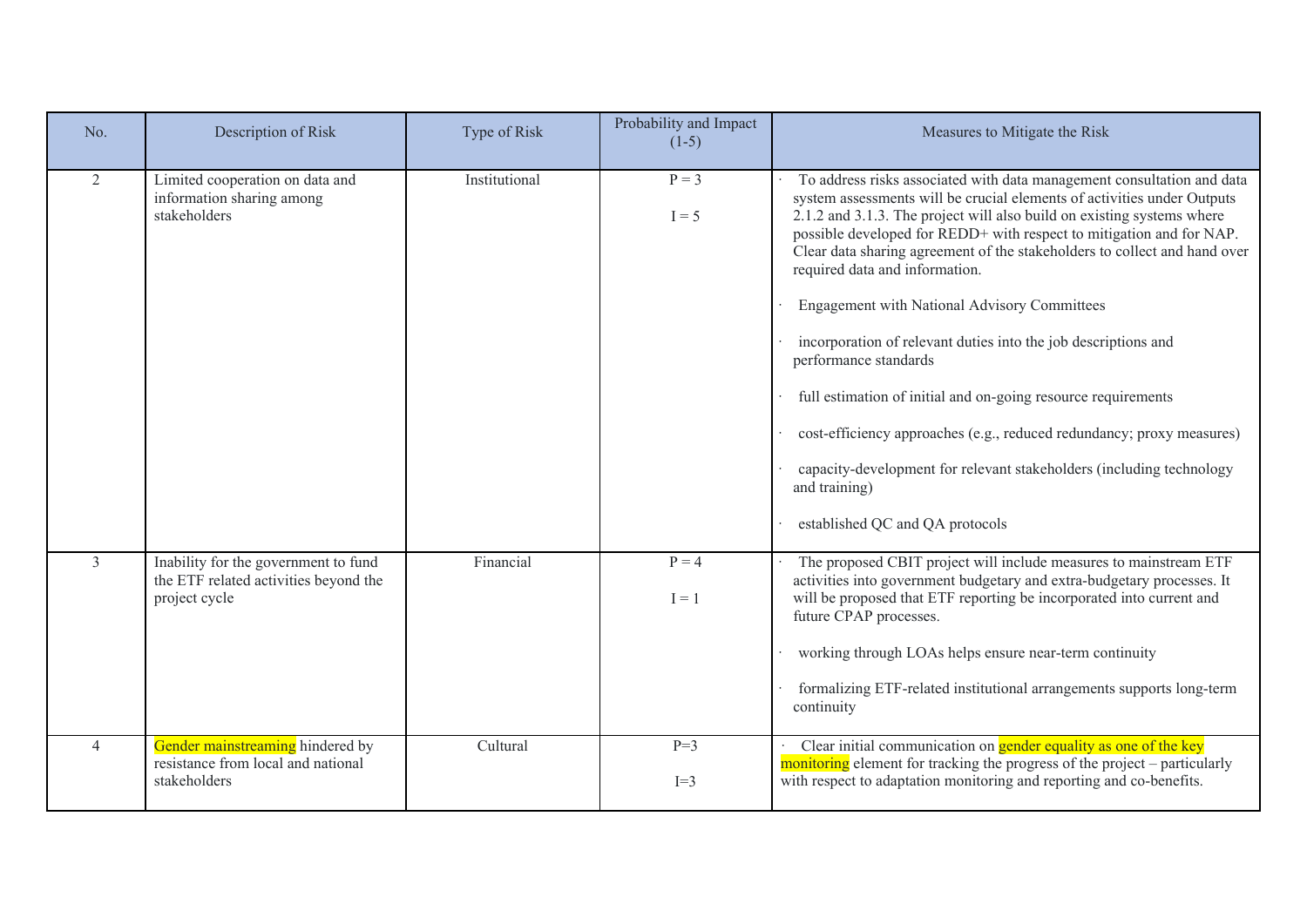| No. | Description of Risk                                                                                                                                                                                           | Type of Risk                | Probability and Impact<br>$(1-5)$ | Measures to Mitigate the Risk                                                                                                                                                                                                                                                                                                                                                                                                                                                                                                                                                                                                                                                                                                                                                                                                                                                                                                                                                                                                                                       |
|-----|---------------------------------------------------------------------------------------------------------------------------------------------------------------------------------------------------------------|-----------------------------|-----------------------------------|---------------------------------------------------------------------------------------------------------------------------------------------------------------------------------------------------------------------------------------------------------------------------------------------------------------------------------------------------------------------------------------------------------------------------------------------------------------------------------------------------------------------------------------------------------------------------------------------------------------------------------------------------------------------------------------------------------------------------------------------------------------------------------------------------------------------------------------------------------------------------------------------------------------------------------------------------------------------------------------------------------------------------------------------------------------------|
| 5.  | Transparency related work loses<br>momentum as the Paris Agreement is<br>not adopted                                                                                                                          | Political                   | $P = 1$<br>$I = 4$                | To address this issue CBIT project activities will focus on the potential<br>positive externalities associated with improved data collection, monitoring<br>and reporting of agriculture and land-use sector mitigation and adaptation<br>activities. These could include more effective targeting of initiatives to<br>improve farm and land-use efficiency and strengthen rural resilience. This<br>'no-regrets' approach will aim to highlight the need for and benefits of this<br>transparency work that will go beyond the lifetime of the Paris Agreement.                                                                                                                                                                                                                                                                                                                                                                                                                                                                                                   |
|     | COVID-19 risks and opportunities:<br>(i) Local consultations and on-the-<br>ground implementation is hindered by<br>COVID-19 restrictions.<br>(ii) Co-financing may not materialize<br>at the level foreseen. | <b>Social and Financial</b> | $P = 3$<br>$= 4$                  | (i) The project interventions, most of which will take place in Colombo<br>(capital city), will need to be regularly reviewed and revised, if necessary,<br>as part of the adaptive management approach. For example, the project<br>may institute mechanisms such as virtual meetings and holding training<br>with smaller participants at a time to ensure that some work can continue.<br>Detailed planning will be done with the government and stakeholders at<br>project inception, and the project will ensure that all recommended safe<br>practices are followed by the project team and by stakeholders.<br>(ii) It is not anticipated that co-financing will be reduced due to COVID-<br>19, in particular due to the additional investments in humanitarian and<br>socio-economic response, however, the situation needs regular monitoring.<br>If there are negative changes in co-financing, in consultation with the<br>government, seek alternative options for and ensure continuity of resource<br>allocation to support the ongoing initiatives. |

#### **A.6. Institutional Arrangement and Coordination**

### **Describe the Institutional arrangementfor project implementation. Elaborate on the planned coordination with other relevant GEF-financed projects and other initiatives.**

1. Project Management Unit (PMU). The Project Management Unit (PMU) will coordinate the daily execution of the project's activities. The PMU will be located with the Climate Unit of Climate Change Secretariat (CCS) under the Ministry of Environment and Wildlife Resources at the National Level and operate through the relevant government departments at the district level Based on delegation from the BH[\[1\],](file:///C:/Users/NaitoY/GEF/Country/CBIT/5.%20Sri%20Lanka/PPG/for%20resubmission/Sri%20Lanka-GEF6-CBIT-ProDoc_CLEAN_FINAL_PPRCRevision_July2020.docx#_ftn1) the PMU will be led by a National Project Manager (NPM) and will be supported by an Administrative Officer, and a Finance Officer. These three staff will be the core staff within the PMU. The NPM will work closely with the governmental counterpart, the National Project Director (NPD), who will be designated by the government to manage the government's side of the project's daily operations. It is anticipated that the NPD will be a member of CCS. The National Project Manager (NPM) will facilitate a decision-driven approach to the project's outcomes, including mitigation-related MRV, adaptation-related M&R, and project-related M&E.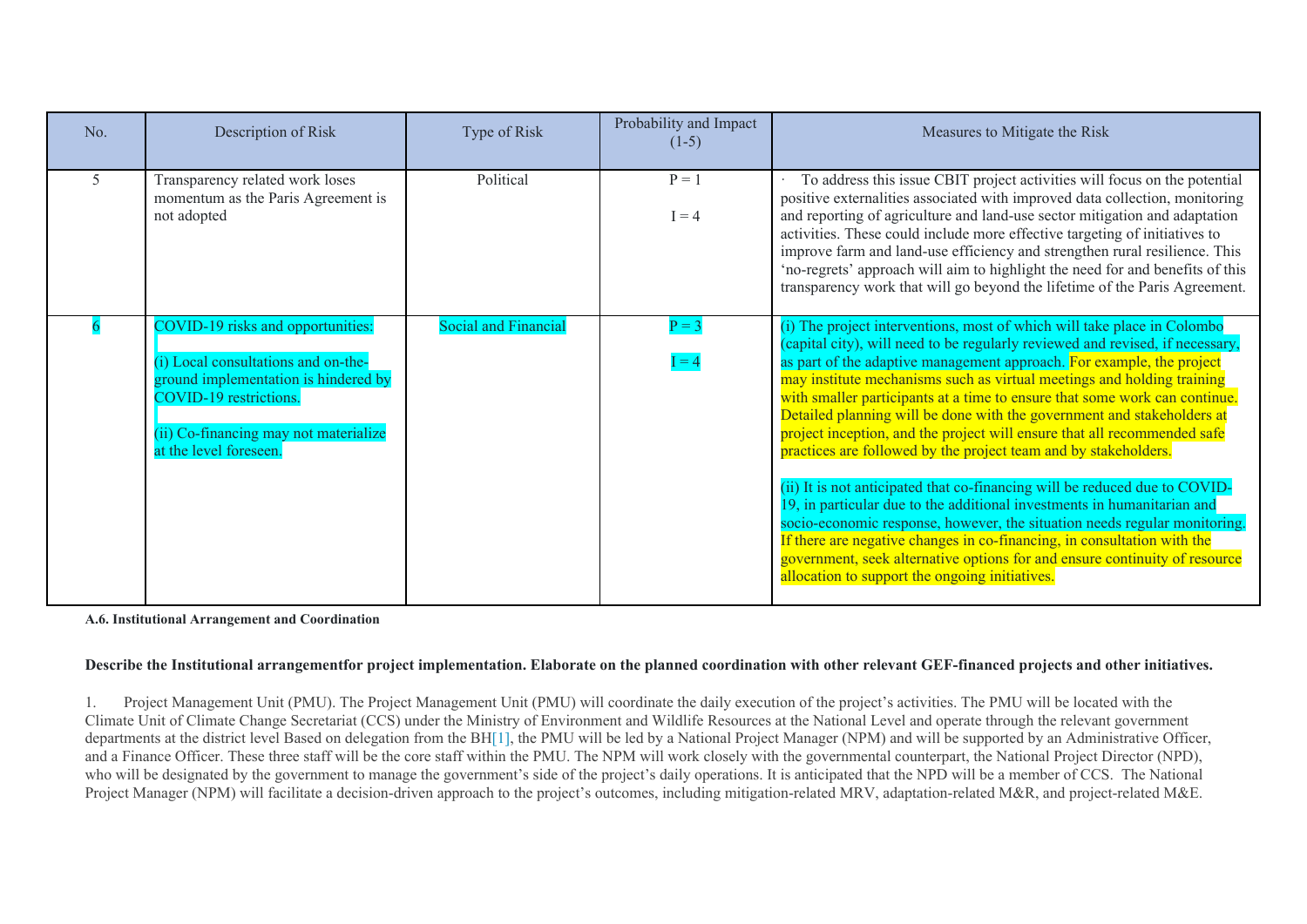The NPM will help to ensure that capacities and systems are developed to produce action-oriented information that efficiently enables stakeholders to achieve national and local climate-related goals, especially those of the NDC. During the project inception phase and ongoing implementation, the NPM will identify the specific technical assistance required for the project implementation and strengthen the quality inputs to guide the project towards the intended outcomes.

2. The PMU will arrange for execution through various forms of agreements with appropriate stakeholders. The PMU will endeavor, as appropriate and practical, to execute the project's activities through the stakeholders who will be expected to continue those activities after the project has ended—the post-project responsible stakeholder (PPRS). If the PPRS does not currently have the capacity to deliver the required activities, the PMU will coordinate with the PPRS to establish a transitional plan that enables the project's activities to be completed while building the capacities of the PPRS. The aim is to ensure that, by the end of the project, the PPRS is fully capacitated to conduct its post-project responsibilities. Ideally, the PPRS will take over those responsibilities prior to the end of the project and any transition of responsibilities will be gradual or phased.

3. PPRSs will be identified by the PMU in collaboration with the CCS and are anticipated to be primarily governmental agencies (e.g., ministerial subsidiaries) or public institutions (e.g. public universities, public research institutions). Particularly in cases where the mandates of governmental agencies or public institutions clearly delineate a relevant area of responsibility for the project's activities, the PMU (or its assignee, as stipulated through an LOA) may propose an execution partner.

4. For activities that do not have a relatively clear PPRS, the PMU will follow a process of competitive bidding, whereby the primary selection factor is value for money both during and after the project and sustainability which entails a consideration of the effective transition of responsibilities to the eventual PPRS. In some cases, project-relevant activities are arranged by governmental agencies, but technically supported through other partners, such as NGOs or private companies. In such cases, the PMU will consult with the NPD, Project Steering Committee (PSC) and with FAO in its implementing role to determine the best option by taking into consideration of the risks, policies, and controls of the potential PPRS intermediary.

5. The PMU will seek to strengthen governmental engagement with relevant CSOs where necessary by engaging with them for execution activities during and after the project when practicable and appropriate. However, specific CSOs, NGOs, and private companies cannot be identified as PPRSs. Such PPRS functions must be designated as a class of stakeholders for which any agreements are competitive.

6. The PMU will be technically supported by the three Technical Working Group (TWG) and will be operationally advised by the National Mitigation Advisory Committee and National Adaptation Advisory Committee through the preparation of the work plan and operational matters.

7. Technical Working Group: This project will form and work with Technical Working Groups which comprises the government agencies, private sector, academic/ researchers, NGOs and CSOs as appropriate. The project will strengthen their capacity to collect quality data, improve the quality of data analysis and reporting towards the NDCs.

8. The Project Steering Committee (PSC) will be chaired by the Ministry of Environment and Wildlife Resources. This project document establishes the project's intended and default execution arrangements, including work-plan and budget. However, it is anticipated that national circumstances and stakeholders' priorities will evolve during the course of the project, requiring some degree of adaptability and flexibility. Flexibility in the project's approach (including work-plan and budget) is ensured via the Project's Steering Committee (PSC). The PSC will oversee and coordinate strategic aspects of the project's execution. PSC members act as the project's focal points in their respective institutions. The PMU keeps the NDA informed of the project's progress via the PSC and as part of normal business operations. Appendix 4 presents the terms of reference (ToR) and provisional membership of the PSC. The PSC will meet biannually (twice a year) and as needed.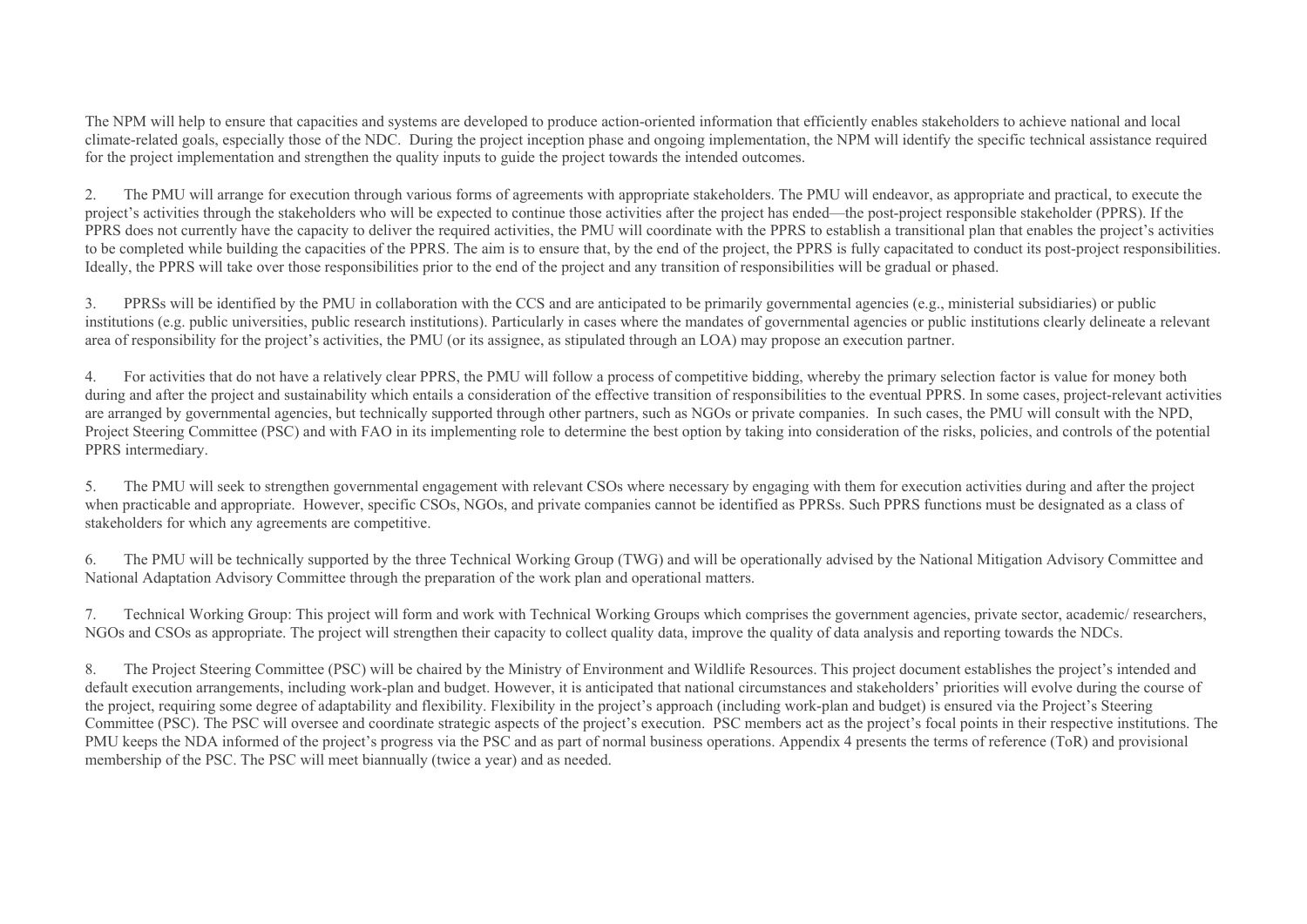9. GEF Agency. FAO will act as an implementing agency for this project, overseeing the fiduciary standard and technical quality to ensure efficient delivery of global environmental benefits. FAO will provide technical, operational, and financial oversight throughout the project cycle, and will fulfil annual reporting obligations to GEF Secretariat on the project's status.

[<sup>\[1\]</sup>](file:///C:/Users/NaitoY/GEF/Country/CBIT/5.%20Sri%20Lanka/PPG/for%20resubmission/Sri%20Lanka-GEF6-CBIT-ProDoc_CLEAN_FINAL_PPRCRevision_July2020.docx#_ftnref1) The BH for execution funds is typically the FAOR, who is typically also the BH for the portion of agency fees allocated by FAO for national-level implementation.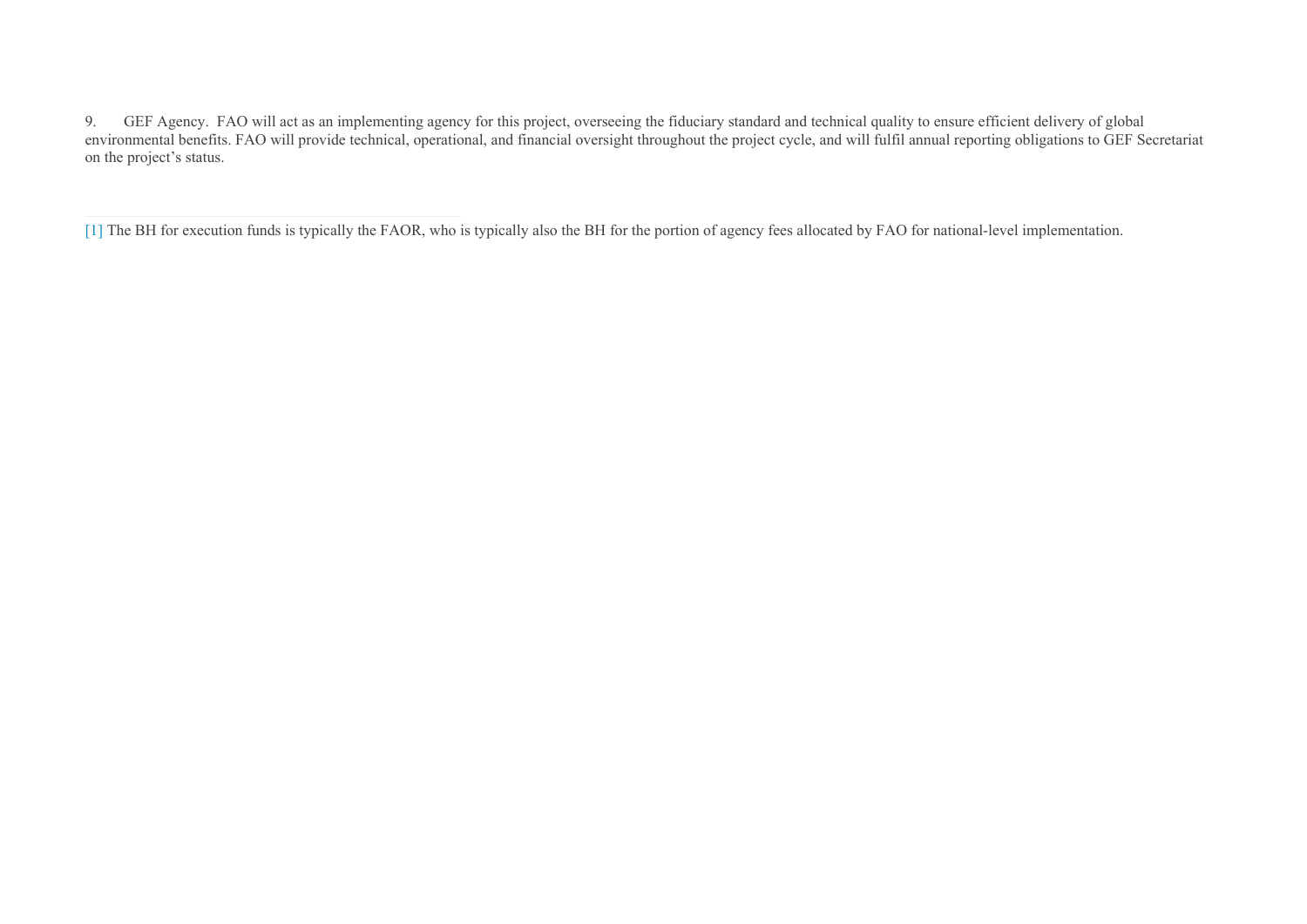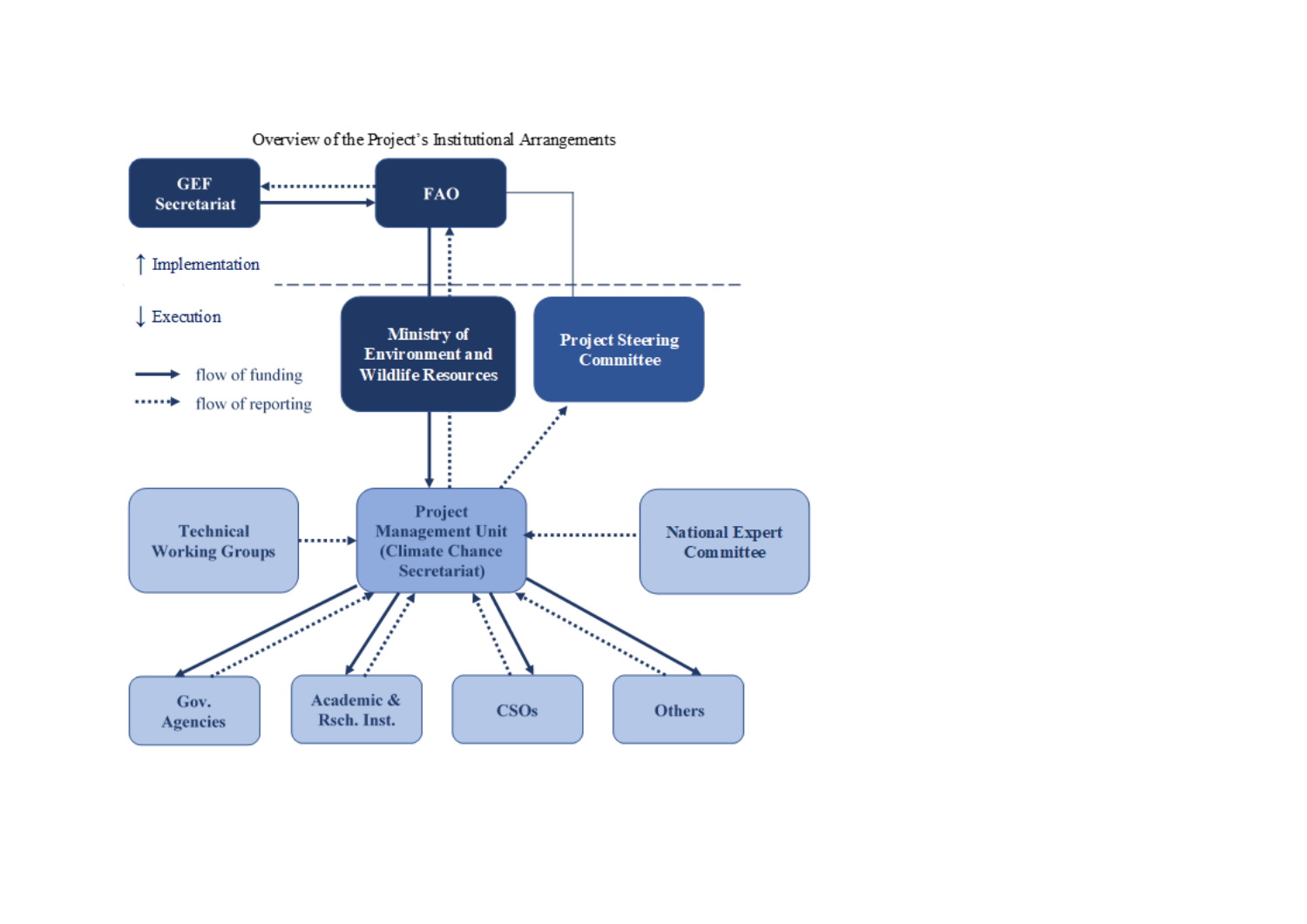**Additional Information not well elaborated at PIF Stage:**

**A.7. Benefits** 

## Describe the socioeconomic benefits to be delivered by the project at the national and local levels. How do these benefits translate in supporting the achievement of global **environement benefits (GEF Trust Fund) or adaptaion benefits (LDCF/SCCF)?**

This project is not expected to affect people's livelihoods and employment status directly. Indirectly, the project is expected to contribute overall socio-economic benefits by supporting the effective and efficient management of natural resources as well as publicly funded initiatives to steward those resources. Given that the national and local economies intimately rely on environmental resources, this project's benefits for the quality, transparency, and accessibility of related information will greatly benefit all citizens, especially those directly engaged in the AFOLU sector and vulnerable to climate change.

Sri Lanka's society and national economy depend on agriculture, forestry, and other land uses. It's forests also benefit diverse groups and provide substantial economic value to the country. Forestry sector contribution to society is of immense importance ranging from ecosystem services upto contribution to GDP of the nation. Moreover, an appropriate transparency framework can generate multiple social, economic and environmental co-benefits such as human capacity, local and national institutions, cost-effective national budgeting and planning, reduced vulnerability of its food systems, and the national resources and ecosystems that the food systems depend upon. Through improved and more transparent data, the project also supports improved and better targeted local, regional and national investment and decision making.

The project's activities and institutional arrangements (e.g., required NGO/ CSO representation on the project's steering committee) ensure that the project will directly benefit all levels of stakeholders by improving the quality of information related to climate change in the AFOLU sector. Better information will enable better decisions, and increased transparency improves governance and accountability.

### **A.8. Knowledge Management**

**Elaborate on the Knowledge management approach for the project, including, if any, plans for the project to learn from other relevant projects and initiatives (e.g. participate in trainings. conferences, stakeholder exchanges, virtual networks, project twinning) and plans for the project to assess and document ina user- friendly form (e.g. lessons learned briefs, engaging websites, guidebooks based on experience) and share these experiences and expertise (e.g. participate in community of practices, organize seminars, trainings and conferences) with relevant stakeholders.**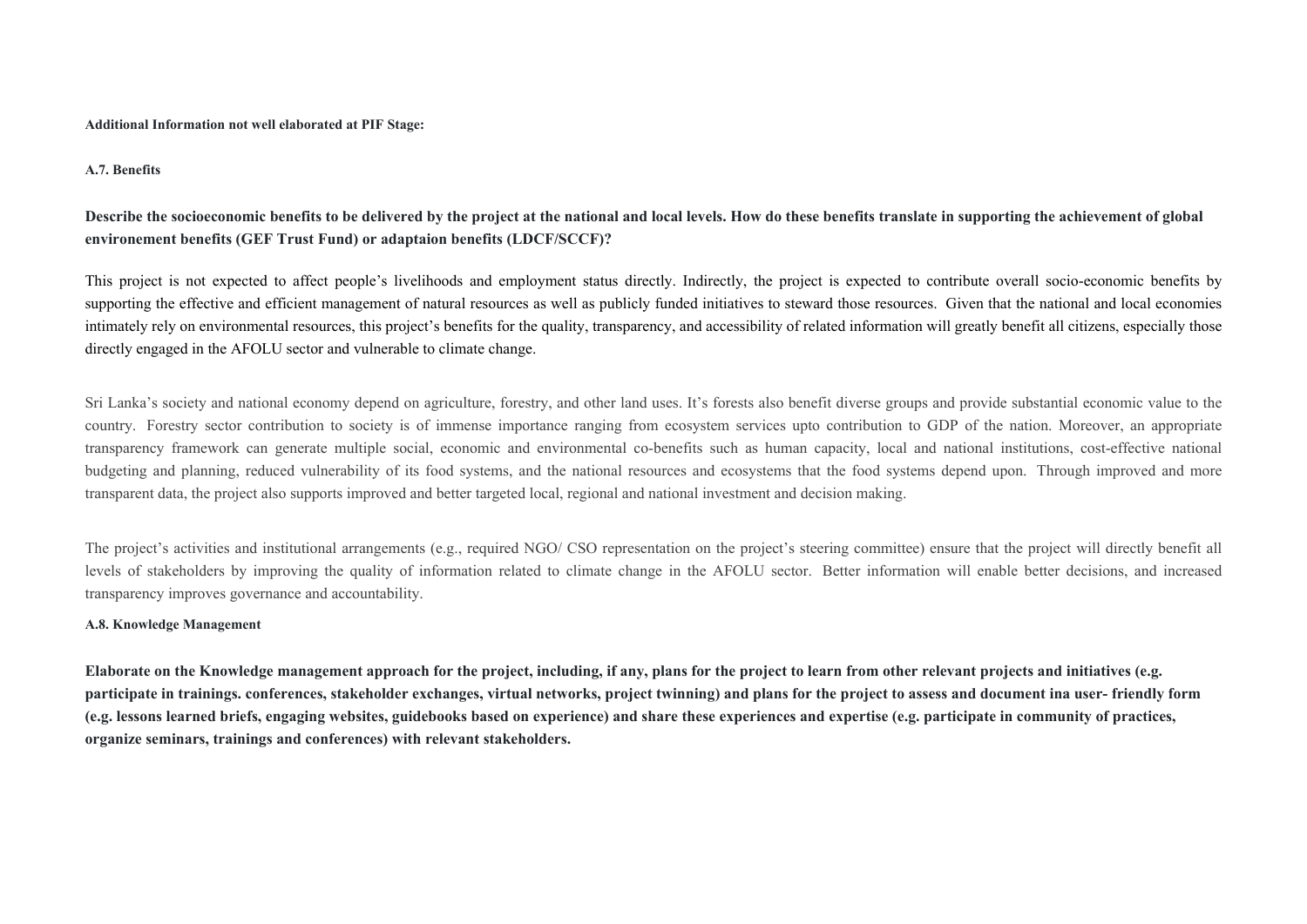As is the case for other national CBIT projects, the CBIT project for Sri Lanka aims to enhance and facilitate a knowledge sharing culture and mechanism on data collection, analysis and reporting in the country, the region, and globally through the ongoing CBIT Global Coordination Platform. More specifically, the activities will include coordination among existing databases, provincial government offices, other relevant projects and development partners.

It will also include joint training on ETF principles so that various actors can learn and collaborate towards improved transparency in climate change-related data. Knowledge products will be designed and targeted at specific audiences using communication channels designed to reach those audiences, and translated into local languages.

As described in the Activity 3.1.1.7 Prepare knowledge-management plan, products and demonstrate for adaptation activities. A key aspect of success in adaptation planning is building awareness and generating critical information on alternatives available to stakeholders. This is ensured through multiple strategies. From basic information dissemination to the public to introduction climate information products, the scope of knowledge management can be relevant in all adaptation and mitigation work. In addition, specialised support services such as climate-indexed insurance play a vital role in adapting to Climate Change, and knowledge and information of such services should be readily available. Knowledge management products and its demonstration will be carried out under this activity.

#### **B. Description of the consistency of the project with:**

#### **B.1. Consistency with National Priorities**

**Describe the consistency of the project with nation strategies and plans or reports and assessements under relevant conventions such as NAPAs, NAPs, ASGM NAPs, MIAs, NBSAPs, NCs, TNAs, NCSAs, NIPs, PRSPs, NPFE, BURs, INDCs, etc.** 

1. This project directly assists Sri Lanka's in fulfilling its commitments under the Paris Agreement and UNFCCC. The project's objective and outcomes also directly support several domestic priorities and initiatives, including: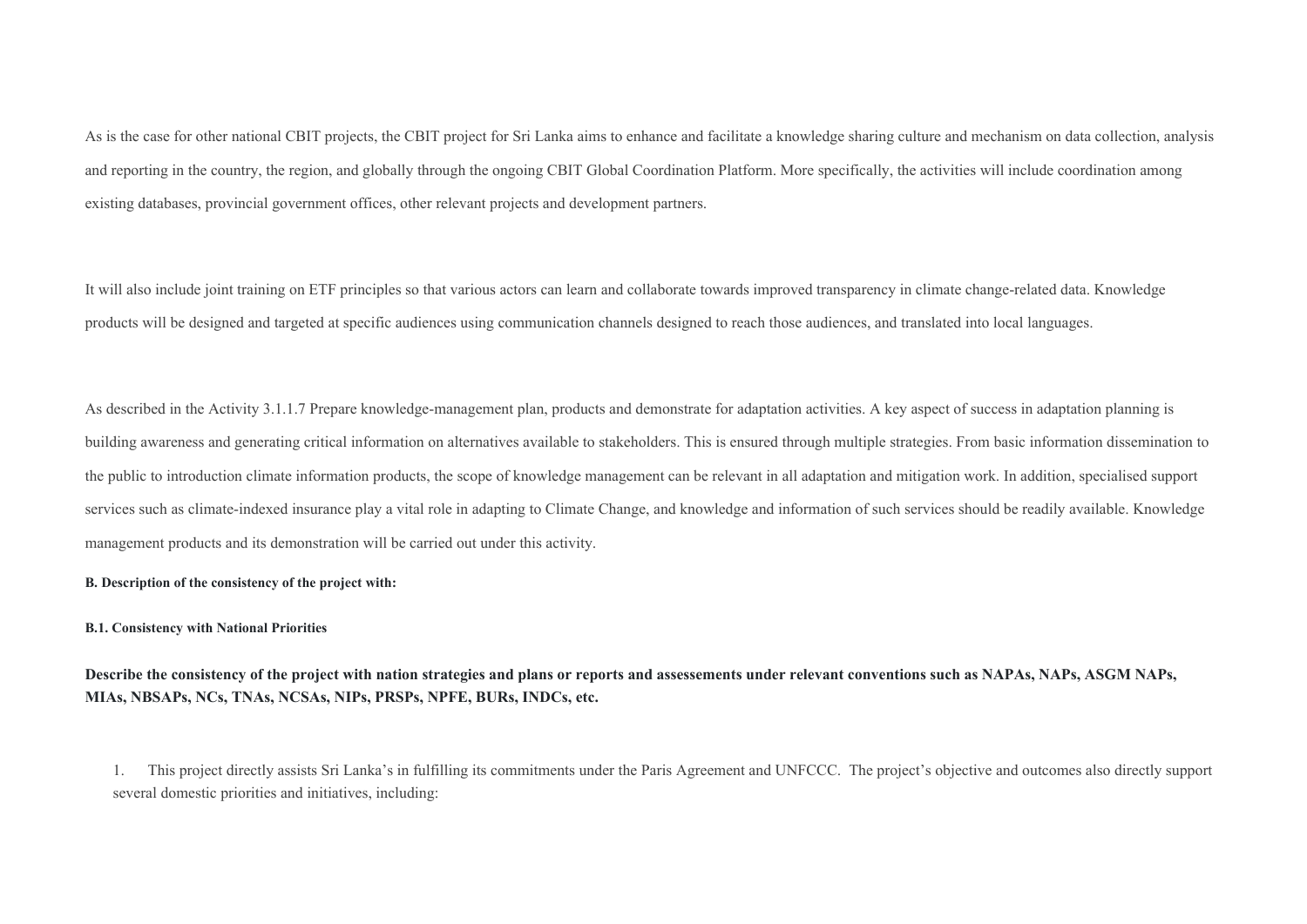2. Sri Lanka NEXT - A Blue Green Era (2016) initiated to support a "blue-green" development strategy to help Sri Lanka sustainably manage its vast marine and coastal resources, whilst identifying actions for low carbon development in key sectors. "Blue development" strategy involves enhancing offshore wind and oceanic thermal energy conversation; sustainable utilization of oceanic fish and other marine biological resources; explore oceanic mineral resources. "Green" development involves scaling up green energy generation; sustainable agriculture; green buildings and transport; and eco-friendly industrial production.

3. National climate change strategy : National Climate Change Policy was developed in 2012 to highlight the country's most pressing climate concerns and outlines several principles that should be considered when developing actions in NDC priority sectors such as energy, transport, industry, waste management, as well as other sectors, such as agriculture and livestock. As a policy relevant to a vibrant topic in global environment and development dialogue, climate change policy has seen many useful developments over the last 15 years. While the policy has evolved, its linkages to other policies and ordinances have not received equal attention.

4. National Heritage Wilderness Area Act No. 3 of 1988: This act was enacted to enable the preservation of unique natural ecosystems under the jurisdiction of the Forest Department. Thus far, only Sinharaja forest has been declared under this Act.

5. Fauna and Flora Protection Ordinance (revised in 2009, Act No. 22 of 2009): This act has formalised the preparation of management plans for the national reserves or sanctuaries mandatory, establishes buffer zones for PAs, and contains many other new features that facilitate an efficient management of reserves by the DWLC. There have been many amendments to this Act for the purpose of strengthening it, but enforcement remains fairly weak with regard to protected species and encroachments.

6. National Environmental Act (2000): The NEA served to create the Central Environmental Authority, while its amendment of 1988 empowers all project approving agencies to obtain an EIA for prescribed developmental projects from any developer (including the State). The NEA provides for the establishment of District Environmental Agencies (DEAs) in each administrative district for devolution of powers to the regions in relation to environmental management through the Provincial Councils and the DEAs.

7. Soil Conservation Act, 1996: This act empowers the Minister of Agriculture to declare and acquire "erodible areas'; to specify measures regulating the use of land in such areas; and to acquire land for carrying out measures to prevent erosion. Deficiencies in the original Act have been rectified in the Amended Act of 1996. Accordingly, there has also been a shift of focus from the control of soil erosion to land resource management, while covering damage by floods, stream bank erosion, salinity, alkalinity and water logging.

8. National Agricultural Policy of 2007: Amongst other matters, this policy promotes home gardening and urban agriculture to enhance household nutrition and income; conservation of water resources, efficient water management and soil moisture retention techniques; prevention of water pollution from agriculture; adhering to the National Land Use Policy when allocating land for cultivation purposes; land conservation within watershed areas; enforcing the provisions of the Soil Conservation Act; and facilitating exchange of relevant knowledge among the farming community.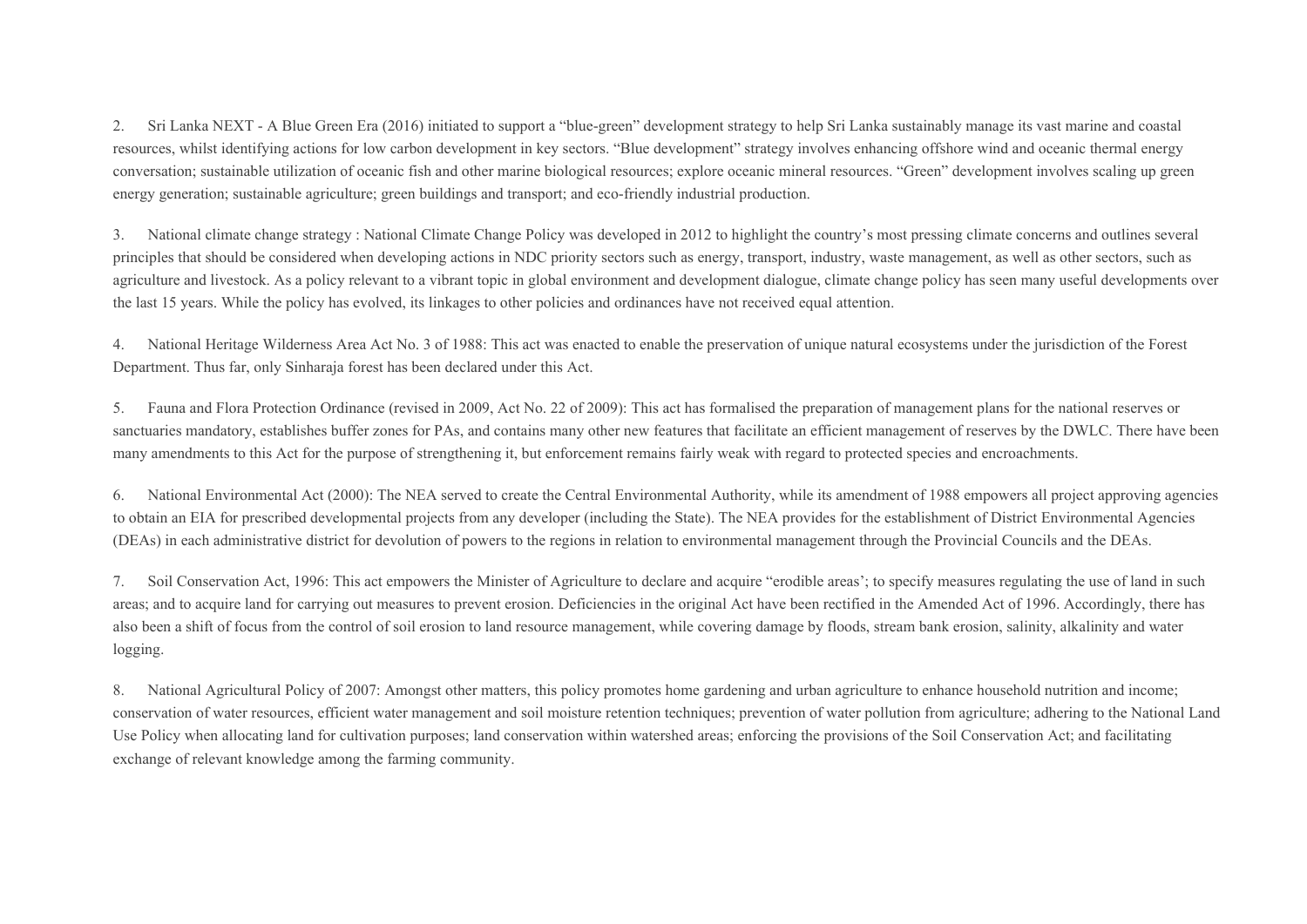9. National Environmental Policy of 2003: This policy aims to ensure sound environmental management within a framework of sustainable development in the country to balance the needs for social and economic development and environment integrity. It presents the course of action to be taken by Sri Lanka for safeguarding the environment and ensuring that economic development is sustainable. The policy addresses environmental dimensions under conservation and management of four basic groupings of natural resources, namely: land, water, atmosphere and biological diversity

### **Alignment with GEF priorities**

- 10. This project directly contributes to achieving CBIT's goals. Namely, as is manifest in the above description of the project's activities and outputs, the project (i) strengthens national institutions for transparency-related activities in line with national priorities, (ii) provides relevant tools, training, and assistance for meeting the provisions stipulated in Article 13 of the Paris Agreement, and (iii) assists Sri Lanka in improving the transparency of climate-related MRV over time. The project also directly contributes to GEF-6's Climate Change Mitigation focal-area objectives in line with Indicator 3: "MRV systems for emissions reductions in place and reporting verified data."[\[1\]](file:///C:/Users/VICARIO.FAODOMAIN/AppData/Local/Microsoft/Windows/Temporary%20Internet%20Files/Content.Outlook/95PSWSNZ/Sri%20Lanka-GEF6-CBIT-ProDoc_May2019%20(003).docx#_ftn1)
- 11. Under global CC related conventions, Sri Lanka is part of programming under the following conventions and covenants: Convention on Biological Diversity (1992) , Convention on Wetlands of International Importance (1971), Convention concerning the protection of the World Cultural and Natural Heritage (1972), United Nations Framework Convention on Climate Change (1992), Vienna Convention for the Protection of the Ozone Layer (1985), Montreal Protocol on Substances that deplete the Ozone Layer (1987), Kyoto Protocol on Climate Change , Convention on International Trade in Endangered Species Of Wild Fauna and Flora (1973), International Plant Protection Convention 1952 and United Nations Convention to combat Desertification (1996).

In brief, the project's objective and outcomes also directly support several domestic priorities and initiatives, including:

- · Sri Lanka NEXT
- · National climate change strategy
- · National Heritage Wilderness Area Act No. 3 of 1988
- · Fauna and Flora Protection Ordinance (revised in 2009, Act No. 22 of 2009)
- · National Environmental Act (2000)
- · Soil Conservation Act, 1996
- · National Agricultural Policy of 2007
- · National Environmental Policy of 2003

## **C. Describe The Budgeted M & E Plan:**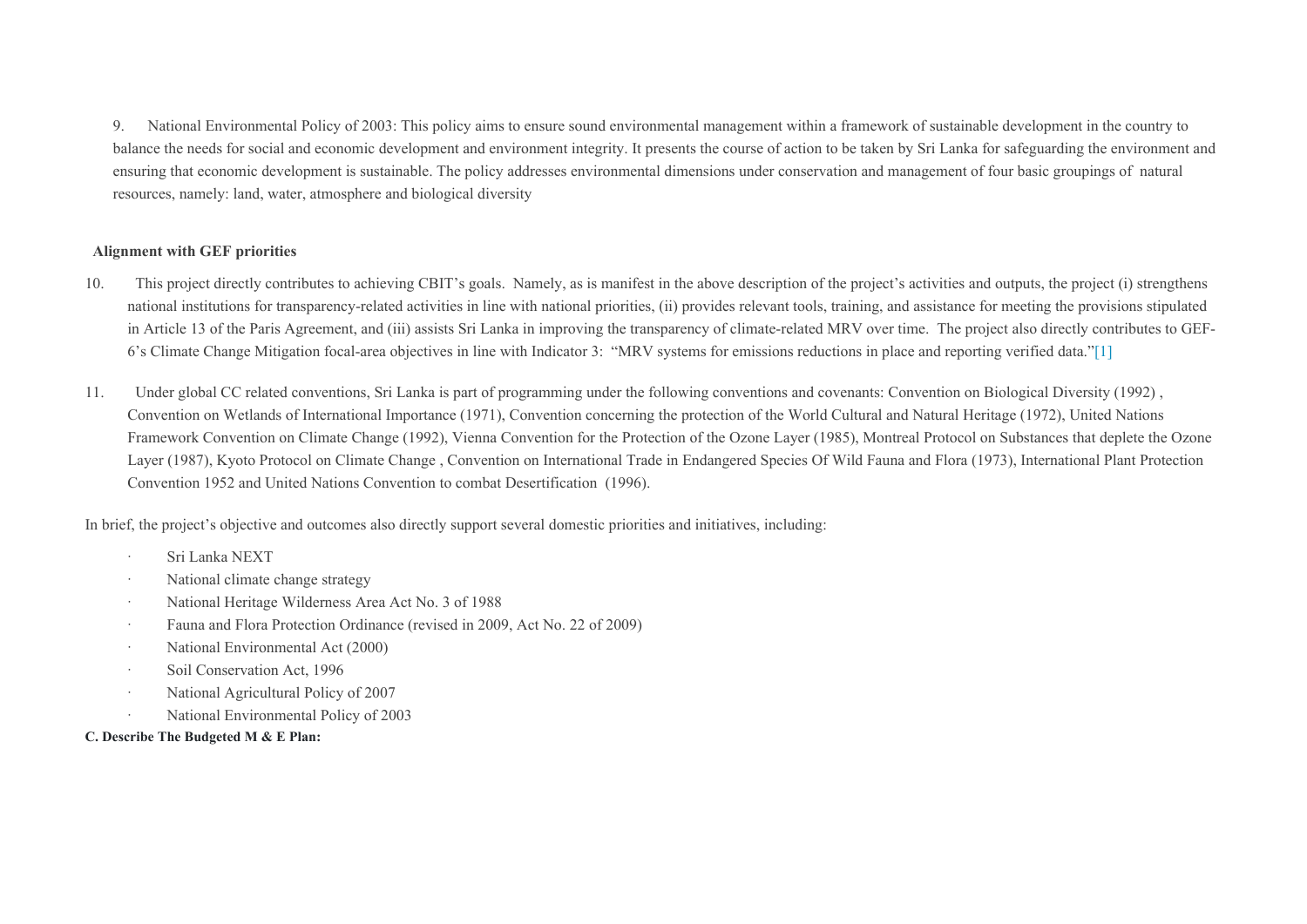| M&E activity                                                      | Responsible party(ies)                             | <b>Schedule or Deadline</b>                                                              | <b>Budget</b>                                                                      |
|-------------------------------------------------------------------|----------------------------------------------------|------------------------------------------------------------------------------------------|------------------------------------------------------------------------------------|
| Inception Workshop                                                | PMU in consultation with the<br>CCS and PSC        | Within one month following<br>project start-up                                           | <b>USD 5,000</b>                                                                   |
| Project Progress Reports (PPRs)                                   | <b>PMU</b>                                         | No later than one month after<br>each biannual reporting period<br>(Jan-Jun and Jul-Dec) | <b>USD 15,000</b><br>(PMU staff time)                                              |
| Project Implementation Review (PIR)                               | Prepared by the PMU and<br>submitted to GEF by FAO | 1 August of each reporting year                                                          | GEF Agency fees                                                                    |
| Annual joint supervision                                          | Government, FAO                                    | Annual                                                                                   | FAO's costs from GEF Agency fees<br>(others via project's travel budget as needed) |
| <b>GEF Tracking Tools</b>                                         | Lead Technical Officer with<br>PMU                 | Mid-point and end-of-project                                                             | GEF Agency fees                                                                    |
| Final workshop                                                    | <b>PMU</b>                                         | At the end of the project                                                                | USD 5,000                                                                          |
| Independent Terminal Evaluation (TE) including<br>terminal report | PMU, FAO                                           | Six months prior to the actual<br>project completion date                                | <b>USD 40,397</b>                                                                  |
| Total Project Budget for M&E                                      |                                                    |                                                                                          | <b>USD 65,397</b>                                                                  |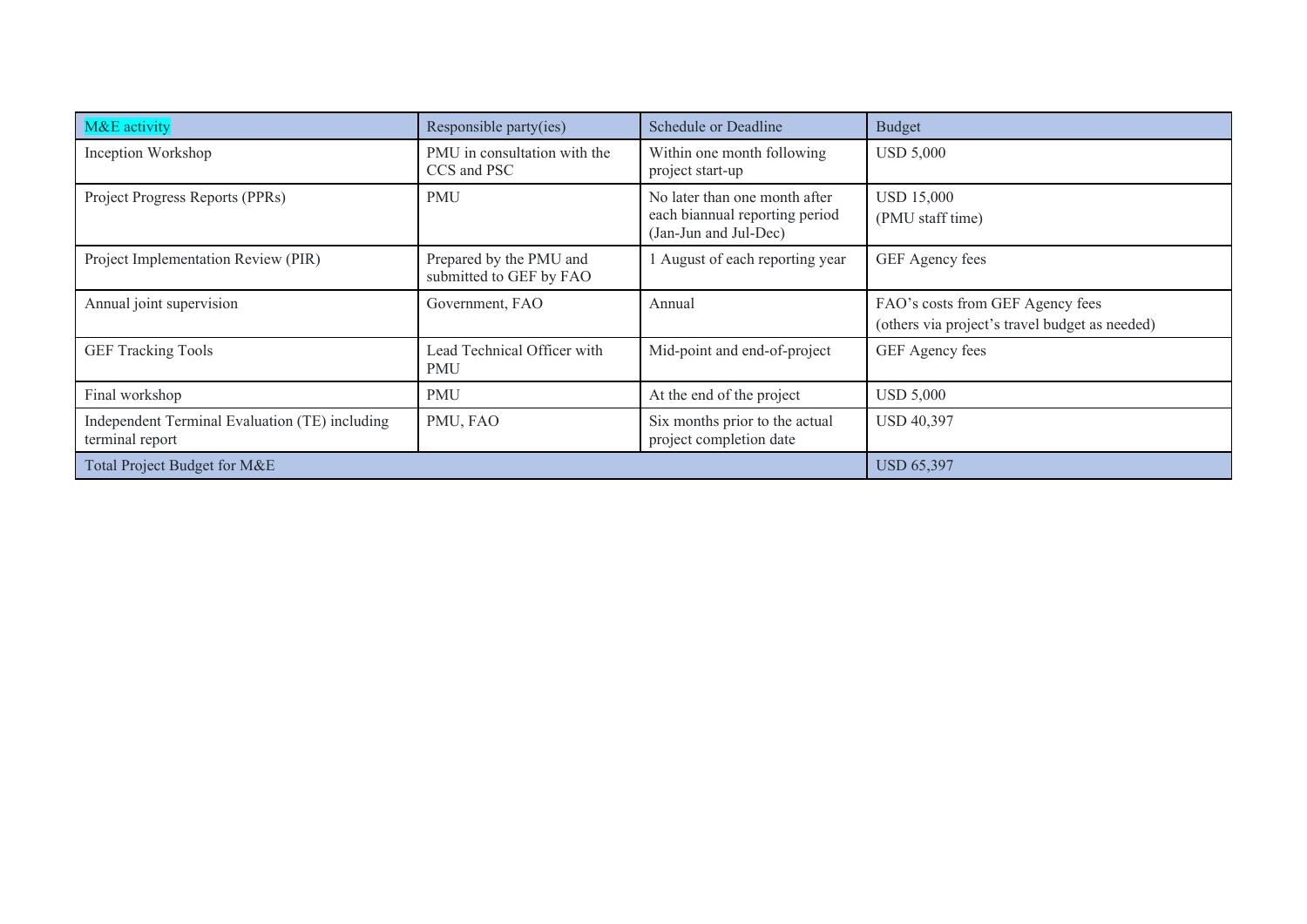# **PART III: Certification by GEF partner agency(ies)**

# **A. GEF Agency(ies) certification**

| <b>GEF Agency Coordinator</b>                                 | <b>Date</b> | <b>Project Contact Person</b>                                      | <b>Telephone</b> | Email                          |
|---------------------------------------------------------------|-------------|--------------------------------------------------------------------|------------------|--------------------------------|
| Alexander Jones, Director Climate and Environment<br>Division | 5/24/2019   | Wijeratne Dharmassree Assistant FAO Representative in Sri<br>Lanka |                  | Dharmassree. Wijeratne@fao.org |
| Jeffrey Griffin, Senior GEF Unit Coordinator                  | 5/24/2019   | Yurie Naito Programme Officer, FAO GEF                             |                  | Yurie.Naito@fao.org            |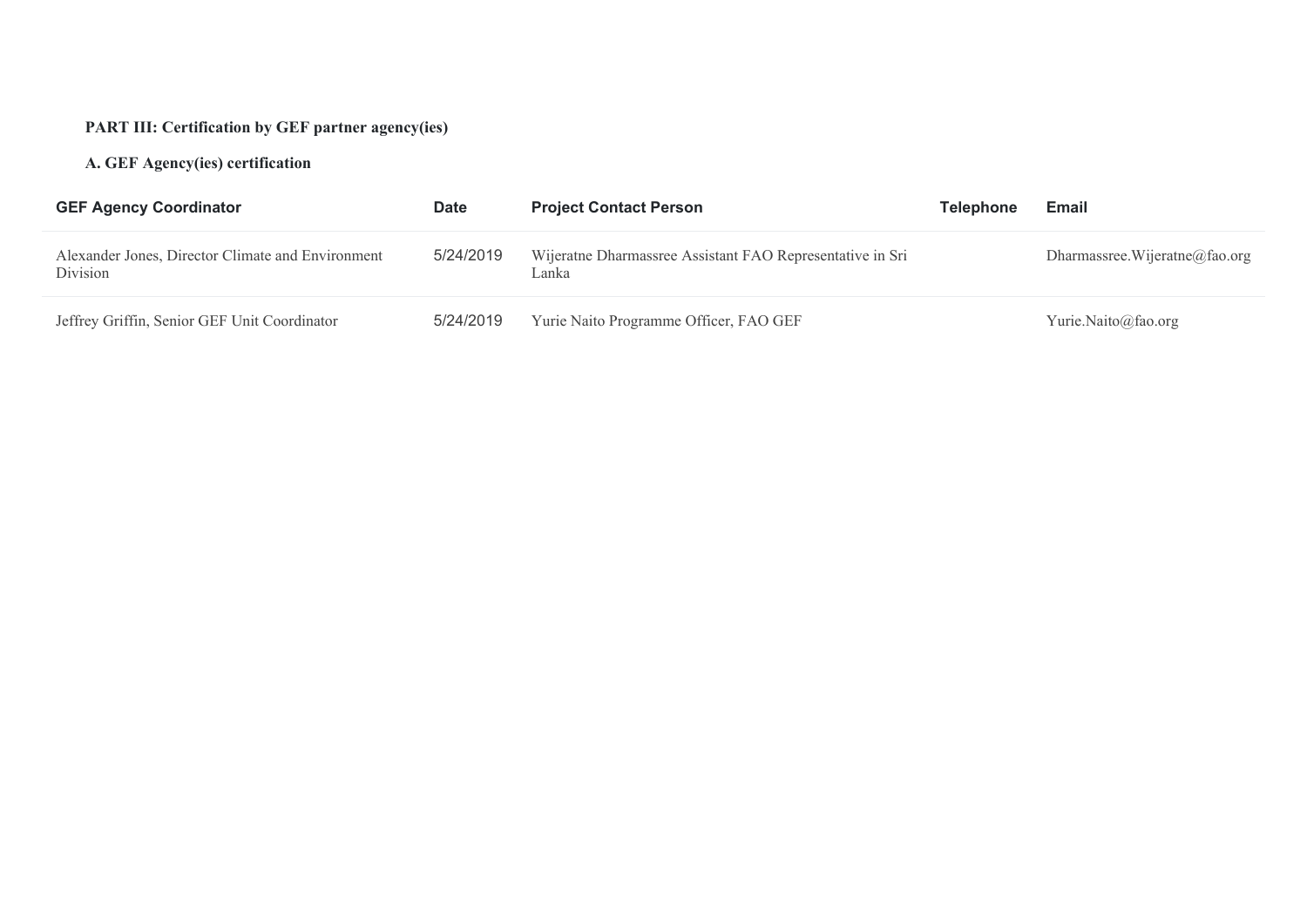# **ANNEX A: PROJECT RESULTS FRAMEWORK (either copy and paste here the framework from the Agency document, or provide reference to the page in the project document where the framework could be found).**

| Result                                                                                                                                                                                                                                                                                                                                                                                                                            | Indicator                                                                                                                                                                                  | <b>Baseline</b>                                                                                                                                                                                                                    | Mid-term Target                                                                                                                                                                                                                                                                   | <b>Final Target</b>                                                                                                                                                                                              | Means of<br>Verification                                                                                | Assumptions                                                                            |
|-----------------------------------------------------------------------------------------------------------------------------------------------------------------------------------------------------------------------------------------------------------------------------------------------------------------------------------------------------------------------------------------------------------------------------------|--------------------------------------------------------------------------------------------------------------------------------------------------------------------------------------------|------------------------------------------------------------------------------------------------------------------------------------------------------------------------------------------------------------------------------------|-----------------------------------------------------------------------------------------------------------------------------------------------------------------------------------------------------------------------------------------------------------------------------------|------------------------------------------------------------------------------------------------------------------------------------------------------------------------------------------------------------------|---------------------------------------------------------------------------------------------------------|----------------------------------------------------------------------------------------|
| Objective: By 2022, Sri Lanka is preparing reports to the UNFCCC under the Paris Agreement Enhanced Transparency Framework (ETF) covering all components identified in Sri<br>Lanka's Nationally-Determined Contribution (NDC), including strengthened agriculture and land use sector components, inventories of emissions sources and sinks and information<br>necessary to track progress against priority actions in the NDC. |                                                                                                                                                                                            |                                                                                                                                                                                                                                    |                                                                                                                                                                                                                                                                                   |                                                                                                                                                                                                                  |                                                                                                         |                                                                                        |
|                                                                                                                                                                                                                                                                                                                                                                                                                                   |                                                                                                                                                                                            |                                                                                                                                                                                                                                    |                                                                                                                                                                                                                                                                                   | Component 1: Institutional arrangements to coordinate preparation of ETF reports for agriculture, land-use and other relevant sectors enhanced                                                                   |                                                                                                         |                                                                                        |
| Outcome 1.1:<br>Institutional<br>arrangements<br>coordinating<br>information and data<br>collection from the<br>agriculture and land use<br>sectors into ETF<br>processes and reports<br>enhanced.                                                                                                                                                                                                                                | A: Coordinated<br>sharing of data,<br>information, and<br>analyses from<br>agricultural and land-<br>use sub-sectors in a<br>manner that facilitates<br>ETF processes and<br>reports $[1]$ | Data, information, and<br>analyses from the<br>majority of agricultural<br>and land-use sub-sectors<br>are not being produced<br>and shared in a timely<br>and coordinated manner;<br>no agreed protocols for<br>such data-sharing | Data-provision/data-<br>sharing protocols<br>established; Primary<br>opportunities and<br>mechanisms identified and<br>being strengthened for<br>improved sharing of data,<br>information, and analyses<br>for key categories in the<br>agricultural and land-use<br>sub-sectors. | ETF-relevant data,<br>information, and analyses<br>within the agricultural and<br>land-use sub-sectors are<br>shared in accordance with<br>adopted and enacted protocols<br>for data-sharing/data-<br>provision. | Status of the<br>National<br>Climate-<br>change<br>Monitoring<br>Framework<br>(NCCMF);<br>ETF reporting | Sufficient<br>political support<br>to enact<br>reporting<br>guidance from<br>the NCCMF |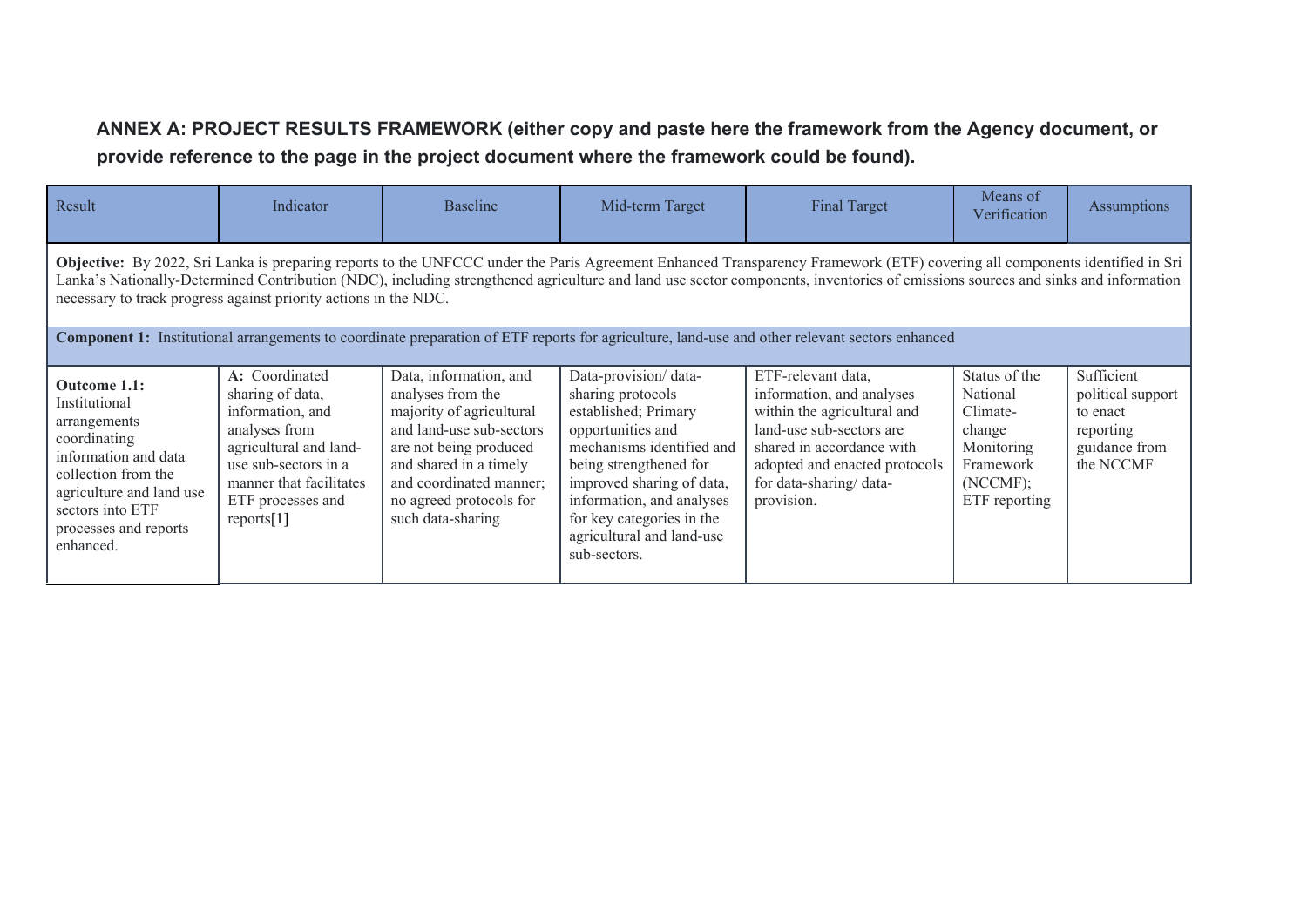| Result | Indicator                                                                                                                                                             | <b>Baseline</b>                                                                                                                                                                                                                                                                                                                | Mid-term Target                                                                                                                                                                                                                                                                                                             | <b>Final Target</b>                                                                                                                                                                                                                                                                                                                                                                                                        | Means of<br>Verification                                                              | Assumptions                                                                            |
|--------|-----------------------------------------------------------------------------------------------------------------------------------------------------------------------|--------------------------------------------------------------------------------------------------------------------------------------------------------------------------------------------------------------------------------------------------------------------------------------------------------------------------------|-----------------------------------------------------------------------------------------------------------------------------------------------------------------------------------------------------------------------------------------------------------------------------------------------------------------------------|----------------------------------------------------------------------------------------------------------------------------------------------------------------------------------------------------------------------------------------------------------------------------------------------------------------------------------------------------------------------------------------------------------------------------|---------------------------------------------------------------------------------------|----------------------------------------------------------------------------------------|
|        | <b>B:</b> CBIT Tracking<br>Tool Indicator 5:<br>Qualitative assessment<br>of institutional<br>capacity for<br>transparency-related<br>activities<br>(Scale: $1 - 4$ ) | 2: Designated<br>transparency institution<br>exists, but with limited<br>staff and capacity to<br>support and coordinate<br>implementation of<br>transparency activities<br>under Article 13 of Paris<br>Agreement. Institution<br>lacks authority or<br>mandate to coordinate<br>transparency activities<br>under Article 13. | 2: Designated<br>transparency institution<br>exists, but with limited<br>staff and capacity to<br>support and coordinate<br>implementation of<br>transparency activities<br>under Article 13 of Paris<br>Agreement. Institution<br>lacks authority or mandate<br>to coordinate transparency<br>activities under Article 13. | 3: Designated transparency<br>institution has an<br>organizational unit with<br>standing staff with some<br>capacity to coordinate and<br>implement transparency<br>activities under Article 13 of<br>the Paris Agreement.<br>Institution has authority or<br>mandate to coordinate<br>transparency activities under<br>Article 13. Activities are not<br>integrated into national<br>planning or budgeting<br>activities. | Status of the<br>National<br>Climate-<br>change<br>Monitoring<br>Framework<br>(NCCMF) | Sufficient<br>political support<br>to enact<br>reporting<br>guidance from<br>the NCCMF |
|        | C: ETF readiness in<br>terms of institutional<br>and human capacities                                                                                                 | Low level of readiness as<br>per section A of AFOLU<br>readiness assessment and<br>expected ETF<br>requirements                                                                                                                                                                                                                | <b>Updated AFOLU</b><br>readiness assessment and<br>finalized ETF<br>requirements                                                                                                                                                                                                                                           | Measurable increases in<br>readiness level (Note:<br>Quantitative targets to be<br>defined based on updated<br>AFOLU readiness assessment<br>and finalized ETF<br>requirements. Targets will<br>also address the % of women<br>participating)                                                                                                                                                                              | <b>AFOLU</b><br>readiness<br>assessment<br>(final report)                             | Capacities are<br>maintained and<br>attrition is kept<br>to a minimum                  |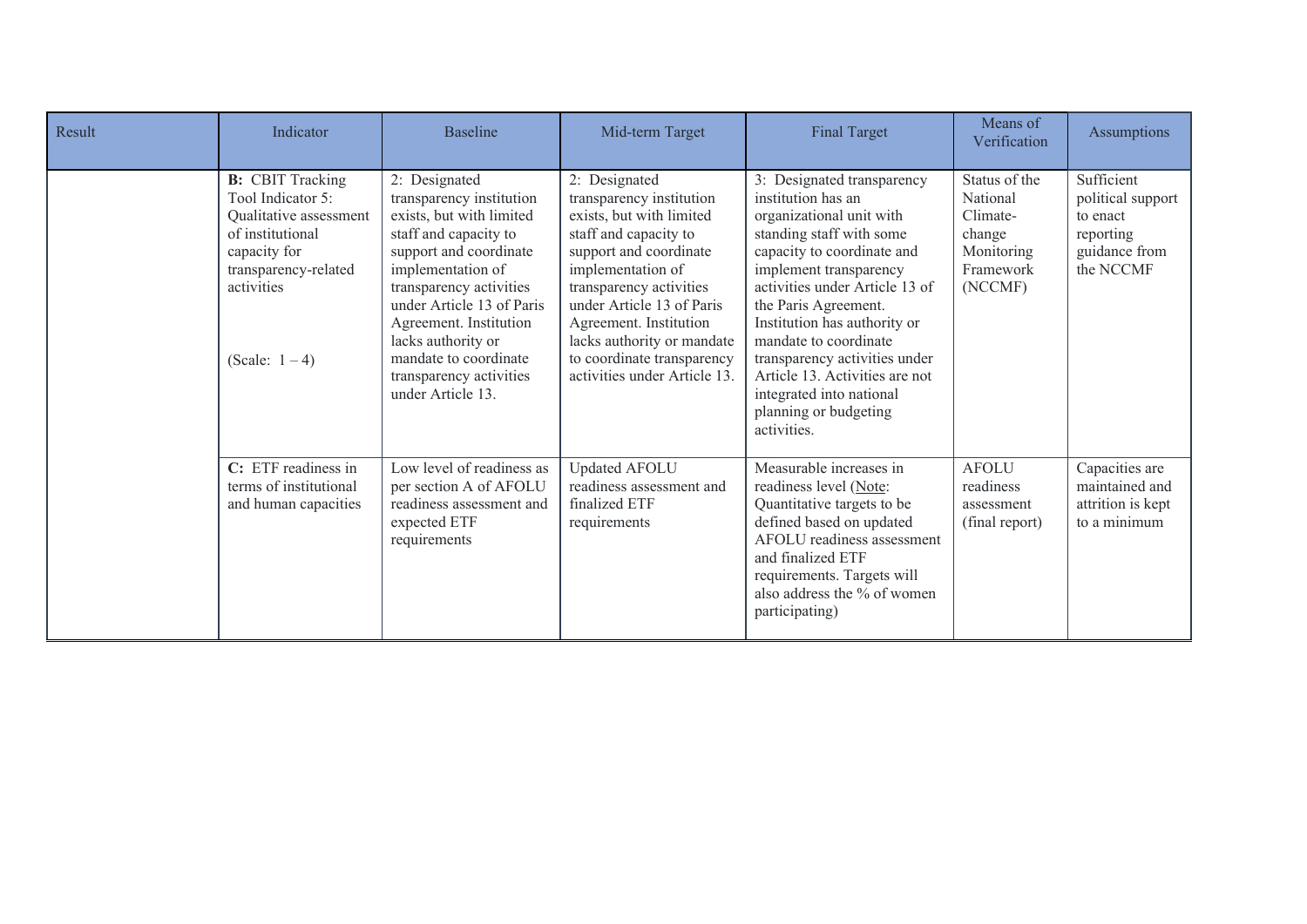| Result                                                                                                                                                                                                                                                                                       | Indicator                                                                                       | <b>Baseline</b>                                                                                                                              | Mid-term Target                                                                        | <b>Final Target</b>                                                                                                                                                                                                                                                                                                                                                                                 | Means of<br>Verification                                                                                                                     | <b>Assumptions</b>                                                                                 |
|----------------------------------------------------------------------------------------------------------------------------------------------------------------------------------------------------------------------------------------------------------------------------------------------|-------------------------------------------------------------------------------------------------|----------------------------------------------------------------------------------------------------------------------------------------------|----------------------------------------------------------------------------------------|-----------------------------------------------------------------------------------------------------------------------------------------------------------------------------------------------------------------------------------------------------------------------------------------------------------------------------------------------------------------------------------------------------|----------------------------------------------------------------------------------------------------------------------------------------------|----------------------------------------------------------------------------------------------------|
| <b>Outcome 1.2: Best</b><br>practices on ETF<br>reporting processes,<br>information gathering,<br>system infrastructure,<br>methodologies in the<br>agriculture and land-use<br>sectors disseminated to<br>relevant priority sectors<br>(e.g. energy,<br>industry/trade,<br>transportation). | D: Level of<br>engagement of<br>agricultural and land-<br>use sub-sectors with<br>ETF processes | Very limited engagement<br>of agricultural and land-<br>use sub-sector<br>stakeholders, including<br>government, CSOs, and<br>private-sector | Sub-sector coordination<br>mechanisms established<br>(e.g., NCCMF, TWG,<br>MRV portal) | Broad engagement of<br>stakeholders from agricultural<br>and land-use sub-sectors via<br>established coordination<br>mechanisms                                                                                                                                                                                                                                                                     | Engagement<br>via TWG (e.g.,<br>attendance),<br>MRV portal<br>(e.g., active<br>links), and<br>mechanisms<br>indicated in the<br><b>NCCMF</b> | Stakeholders<br>have sufficient<br>intrinsic and<br>extrinsic<br>motivations to<br>engage          |
|                                                                                                                                                                                                                                                                                              | E: Degree of<br>engagement with other<br>sectors                                                | Agricultural and land-use<br>sub-sectors not<br>contributing to ETF<br>capacities of other<br>sectors                                        | Increased engagement<br>with inter-sectoral<br>coordination mechanisms                 | Agricultural and land-use sub-<br>sectors engaging with,<br>benefitting from, and<br>contributing to ETF capacities<br>in other sectors                                                                                                                                                                                                                                                             | Project<br>reporting;<br>attendance<br>records;<br>presentations/<br>reports<br>submitted,<br>disaggregated<br>by sex.                       |                                                                                                    |
|                                                                                                                                                                                                                                                                                              | F: Degree of<br>engagement with<br>regional and global<br>ETF counterparts                      | Agricultural and land-use<br>sub-sectors minimally<br>contributing to ETF<br>capacities of regional and<br>global counterparts               | Increased engagement<br>with regional and global<br>ETF coordination<br>mechanisms     | Agricultural and land-use sub-<br>sectors engaging with,<br>benefitting from, and<br>contributing to ETF capacities<br>of regional and global<br>counterparts; at least 1 formal<br>document of best practices<br>and lessons learned shared; at<br>least 2 specific summaries/<br>case studies of lessons learned<br>circulated; regular<br>engagement with established<br>coordination mechanisms | Project<br>reporting;<br>attendance<br>records;<br>presentations/<br>reports<br>submitted,<br>disaggregated<br>by sex.                       | Global CBIT<br>projects<br>facilitate<br>engagement<br>with regional<br>and global<br>counterparts |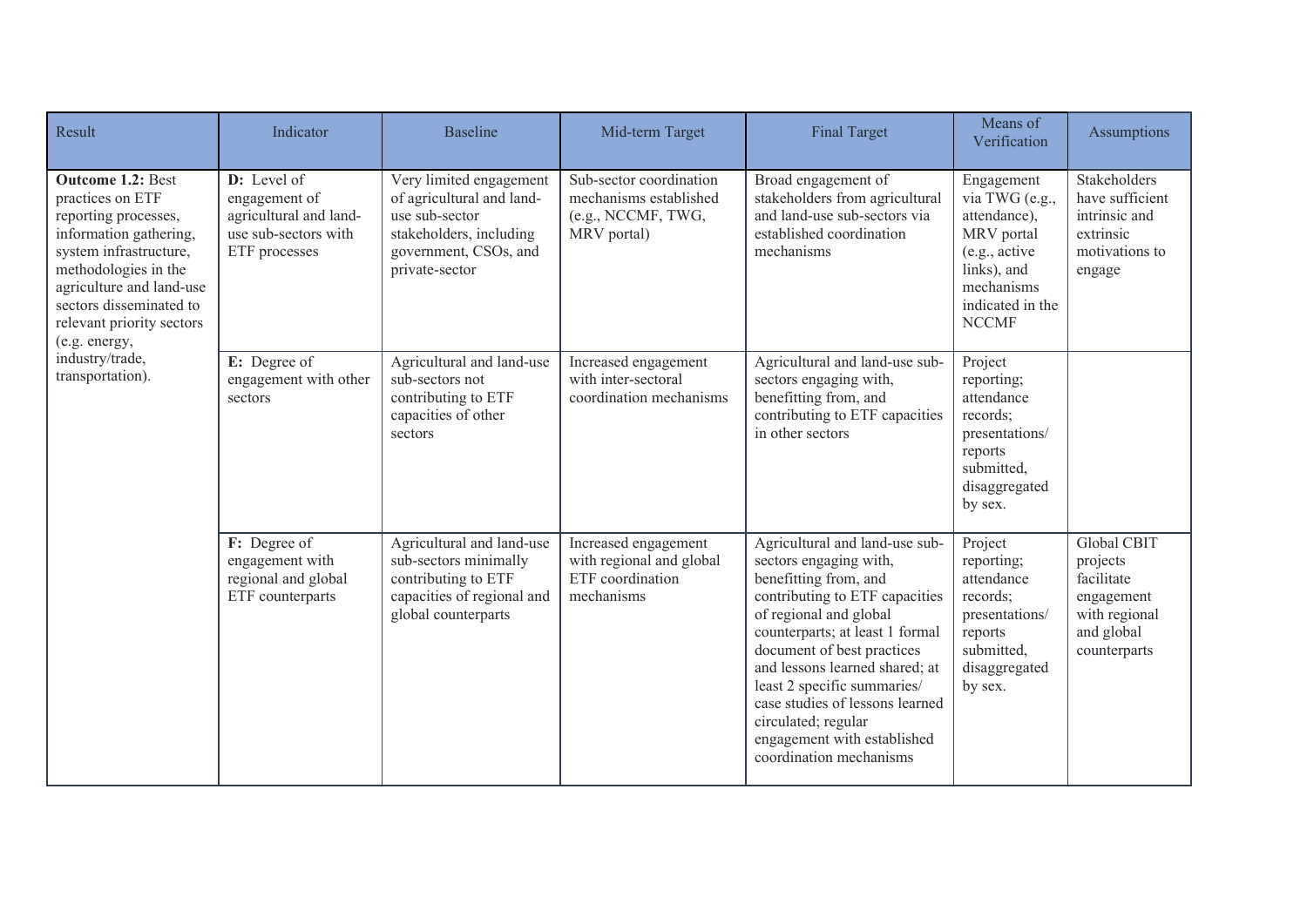| Result                                                                                                                                                                 | Indicator                                                                                                                         | <b>Baseline</b>                                                                                                                                                                                                                                                                                       | Mid-term Target                                                                                                                                                                                                                                                                                                                           | <b>Final Target</b>                                                                                                                                                                                                                                                                                                                                                                                                                                                             | Means of<br>Verification                                                                                             | Assumptions                                                                                                         |
|------------------------------------------------------------------------------------------------------------------------------------------------------------------------|-----------------------------------------------------------------------------------------------------------------------------------|-------------------------------------------------------------------------------------------------------------------------------------------------------------------------------------------------------------------------------------------------------------------------------------------------------|-------------------------------------------------------------------------------------------------------------------------------------------------------------------------------------------------------------------------------------------------------------------------------------------------------------------------------------------|---------------------------------------------------------------------------------------------------------------------------------------------------------------------------------------------------------------------------------------------------------------------------------------------------------------------------------------------------------------------------------------------------------------------------------------------------------------------------------|----------------------------------------------------------------------------------------------------------------------|---------------------------------------------------------------------------------------------------------------------|
| strengthened                                                                                                                                                           |                                                                                                                                   |                                                                                                                                                                                                                                                                                                       |                                                                                                                                                                                                                                                                                                                                           | <b>Component 2:</b> Capacity to assess and report emissions and removals from agriculture and land-use sectors and to design and monitor related emission reduction activities                                                                                                                                                                                                                                                                                                  |                                                                                                                      |                                                                                                                     |
| Outcome 2.1:<br>Reporting on<br>inventories of emissions<br>sources and sinks and<br>mitigation activities<br>from agriculture and<br>land-use sectors<br>strengthened | G: AFOLU CCM<br>component of CBIT<br><b>Tracking Tool</b><br>Indicator 3: Quality of<br>MRV systems<br>(Scale: $1 - 10$ )         | 3: AFOLU CCM<br>measurement systems are<br>in place for a few<br>activities, improved data<br>quality and<br>methodologies, but not<br>cost or time efficient;<br>wider access to reporting<br>is still limited and<br>information is partial;<br>verification is<br>rudimentary/non-<br>standardized | 3: AFOLU CCM<br>measurement systems are<br>in place for a few<br>activities, improved data<br>quality, methodologies,<br>and where possible sex-<br>disaggregated, but not cost<br>or time efficient; wider<br>access to reporting is still<br>limited and information is<br>partial; verification is<br>rudimentary/non-<br>standardized | 6: AFOLU CCM<br>measurement systems are<br>strong and cover a greater<br>percentage of activities -<br>feedback loops exist even if<br>they are not fully functioning;<br>reporting is available through<br>multiple pathways and<br>formats but may not be<br>complete/transparent;<br>verification is done through<br>standard methodologies but<br>only partially (i.e. not all data<br>are verifiable)<br>[Verification is expected to be<br>the constraint at this stage.] | <b>IPCC MRV</b><br>assessment<br>tool (see<br>Annex $3$ ;<br>MRV portal<br>functionality<br>(see Activity<br>1.1.2.6 |                                                                                                                     |
|                                                                                                                                                                        | H: Availability of<br>formal, adopted<br>metadata parameters<br>and QC protocols for<br>agricultural and land-<br>use sub-sectors | None                                                                                                                                                                                                                                                                                                  | Drafted by TWG                                                                                                                                                                                                                                                                                                                            | Endorsed and adopted by<br>relevant stakeholders                                                                                                                                                                                                                                                                                                                                                                                                                                | NCCMF;<br>publication of<br>protocols;<br>formal<br>endorsements<br>of relevant<br>stakeholders                      | Stakeholders<br>assured of<br>sufficient,<br>reliable support<br>for their<br>obligations<br>under the<br>protocols |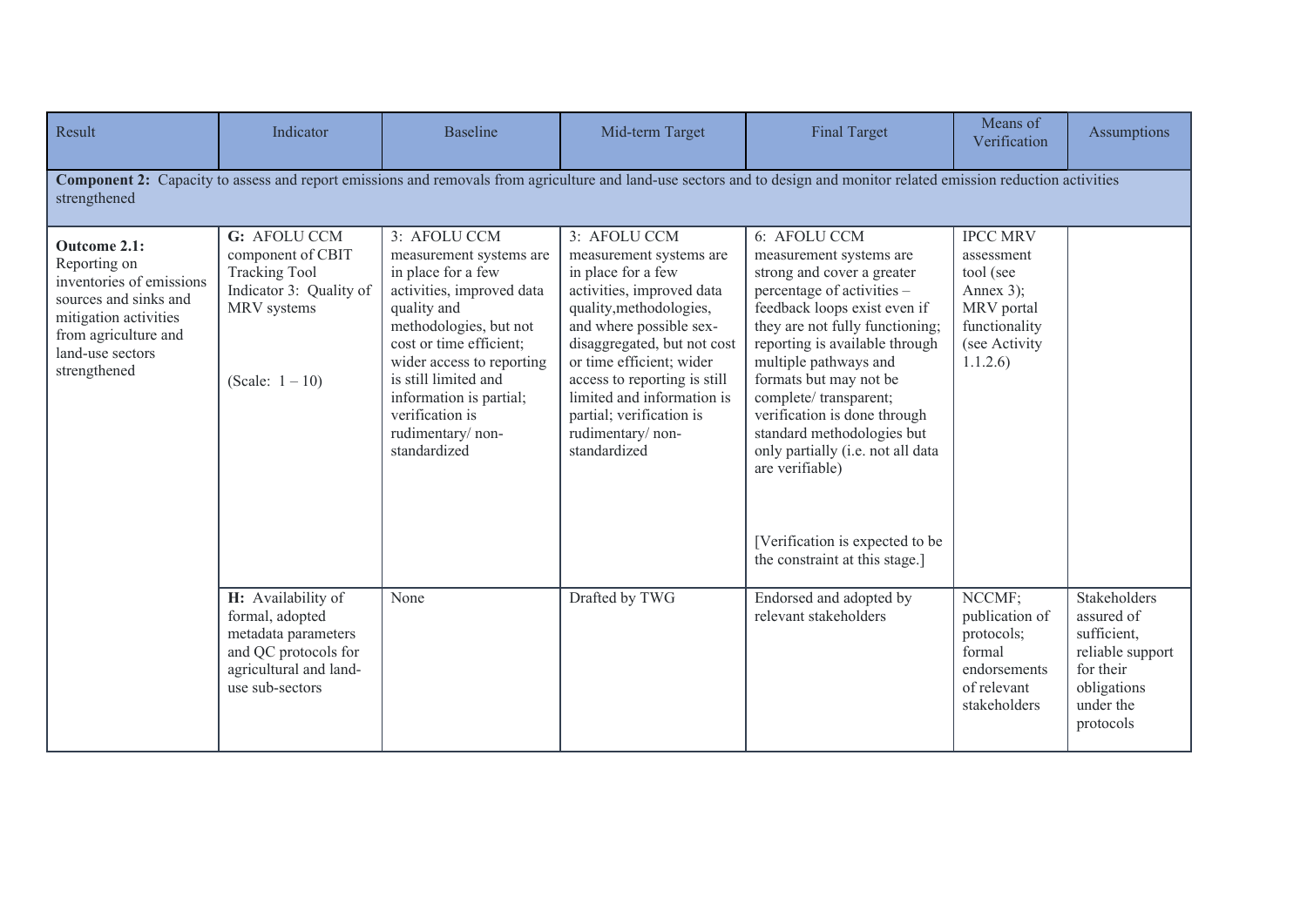| Result                                                                                                                                                                                 | Indicator                                                                                                                                       | <b>Baseline</b>                                       | Mid-term Target                                                                                            | <b>Final Target</b>                                                                                                                                     | Means of<br>Verification                                                                              | <b>Assumptions</b>                                                                                                                            |
|----------------------------------------------------------------------------------------------------------------------------------------------------------------------------------------|-------------------------------------------------------------------------------------------------------------------------------------------------|-------------------------------------------------------|------------------------------------------------------------------------------------------------------------|---------------------------------------------------------------------------------------------------------------------------------------------------------|-------------------------------------------------------------------------------------------------------|-----------------------------------------------------------------------------------------------------------------------------------------------|
|                                                                                                                                                                                        | I: Sufficiency of<br>technical and human<br>capacities to enact<br>CCM-related QC<br>protocols for<br>agricultural and land-<br>use sub-sectors | Very low, particularly for<br>decentralized locations | Technological needs<br>determined based on<br>drafted protocols;<br>materials developed for<br>human needs | High for all stakeholders with<br>direct relevance to the<br>NCCMF protocols                                                                            | Training<br>records;<br>procurement<br>records;<br>outcomes of<br>pilots,<br>disaggregated<br>by sex. | Staff turnover<br>will not<br>undercut<br>capacity<br>development;<br>post-project<br>funding will<br>support<br>operation and<br>maintenance |
|                                                                                                                                                                                        |                                                                                                                                                 |                                                       |                                                                                                            | <b>Component 3:</b> Capacity to implement, monitor and report <i>adaptation</i> activities and actions in agriculture and land-use sectors strengthened |                                                                                                       |                                                                                                                                               |
| Outcome 3.1:<br>Strengthened<br>measurement of<br>climate-change impacts,<br>vulnerabilities, and<br>adaptation-related<br>activities in the<br>agricultural and land-<br>use sectors. | J: Availability of<br>formal, adopted<br>metadata parameters<br>and QC protocols for<br>CCA in the<br>agricultural and land-<br>use sub-sectors | None                                                  | Drafted by TWG;<br>including sex-<br>disaggregated data<br>provisions                                      | Endorsed and adopted by<br>relevant stakeholders                                                                                                        | NCCMF;<br>publication of<br>protocols;<br>formal<br>endorsements<br>of relevant<br>stakeholders       | Stakeholders<br>assured of<br>sufficient,<br>reliable support<br>for their<br>obligations<br>under the<br>protocols                           |
|                                                                                                                                                                                        | K: Sufficiency of<br>technical and human<br>capacities to enact<br>CCA-related QC<br>protocols for<br>agricultural and land-<br>use sub-sectors | Very low, particularly for<br>decentralized locations | Technological needs<br>determined based on<br>drafted protocols;<br>materials developed for<br>human needs | High for all stakeholders with<br>direct relevance to the<br>NCCMF protocols                                                                            | Training<br>records;<br>procurement<br>records;<br>outcomes of<br>pilots,<br>disaggregated<br>by sex. | Staff turnover<br>will not<br>undercut<br>capacity<br>development;<br>post-project<br>funding will<br>support<br>operation and<br>maintenance |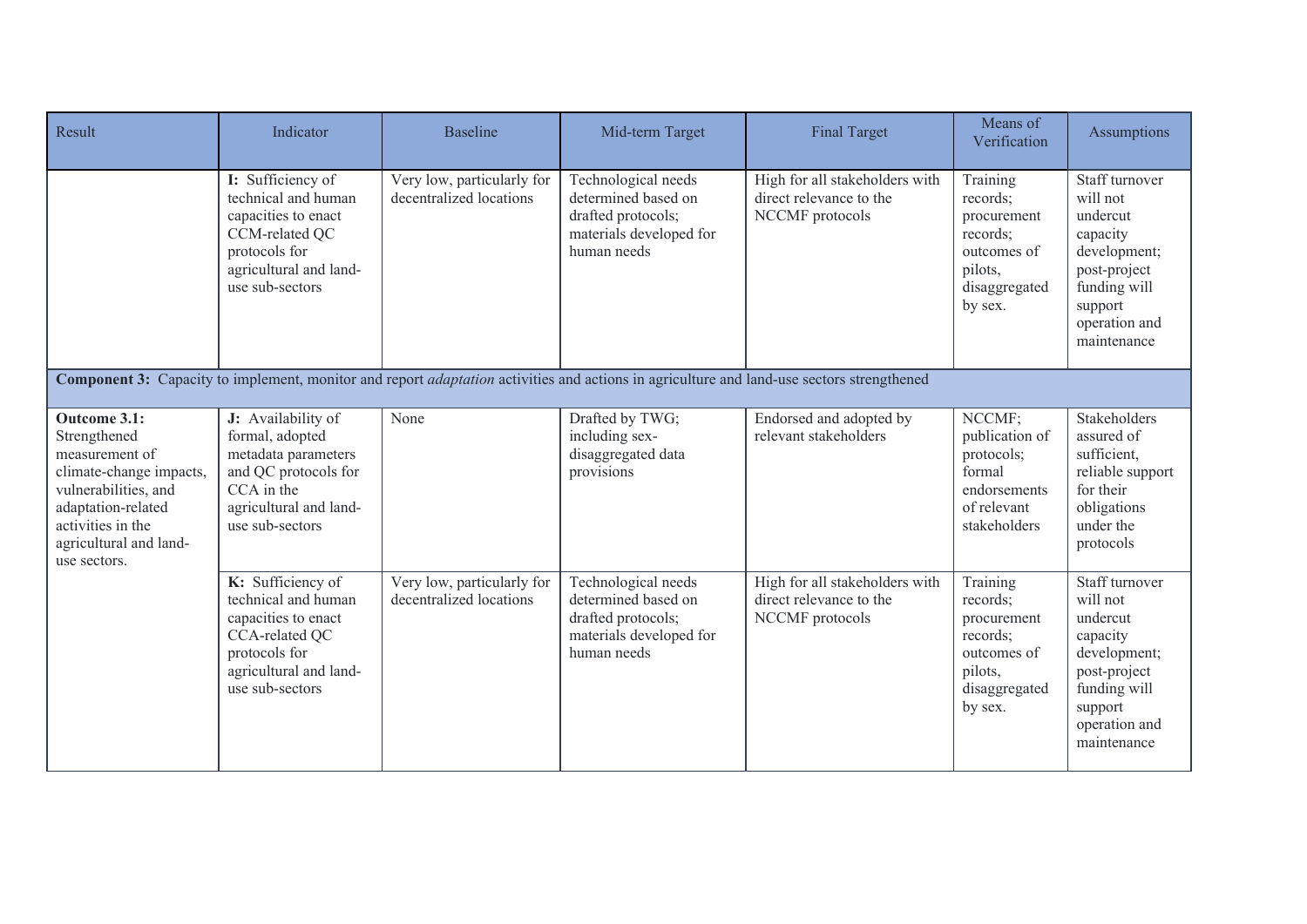[\[1\]](file:///C:/Users/NaitoY/GEF/Country/CBIT/5.%20Sri%20Lanka/PPG/for%20resubmission%20June/Sri%20Lanka-GEF6-CBIT-ProDoc_CLEAN_FINAL_PPRCRevision_Aug2019.docx#_ftnref1) Indicator refers to the institutional arrangements for data-sharing and data-provision, not the production of data/ information (i.e., measurement), which is covered under Components 2 and 3.

# **ANNEX B: RESPONSES TO PROJECT REVIEWS (from GEF Secretariat and GEF Agencies, and Responses to Comments from Council at work program inclusion and the Convention Secretariat and STAP at PIF).**

| <b>Ouestions</b>                                                | <b>Secretariat Comment at PIF Review</b>                                                                                                                                                                                                                                                                                                                                                                                                                                                                                                                                                                                                                                                                                                                                                                                                                                                                                                                                                      | <b>Agency Response (10 April 2018)</b>                                                                                                                                                                                                     |
|-----------------------------------------------------------------|-----------------------------------------------------------------------------------------------------------------------------------------------------------------------------------------------------------------------------------------------------------------------------------------------------------------------------------------------------------------------------------------------------------------------------------------------------------------------------------------------------------------------------------------------------------------------------------------------------------------------------------------------------------------------------------------------------------------------------------------------------------------------------------------------------------------------------------------------------------------------------------------------------------------------------------------------------------------------------------------------|--------------------------------------------------------------------------------------------------------------------------------------------------------------------------------------------------------------------------------------------|
|                                                                 |                                                                                                                                                                                                                                                                                                                                                                                                                                                                                                                                                                                                                                                                                                                                                                                                                                                                                                                                                                                               |                                                                                                                                                                                                                                            |
| 4. Is the project designed with<br>sound incremental reasoning? | AT/JDS, April 4, 2018: Not yet. Page 19, Component 1 (para. 46-50.): Please describe how<br>the project will promote institutional arrangements between AFOLU and other sectors. For<br>example, in order to promote solar power generation and biofuel production under the NDC,<br>the Government of Sri Lanka needs to coordinate policies and measures between MMDE,<br>Ministry of Agriculture, Ministry of Power and Energy, Ministry of Industry, Ministry of<br>Transport and relevant stakeholders. In Table B, Component 1 includes "other relevant<br>sectors (than AFOLU sector)", therefore further justification is requested. And please add<br>other relevant Ministries mentioned above and CSOs (if applicable) to TABLE 6 (CBIT<br>Project stakeholders and roles). Likewise, please include in Table 8 additional opportunities<br>for coordination such as Sri Lanka's TNC project that will complement the proposed project.<br>At/JDS, May 17, 2018: Comments cleared. | Paragraph 47 (on page 19) has been updated according<br>to the suggestions. $\cdot$ Table 6 (on page 24) updated by<br>adding additional stakeholders • Table 8 (on page 28)<br>updated by adding TNC project and its linkage with<br>CBIT |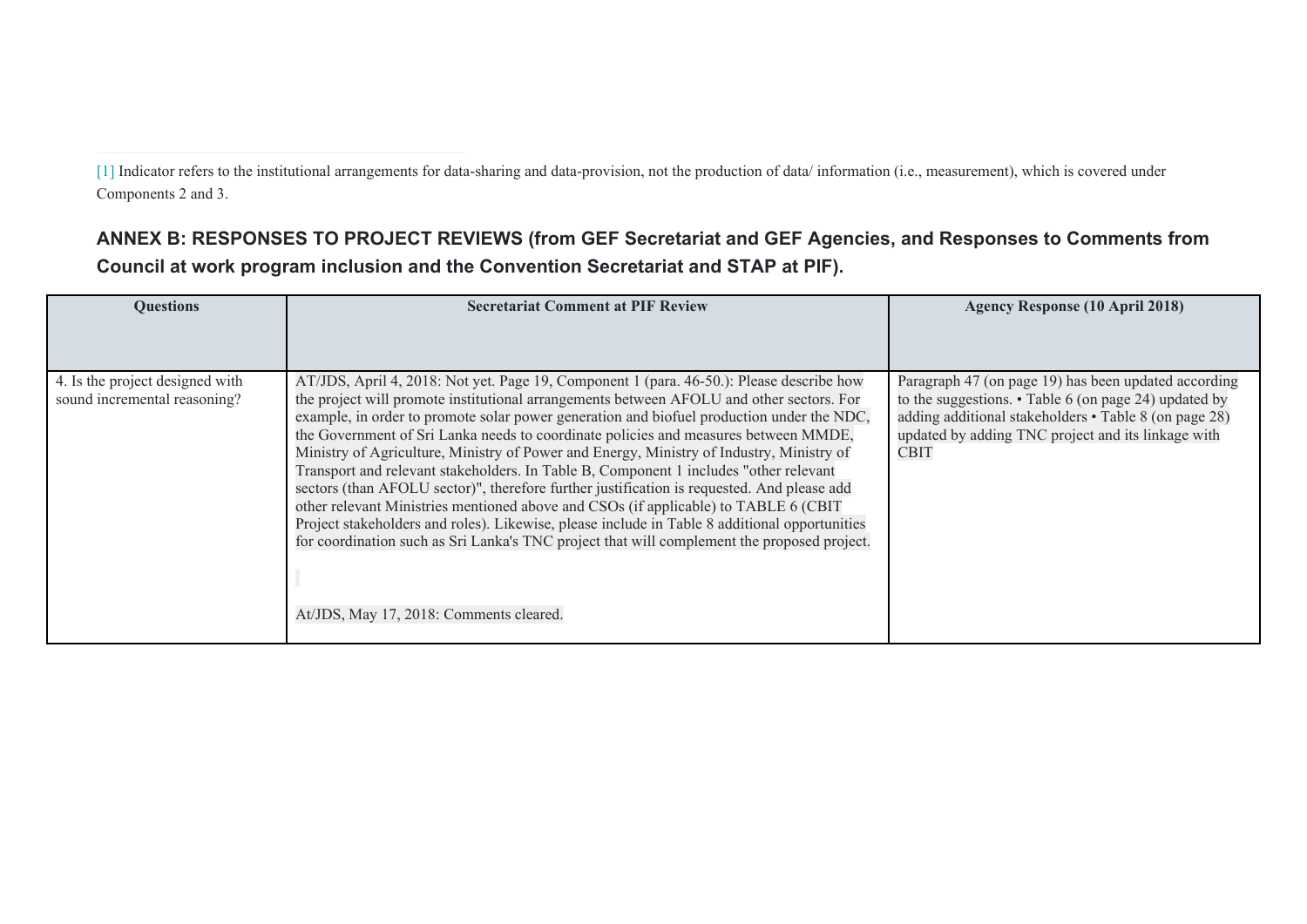| 5. Are the components in Table B<br>sound and sufficiently clear and<br>appropriate to achieve project<br>objectives and the GEBs? | AT/JDS, April 4, 2018: Not yet. Table B: With respect to Component 2, we suggest deleting<br>activities on adaptation because project outputs in this component are not related to<br>adaptation. And please integrate the above adaptation-related component into Component 3<br>and revise the project outcome and outputs in this component as appropriate. Under<br>Component 2, para. 54, please ensure the language "investment in human resources" does not<br>translate to staff hires.<br>AT/JDS, May 17, 2018: Comments cleared. | Table B has been updated by removing the adaptation<br>activities, as per the feedback. Component 2, para. 54<br>has been updated to clarify the project intension is to<br>build capacity (technical skills) of partner institutions. |
|------------------------------------------------------------------------------------------------------------------------------------|--------------------------------------------------------------------------------------------------------------------------------------------------------------------------------------------------------------------------------------------------------------------------------------------------------------------------------------------------------------------------------------------------------------------------------------------------------------------------------------------------------------------------------------------|----------------------------------------------------------------------------------------------------------------------------------------------------------------------------------------------------------------------------------------|
|                                                                                                                                    |                                                                                                                                                                                                                                                                                                                                                                                                                                                                                                                                            |                                                                                                                                                                                                                                        |

**ANNEX C: STATUS OF IMPLEMENTATION OF PROJECT PREPARATION ACTIVITIES AND THE USE OF FUNDS.** 

# **A. Provide detailed funding amount of the PPG activities financing status in the table below:**

| PPG Grant Approved at PIF: 50,000                                    |                        |                                        |                         |  |  |  |
|----------------------------------------------------------------------|------------------------|----------------------------------------|-------------------------|--|--|--|
| <b>Project Preparation Activities Implemented</b>                    |                        | <b>GETF/LDCF/SCCF/CBIT Amount (\$)</b> |                         |  |  |  |
|                                                                      | <b>Budgeted Amount</b> | <b>Amount Spent Todate</b>             | <b>Amount Committed</b> |  |  |  |
| Project management (BL5011)                                          | 2,381                  |                                        | 2,381                   |  |  |  |
| Consultants for preparation of project submission documents (BL5013) | 34,140                 | 15.956                                 | 18,184                  |  |  |  |
| Travel                                                               | 6,980                  | 827                                    | 6,153                   |  |  |  |
| Training (PPG consultation and validation workshops), stationary     | 6,075                  | 549                                    | 5,526                   |  |  |  |
| General operating expenses                                           | 424                    | 451                                    | $-27$                   |  |  |  |
| Total                                                                | 50,000                 | 17,783                                 | 32,217                  |  |  |  |

# **ANNEX D: CALENDAR OF EXPECTED REFLOWS (if non-grant instrument is used)**

**Provide a calendar of expected reflows to the GEF/LDCF/SCCF/CBIT Trust Funds or to your Agency (and/or revolving fund that will be set up)** 

**ANNEX E: GEF 7 Core Indicator Worksheet**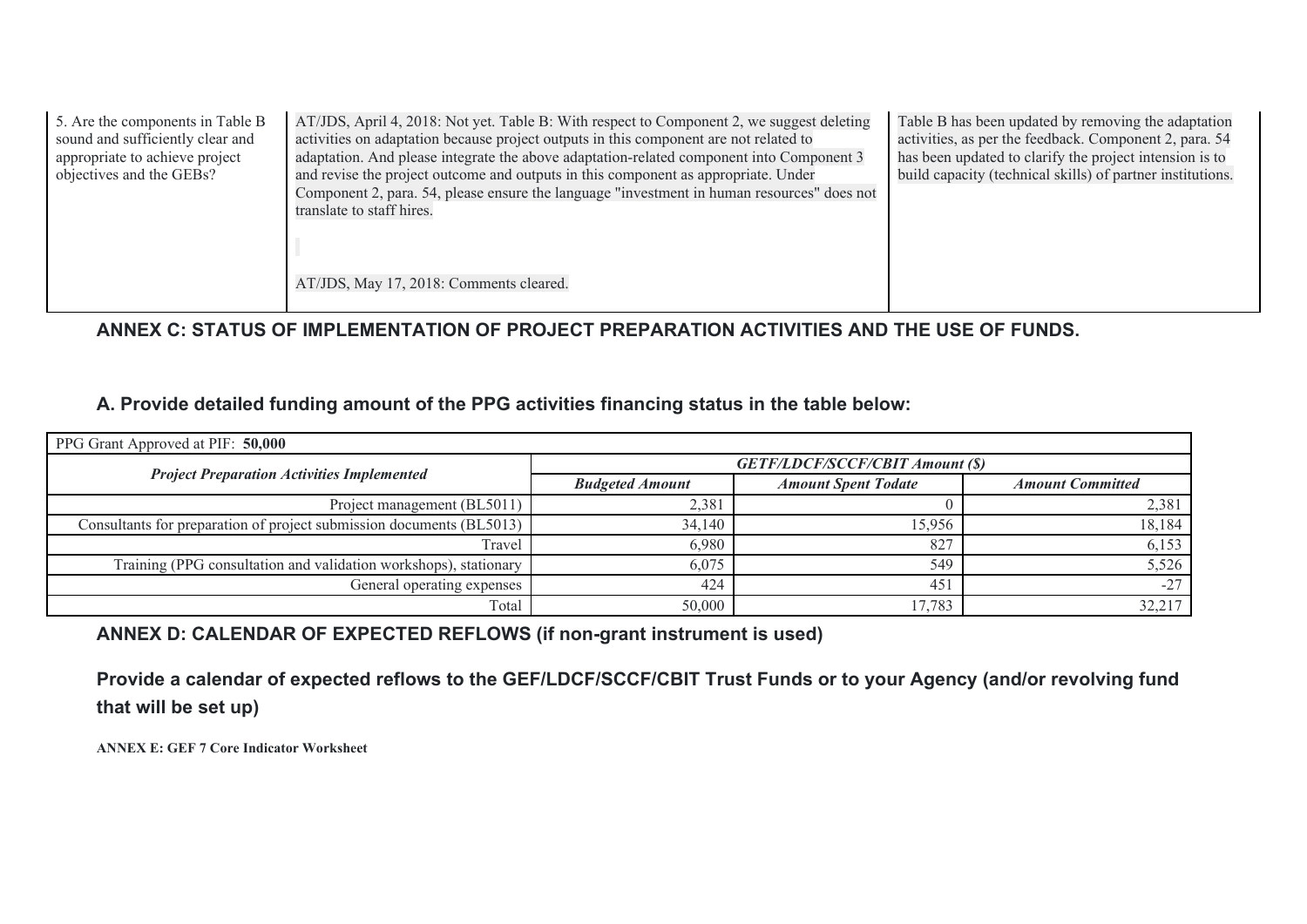Use this Worksheet to compute those indicator values as required in Part I, Table G to the extent applicable to your proposed project. Progress in programming against these targets for the program will be aggregated and reported at any time during the replenishment period. There is no need to complete this table for climate adaptation projects financed solely through LDCF and SCCF.

| <b>Core Indicator 11</b> | Number of direct beneficiaries disaggregated by gender as co-benefit of GEF investment |  |        |             | (Number)   |                 |
|--------------------------|----------------------------------------------------------------------------------------|--|--------|-------------|------------|-----------------|
|                          |                                                                                        |  |        |             |            | Number Achieved |
|                          |                                                                                        |  |        | Endorsement | <b>MTR</b> | TE              |
|                          |                                                                                        |  | Female | $\Omega$    |            |                 |
|                          |                                                                                        |  | Male   | 21          |            |                 |
|                          |                                                                                        |  | Total  | 30          |            |                 |

### **ANNEX F: Project Taxonomy Worksheet**

Use this Worksheet to list down the taxonomic information required under Part1 by ticking the most relevant keywords/topics//themes that best describes the project

| Level 1                          | Level 2                                                   | Level 3                      | Level 4 |
|----------------------------------|-----------------------------------------------------------|------------------------------|---------|
| <b>Influencing Models</b>        | Strengthen institutional capacity and decision-<br>making |                              |         |
| Stakeholders                     | Type of Engagement                                        | Partnership                  |         |
| Capacity, Knowledge and Research | Capacity Development                                      |                              |         |
|                                  | Knowledge and Learning                                    | Knowledge Management         |         |
| Gender Equality                  | Gender Mainstreaming                                      | Sex-disaggregated indicators |         |